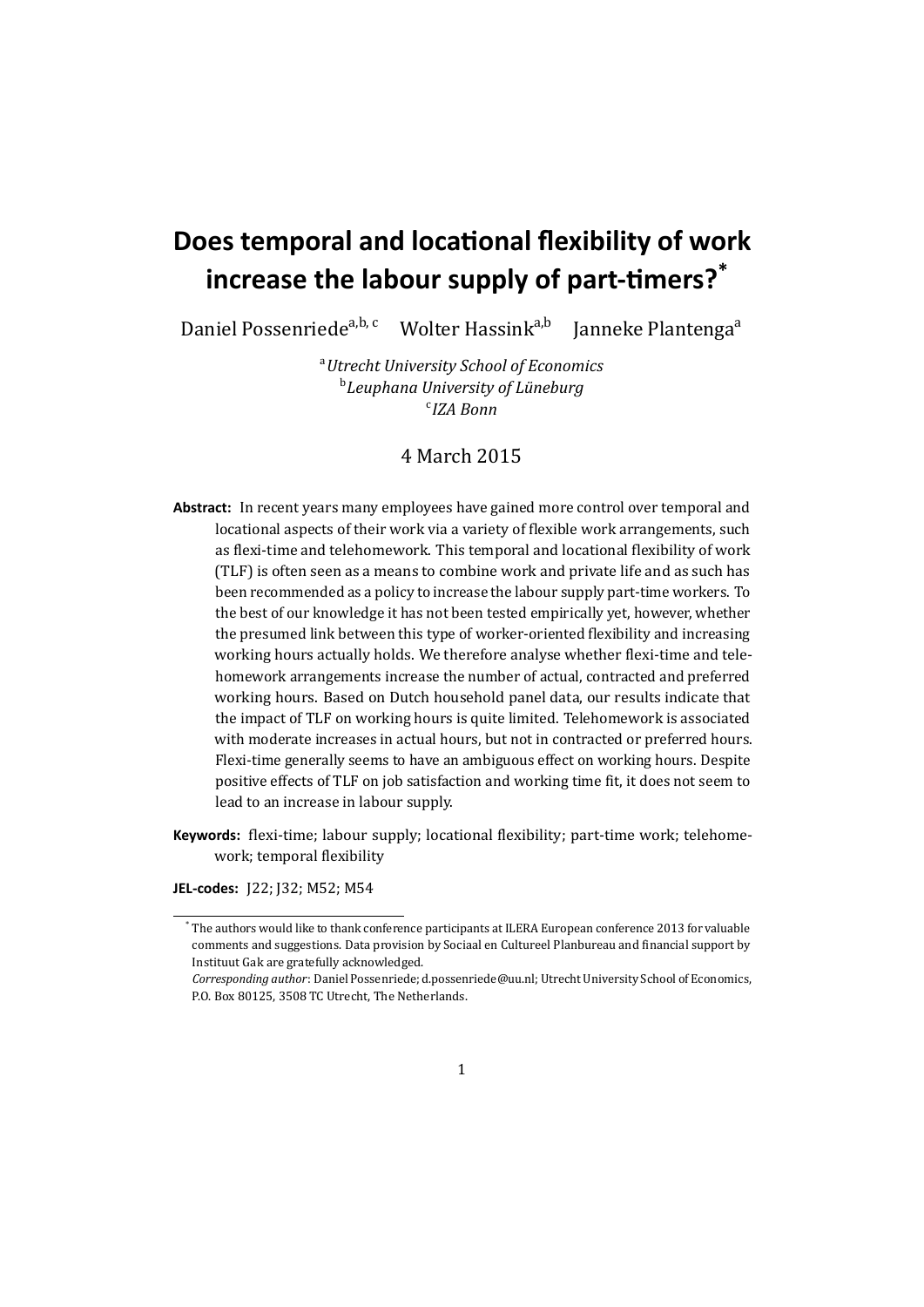#### **1 Introduction**

In recent years, employees have become increasingly able to control temporal and locational aspects of their work. Many employees can to some extent choose and modify when, where, and how long they work. This temporal and locational flexibility of work (TLF), which facilitates employees with flexibility in the schedule, location, and duration of their work, is usually implemented via a variety of flexible work arrangements, such as flexi-time, self-scheduling, and telehomework (Plantenga, [2003;](#page-25-0) Rau, [2003;](#page-25-1) Fagan, [2004;](#page-23-0) Hill et al., [2008\)](#page-24-0). This development has been fostered by an increasing relevance of knowledge work and the service industries in general, new forms of work organisation, but in particular by the proliferation of information and communication technology (ICT), which has facilitated asynchronous and remote exchange of information.

In many debates, TLF is primarily viewed as a means to combine work and private life and as such highly topical in the policy debate in a number of countries (see e.g. CEA, [2010;](#page-23-1) BMFSFJ, [2012\)](#page-22-0). As such, TLF arrangements have also become a common policy recommendation to increase labour supply in order to increase economic growth and to prevent labour force shortages in the future (Rürup and Gruescu, [2005;](#page-25-2) Taskforce DeeltijdPlus, [2010;](#page-25-3) Sociaal-Economische Raad, [2011\)](#page-25-4). In environments with relatively high labour force participation rates and a lot of (female) part-time workers, the main focus is on increasing the number of working hours with more TLF. It has not, to the best of our knowledge, been tested empirically yet, whether this supposed link between TLF and increasing working hours actually holds, however.

The aim of this paper is therefore to analyse whether and to what extent TLF arrangements indeed influence labour supply. In particular we analyse the impact of TLF arrangements that provide schedule and location flexibility on the number of actual, contracted, and preferred working hours. The analysis is carried out on the basis of a Dutch household panel dataset. The Netherlands are a good test case in this context, because they are a highly developed service society with an excellent ICT infrastructure, which means that the scope for TLF is relatively high. Increasing working hours of parttime employees has been a policy concern for some years now (Taskforce DeeltijdPlus, [2010;](#page-25-3) Sociaal-Economische Raad, [2011\)](#page-25-4) and the Dutch labour market is quite flexible already. Employees in the Netherlands have a legal right to both decrease and increase their contracted working hours for example.<sup>[1](#page-1-0)</sup> Obstacles to adjust working hours are therefore comparatively low and contracted hours should adapt relatively quickly to new conditions, also within existing employment relations.

<span id="page-1-0"></span> $1$  Every employee who has worked for a company with ten or more employees for at least one year can request a working hours adjustment. This right can be exercised once a year. The employer may only dismiss a request if it is a severe impediment to business interest. The Working Hours Adjustment Act (*Wet Aanpassing Arbeidsduur*) has been effective since mid 2000. Equal treatment of part-time and full-time employees with respect to employment conditions is furthermore stipulated in the Equal Treatment Working Hours Act (*Wet verbod op onderscheid naar arbeidsduur*), effective since 1996.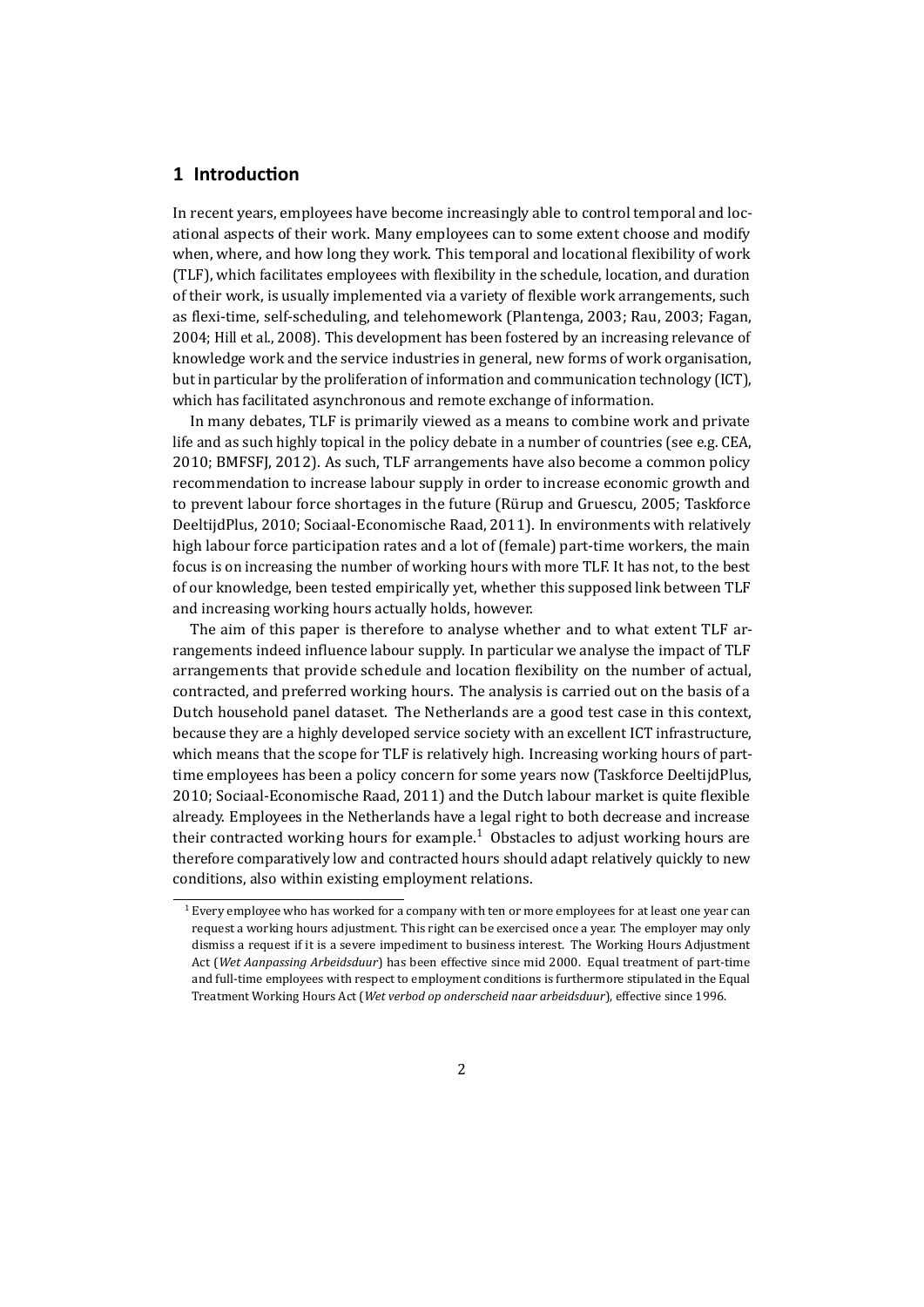<span id="page-2-0"></span>

Figure 1: Participation rates and average working hours in the EU and the Netherlands, 1992–2011

Our results indicate that the effects of TLF on working hours are quite limited. Telehomework is associated with moderate increases in actual hours, but not in contracted or preferred hours, which implies that telehomework primarily leads to more overtime. Flexi-time generally seems to have an ambiguous effect on working hours and is negatively associated with contracted and preferred working hours for females. So despite positive effects on job satisfaction and working time fit, TLF does not seem to lead to an increase in labour supply.

#### **2 Theoretical framework**

Female labour force participation rates have increased tremendously in the Netherlands in the last two decades. In recent years they have been around 73% and thus eight to ten percentage points above EU average. Average weekly working hours of females, however, have stagnated at a relatively low 25 hours per week (see figure [1\)](#page-2-0). Part-time work is used extensively to combine work and private life in the Netherlands – private life here meaning any other responsibility, activity or event that is not paid work. The resulting low number of weekly and annual working hours is considered to be problematic in the face of an ageing society, the expected labour force shortages, and low economic growth in general. Various policy initiatives to increase female labour supply at the intensive margin have therefore been undertaken, among which calls for more temporal and locational flexibility. The idea is that more TLF and thus more control over working hours will improve work-life fit and induce employees to supply more hours to the labour market. As a result, arrangements such as flexi-time and telehomework can to some extent substitute part-time work as a means to reconcile work and private life.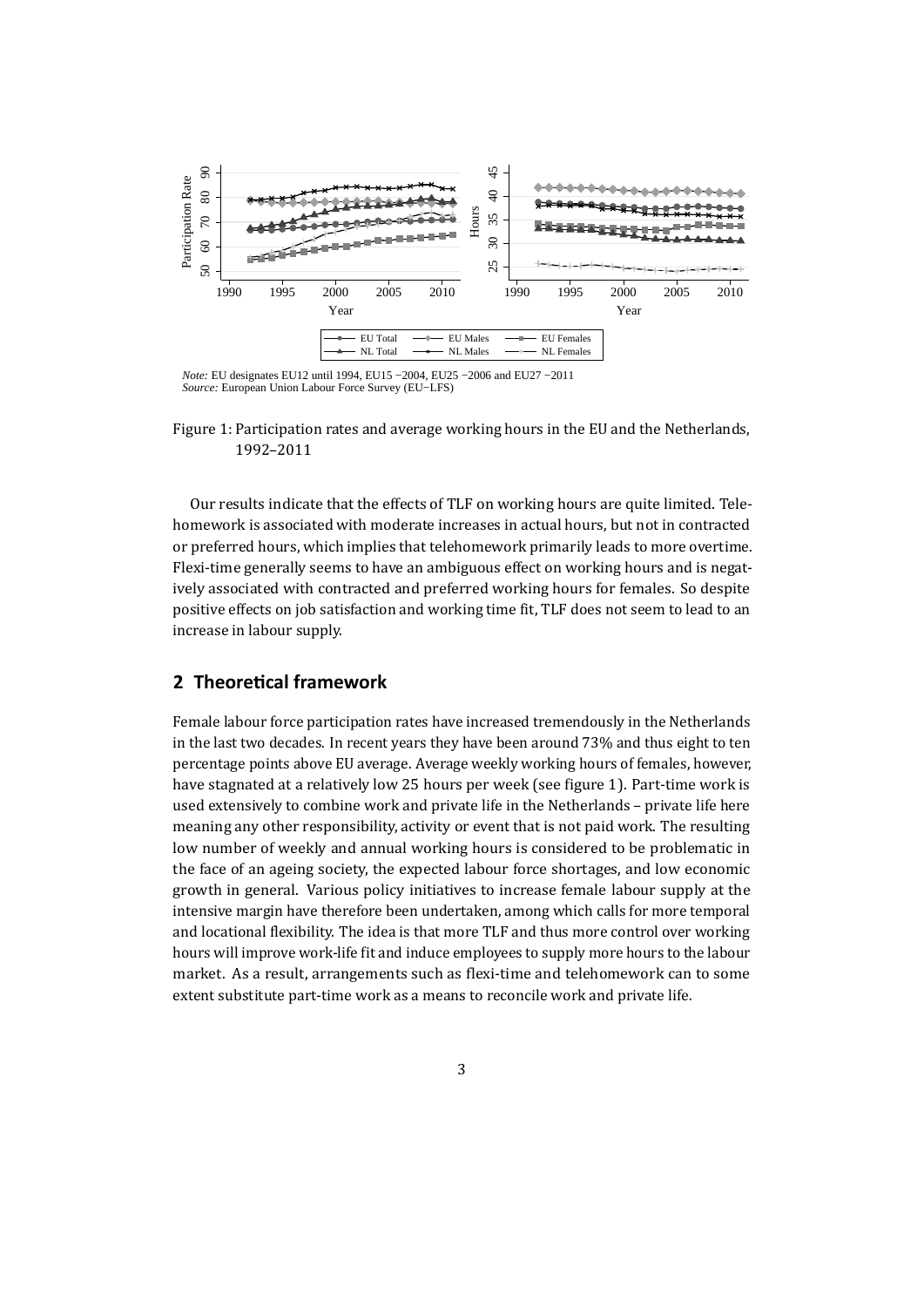<span id="page-3-1"></span>

Figure 2: Commuting and labour supply

The notion that more TLF leads to an increase in labour supply has been supported by surveys in which a considerable share of respondents report that they would be willing to supply more hours to the labour market if more flexibility options were available. In a 2009 survey for example 35–41% of non-participants and 25–39% of part-time workers responded that more flexibility would be an important condition to either participate in or supply more hours to the labour market, respectively (Cloïn et al., [2010\)](#page-23-2). The conditions mentioned include better reconciliation of working times and private life, finding a job with the preferred number of hours, working part of the week from home, being able to take a day off if a family member gets sick, and finding a job closer to home. If these responses are sincere, more temporal and locational flexibility and a better fit between work and private life should indeed raise labour supply.

In theory two potential channels can lead from increased flexibility to more working hours. The first one concerns a decrease in commuting time, the second a reduction of schedule constraints and a better match between work and private schedules.

Although commuting can be seen as a prerequisite for paid work, commuting time *per se* is unproductive and inefficient. Commuting time can be reduced with flexible working times, because it is possible to avoid rush hour traffic by commuting at less busy times. Commuting can even be eliminated altogether when one is working at home. This time gain can then be spent at work. $<sup>2</sup>$  $<sup>2</sup>$  $<sup>2</sup>$ </sup>

While the theoretical predictions are to some extent dependent on the assumptions

<span id="page-3-0"></span> $2$  Flexible working times may also induce employees to travel to work earlier and leave from work later to avoid traffic congestion, increasing work duration as a result (Arnott et al., [1993;](#page-22-1) Gutiérrez-i-Puigarnau and van Ommeren, [2010\)](#page-24-1).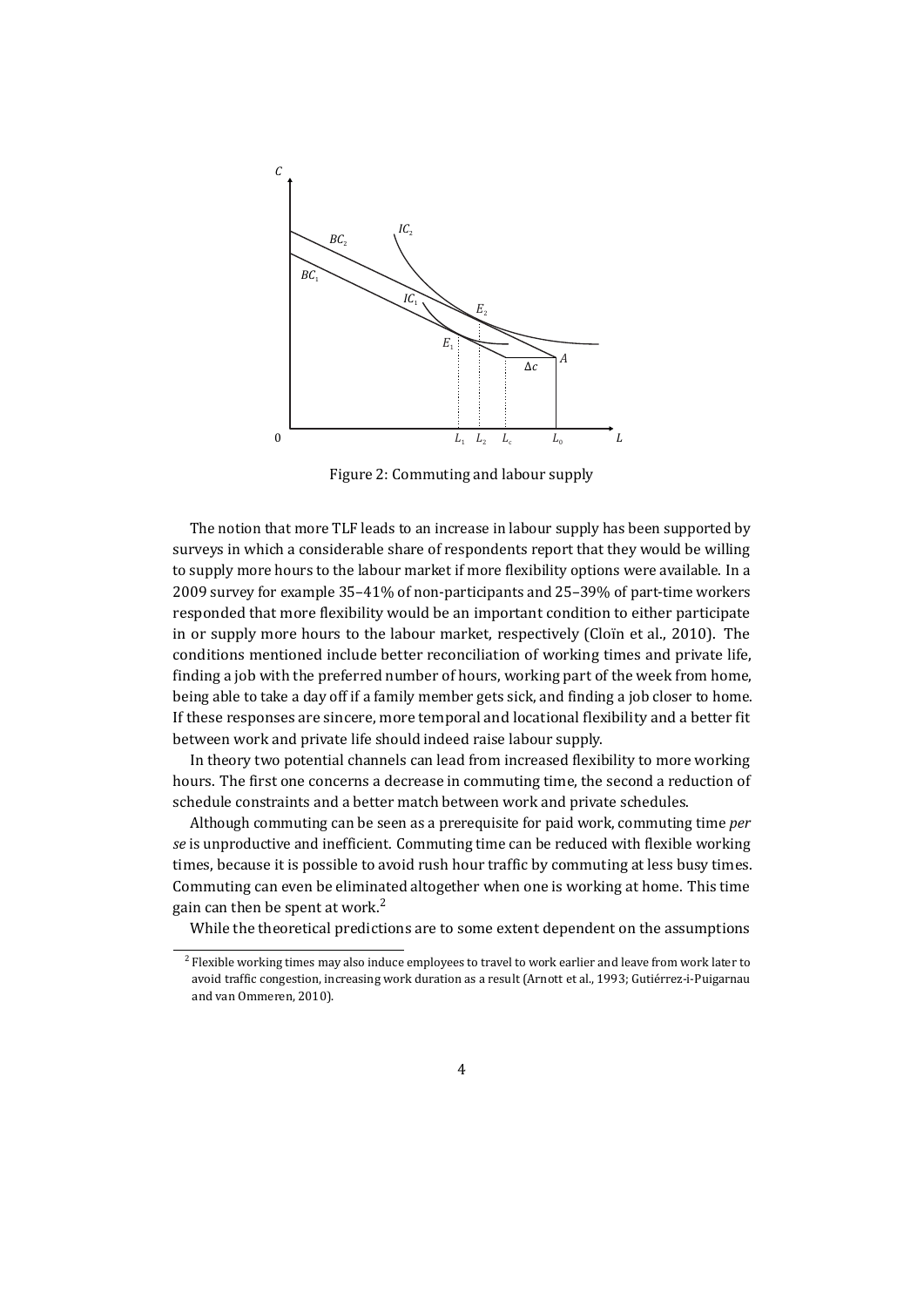made, a simple model predicts exactly this.<sup>[3](#page-4-0)</sup> In a graphical representation (figure [2\)](#page-3-1), *C* designates the consumption of goods, *L* the consumption of leisure,  $L_0$  maximum time available. The line  $L_0A$  designates non-labour income, *IC* is the indifference curve, corresponding to the level of utility obtained by the individual, and *BC* is the budget line with slope *w*, the wage rate. If time has to be spent on commuting, the optimal solution is situated at the tangency point  $E_1$  of the indifference curve with the budget constraint  $BC_1$ . Here, the individual would supply  $L_1L_c$  hours on labour, spend  $L_cL_0 = \Delta c$  on commuting and enjoy  $0L_1$  hours of leisure.<sup>[4](#page-4-1)</sup>

If commuting is eliminated, the budget constraint shifts to the right and utility increases. The optimal solution is now at  $E_2$  and leisure time increases by  $L_1L_2$ . At the same time, labour supply increases by  $\Delta c - L_1 L_2$  and is now  $L_2 L_0$ . Part of the time gain due to a reduction in commuting time will thus be spent on additional labour supply. This result holds unambiguously if we assume leisure and consumption to be normal goods (Black et al., [2014\)](#page-22-2). $5$ 

The existing empirical evidence, however, suggests that the size of the effect of TLF due to commuting time savings alone is likely to be limited. While there is little direct evidence on the effects of commuting costs on labour supply, indirect evidence (e.g. that commuters seem to attach relatively low value to travel time) suggests that the effect of the length of the commute on labour supply is rather weak (Gibbons and Machin, [2006\)](#page-23-3). More recently, Gutiérrez-i-Puigarnau and van Ommeren [\(2010\)](#page-24-1) even found a small positive effect of commuting on the number of daily and weekly working hours, due to the interplay of working hours per day and working days per week.

A second channel via which more temporal and locational flexibility can lead to an increase in labour supply is a reduction of schedule constraints and a better match between schedules of work and private life. Tasks and events of both paid work and private life are not distributed randomly over the day and week. Most of the time they take place within defined schedules, because in both spheres workers depend on and interact with other individuals. Work is usually carried out in teams within and across firms and many workers deal directly with clients and business partners. Goods and

<span id="page-4-0"></span><sup>&</sup>lt;sup>3</sup> Predictions differ depending on whether one distinguishes between monetary and time costs of commuting, whether workdays, daily and total hours are allowed to vary, and whether one considers a static or dynamic approach (See e.g. Manning, [2003;](#page-24-2) Gutiérrez-i-Puigarnau and van Ommeren, [2010;](#page-24-1) Black et al., [2014\)](#page-22-2).

<span id="page-4-1"></span> $^4$  The amount of commuting time is exaggerated in the figure for better visibility.

<span id="page-4-2"></span> $5$  We assume here that individuals are able to choose their preferred levels of consumption and leisure without any other constraints of course. In addition, a decrease in commuting costs and thus a shift in the budget constraint to the right reduces the size of the kink in the budget line. This reduction of the fixed costs of work not only increases labour supply at the intensive margin, but also induces non-working individuals to participate and thus raises labour force participation as well (e.g. Oi, [1976;](#page-24-3) Cogan, [1981;](#page-23-4) Black et al., [2014\)](#page-22-2). Since Dutch labour participation rates are relatively high already, though, we focus on the effects on hours worked in this study.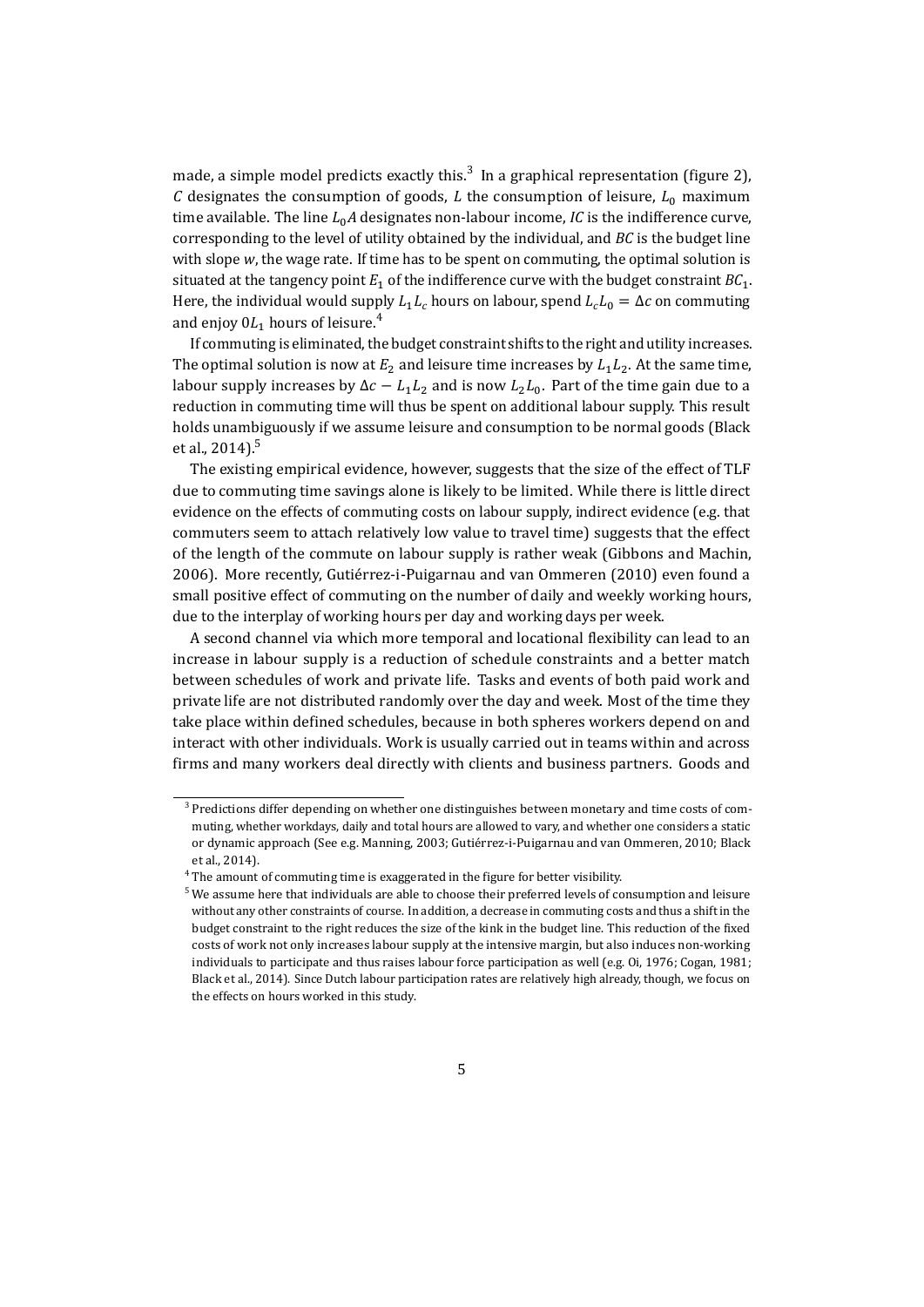services have to be produced and handled at specific times because they are expected by other workers in the production chain, clients expect them at specific times (e.g. during opening and business hours), or because the goods and services involved are perishable or otherwise time-critical. In addition, working hours and schedules are generally limited due to legal restrictions and social norms. As a result, workers are often constrained in the choice of their working schedule.

In the same vein, the timing of leisure tasks and activities often depend on others. The schedules of working parents for example depend on their children's daycare and school schedules. Informal care often has to be performed at specific times of the day (Hassink and van den Berg, [2011\)](#page-24-4). Stores, businesses as well as public and health services have limited business and opening hours. Further education classes and recreational activities (sports, clubs, etc.) take place at designated times. Since daycare, school, office and service hours usually cannot be altered by individual workers, they constitute a binding schedule constraint.

Both work and leisure activities thus impose a schedule constraint on workers, meaning that these activities can only be performed at specific times or within a specified time frame. Activities therefore have to be coordinated and their schedules matched. This matching can be achieved more easily the more flexible and controllable schedules are. When work schedules are fixed, however, they may clash with leisure activity schedules and vice versa. In this case the schedules and their limited flexibility constrain the number of hours available to the labour market. So not only the number of hours that are devoted to leisure activities limit the number of working hours (as established by standard labour supply theory), but also the schedule of both work and leisure activities do. More flexibility in work schedule and location should then improve the fit between work and leisure activities, prevent and eliminate time conflicts and improve allocative efficiency (Bosch et al., [1994;](#page-22-3) Golden, [2006\)](#page-24-5).

The trade-off between working hours and schedules is easily illustrated with an extension of the standard labour supply model (Golden, [1996,](#page-24-6) [2006\)](#page-24-5). According to the standard model, an individual's well-being is determined by his or her consumption and hours of leisure. This is represented by a utility function (*U*) with the standard consumption (*C*) and leisure (*L*) arguments. But since utility from work is also dependent on work schedule, location, and their flexibility, we add a schedule parameter (*S*) to the utility function:

<span id="page-5-0"></span>
$$
U = U[C, L, S] \tag{1}
$$

*S* represents both the schedule and location of work as well as their adaptability. Based on the considerations above, we assume that work schedules and locations that fit in well with leisure activities provide more utility than those that do not. In addition, flexible schedules and locations provide more utility than inflexible ones, because they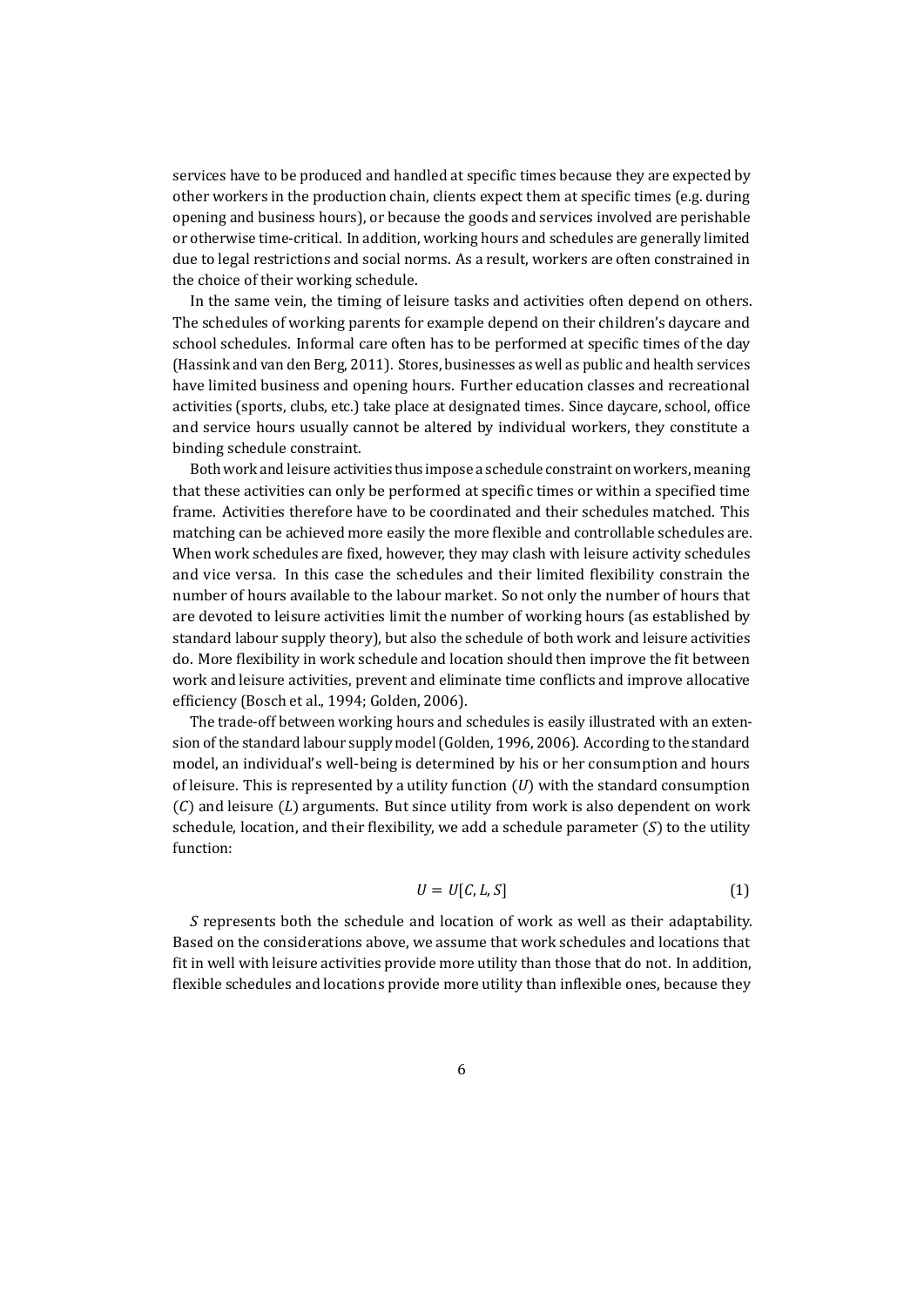are more adaptable to changing circumstances for instance. Note that this is not much different from the usual assumptions about consumption and leisure in standard labour economics. Just like we assume that consumption and leisure are normal goods, i.e. that more consumption and more leisure 'is better' in the sense that it provides more utility, we assume here that more flexibility in work schedule and location (i.e. more control over timing and location of work) and thus a better schedule and working time fit 'is better' as well.

It follows that utility is strictly increasing and marginal utility decreasing in all arguments:

<span id="page-6-0"></span>
$$
\frac{\partial U}{\partial C}, \frac{\partial U}{\partial L}, \frac{\partial U}{\partial S} > 0; \quad \frac{\partial^2 U}{\partial C^2}, \frac{\partial^2 U}{\partial L^2}, \frac{\partial^2 U}{\partial S^2} \le 0 \tag{2}
$$

Under these general assumptions, workers should be willing to trade leisure time or income for more flexibility and vice versa (Golden, [2006\)](#page-24-5).<sup>[6](#page-8-0)</sup>

We need to keep in mind, though, that consumption potentially is another channel via which a trade-off with TLF might take place. Instead of increasing labour supply, workers may be willing to trade part of their wage or future wage increases for increased flexibility and better work schedules (Altonji and Paxson, [1988;](#page-22-4) Baughman et al., [2003;](#page-22-5) Heywood et al., [2007\)](#page-24-7). This will be addressed in the empirical analysis by controlling for wage.

Based on these considerations we arrive at the following hypothesis:

**Hypothesis:** More temporal and locational flexibility of work leads to an increase in hours worked.

In the empirical analysis we will use flexi-time and telehomework as indicators for TLF (see below). While we do not have exact theoretical predictions as to sizes of the effects, we expect telehomework to have a stronger impact on working hours than flexi-time. Telehomework potentially leads to larger time gains because commuting time can be omitted altogether, whereas flexi-time only reduces commuting time. Furthermore, telehomework potentially reduces schedule constraints more effectively than flexi-time because it allows employees to schedule working time outside of office hours, e.g. in the evening or at weekends.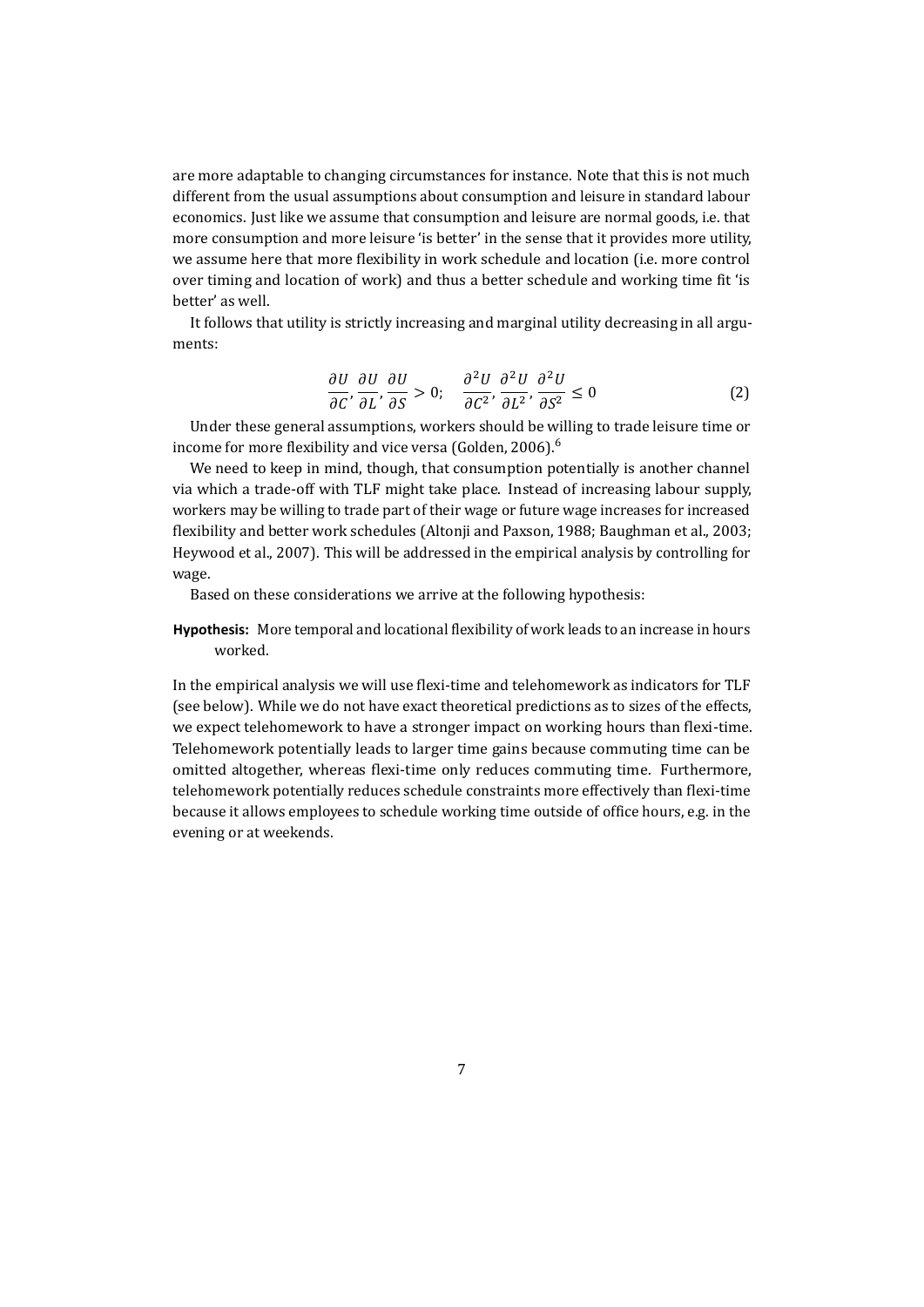<span id="page-7-0"></span>

|              |       | Male   |               | Female |       | Total  | N     |
|--------------|-------|--------|---------------|--------|-------|--------|-------|
|              | $\%$  | S.E.   | $\frac{0}{0}$ | S.E.   | $\%$  | S.E.   |       |
| Flexi-time   |       |        |               |        |       |        |       |
| 2002         | 36.41 | (1.57) | 26.72         | (1.41) | 31.51 | (1.07) | 1952  |
| 2004         | 45.54 | (1.28) | 34.37         | (1.37) | 40.57 | (0.95) | 2748  |
| 2006         | 43.46 | (1.25) | 33.52         | (1.26) | 38.75 | (0.91) | 3035  |
| 2008         | 47.92 | (1.27) | 34.73         | (1.24) | 41.56 | (0.90) | 3073  |
| 2010         | 43.97 | (1.40) | 33.23         | (1.34) | 38.64 | (0.99) | 2518  |
| Total        | 44.05 | (0.86) | 32.85         | (0.84) | 38.69 | (0.61) | 13326 |
| Telehomework |       |        |               |        |       |        |       |
| 2002         | 15.98 | (1.19) | 13.16         | (1.09) | 14.55 | (0.82) | 1952  |
| 2004         | 17.37 | (0.97) | 14.98         | (1.02) | 16.30 | (0.73) | 2748  |
| 2006         | 18.79 | (0.98) | 16.62         | (0.98) | 17.76 | (0.71) | 3035  |
| 2008         | 20.19 | (1.01) | 18.54         | (1.01) | 19.39 | (0.74) | 3073  |
| 2010         | 19.78 | (1.12) | 17.85         | (1.08) | 18.82 | (0.80) | 2518  |
| Total        | 18.59 | (0.66) | 16.46         | (0.66) | 17.57 | (0.48) | 13326 |

Table 1: Flexi-time and telehomework by year and gender

*Note:* Share of employees with flexi-time or telehomework by year and gender. S.E. is the standard error of the mean.

<span id="page-7-1"></span>

| Sector                    |       | Flexi-time | Telehomework  |        | N     |
|---------------------------|-------|------------|---------------|--------|-------|
|                           | $\%$  | S.E.       | $\frac{0}{0}$ | S.E.   |       |
| Agriculture               | 32.61 | (4.01)     | 6.52          | (2.11) | 138   |
| Industry                  | 37.98 | (1.24)     | 10.69         | (0.79) | 1543  |
| Construction              | 29.93 | (1.91)     | 10.03         | (1.25) | 578   |
| Trade, gastronomy, repair | 24.65 | (0.99)     | 8.31          | (0.64) | 1878  |
| Transport                 | 31.26 | (1.61)     | 6.47          | (0.85) | 835   |
| <b>Business services</b>  | 54.84 | (1.05)     | 18.25         | (0.82) | 2241  |
| Care, Welfare             | 30.68 | (0.89)     | 13.95         | (0.67) | 2689  |
| Other services            | 43.16 | (1.99)     | 18.52         | (1.56) | 621   |
| Government                | 66.87 | (1.30)     | 15.57         | (1.00) | 1304  |
| Education                 | 28.95 | (1.17)     | 53.17         | (1.29) | 1499  |
| Total                     | 38.69 | (0.42)     | 17.57         | (0.33) | 13326 |

Table 2: Flexi-time and telehomework by sector

*Note:* Share of employees with flexi-time and telehomework by sector. S.E. is the standard error of the mean.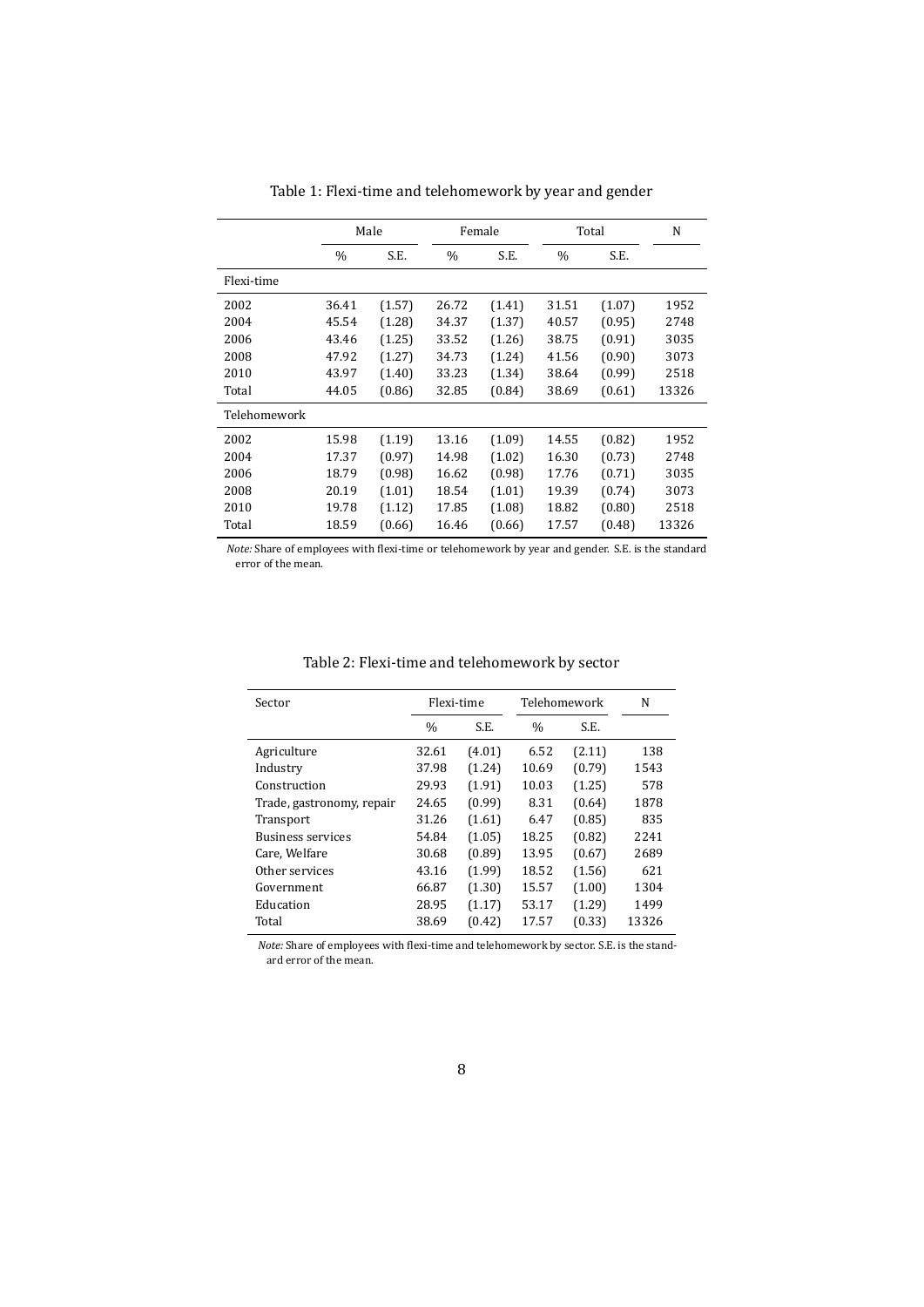<span id="page-8-3"></span>

| Working hours    |       | Male   |       | Female                        |       | Total  | N     |
|------------------|-------|--------|-------|-------------------------------|-------|--------|-------|
|                  | Mean  | S.E.   | Mean  | S.E.                          | Mean  | S.E.   |       |
| Actual hours     | 39.60 |        |       | $(0.12)$ 26.84 $(0.14)$ 33.55 |       | (0.11) | 11355 |
| Contracted hours | 36.54 | (0.08) | 25.05 | (0.12)                        | 31.04 | (0.09) | 13326 |
| Preferred hours  | 35.69 | (0.09) | 25.02 | $(0.12)$ 30.58                |       | (0.09) | 13326 |

Table 3: Average working hours by gender

*Note:* Employees' average working hours by gender. S.E. is the standard error of the mean.

# <span id="page-8-4"></span>**3 Data and variable description**

The data for the analysis is taken from the Dutch Labour Supply Panel (*Arbeidsaanbodpanel*, AAP), a biennial panel survey of a representative sample of Dutch households.<sup>[7](#page-8-1)</sup> The panel survey is conducted to study developments in labour market behaviour and working conditions in the Netherlands and covers a broad range of work- and life-courserelated items. The target population consists of the Dutch labour force aged 16 to 66 years. The AAP has existed since 1985, but questions about (tele)homework were first asked in 2002, so only the waves from 2002 onwards are suitable for an analysis of TLF. This means that we have five waves available for this analysis, for every other year since 2002 to the last publicly available wave from 2010. We restrict the sample to employees (i.e. we exclude self-employed, unemployed, full-time students, etc.), which results in an unbalanced panel of 17136 observations from 7771 individuals.

We use flexi-time and telehomework as indicators for TLF. The flexi-time variable was obtained from the following survey question:

'Can you say whether each of the following characteristics does or does not apply to the work you do? [...] Determine start- and end-time myself'

The telehomework variable was obtained from the following question:

'Do you work at home every now and then in your current job?' $8$ 

<span id="page-8-0"></span><sup>&</sup>lt;sup>6</sup> Note that this model also captures workers who do not have binding private schedule constraints in the above sense, but just a preference for work at certain intervals, e.g. due to certain life-style choices. Nevertheless the degree to which private schedule constraints are binding certainly differs between workers and depends *inter alia* on whether they have care responsibilities or not.

<span id="page-8-1"></span><sup>7</sup> The panel was formerly known as the OSA Labour Supply Panel is now conducted on behalf of the [Social Cultureel Planbureau.](http://www.scp.nl/english/) The data and its documentation are in Dutch and available via <http://easy.dans.knaw.nl> ([urn:nbn:nl:ui:13-4js-jl3](http://www.persistent-identifier.nl/?identifier=urn%3Anbn%3Anl%3Aui%3A13-4js-jl3)).

<span id="page-8-2"></span><sup>&</sup>lt;sup>8</sup> While the question refers to work at home and not explicitly to telework, only 2.2% of the respondents who work at home do not use ICT. Hence we label this variable telehomework.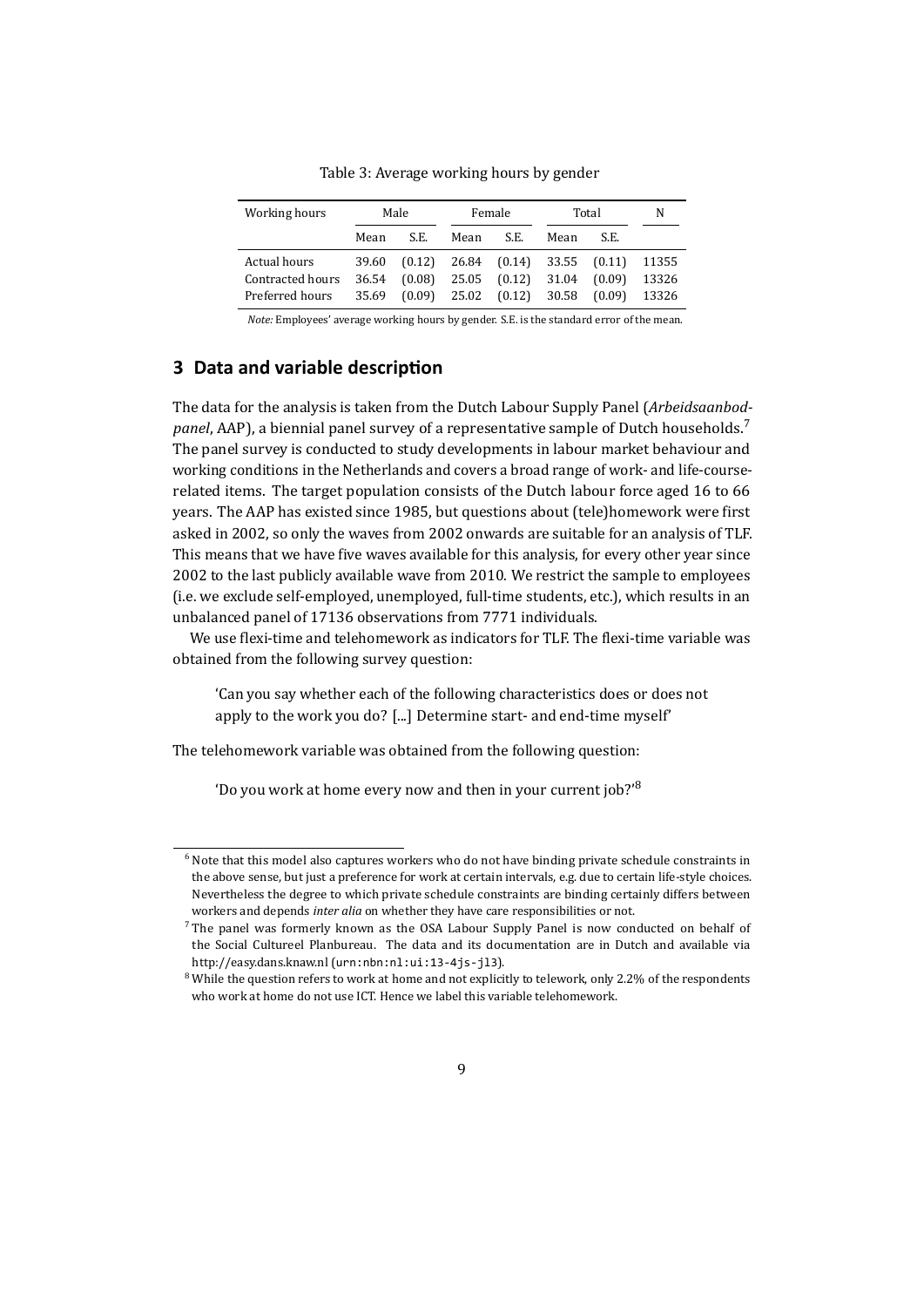We only count those respondents as telehomeworkers who state that they work at home once a week on average. $9$  On average, 39% of the respondents in the sample can determine the start- and end-times of their work and 18% work at home at least once a week. The shares of flexi-timers and telehomeworkers are generally larger for male than for female employees (see table [1\)](#page-7-0). Over the five waves, 1017 respondents change their flexi-time and 713 change their telehomework status (i.e. they were e.g. working at home in at least one wave and not working at home in another). The availability and use of flexi-time and telehomework varies greatly across sectors (see table [2\)](#page-7-1), which suggests that job-related factors play an important role here.

We use actual, contracted, and preferred hours as outcome variables. Prior research has found a positive relationship between telehomework and hours worked (Peters and van der Lippe, [2007;](#page-25-5) Eldridge and Wulff Pabilonia, [2008;](#page-23-5) Noonan and Glass, [2012\)](#page-24-8). This has been mainly attributed to an increase in work demands and overtime, as well as an expansion of the standard working week via an increase in actual hours (Peters and van der Lippe, [2007;](#page-25-5) Noonan and Glass, [2012\)](#page-24-8). If only actual and (unpaid) overtime hours increase but contracted and preferred hours do not, workers may not benefit from the increase in working hours through higher income (assuming that the hourly wage would stay the same after an increase in contracted hours). Furthermore the work-life fit of employees may not increase but rather decrease if preferred hours stay the same. We therefore not only analyse the impact of TLF on actual working hours, but consider contracted and preferred hours as well.

The contracted and actual hours variables were obtained from the following survey questions:

'How many hours do you work according to your contract? Overtime-hours should not be considered.' And

'How many hours per week do you actually work on average?'

Actual working hours are only available from 2004 onwards, whereas contracted and preferred hours are also available for previous waves. The preferred hours variable was derived from the following question:

'Are you satisfied with the current number of contract hours or would you like to work more or fewer hours? Take into account that your hourly wage does not change and that others in your household will not work more or fewer hours.' The answer categories are: 'Yes, satisfied with hours; No, I

<span id="page-9-0"></span><sup>9</sup> Telehomeworkers were asked how often they were working at home on average. From 2004 onwards the answer categories were less than once per month, less than twice per month, once per week or twice or more often per week. We only count the latter two categories as telehomeworkers. In 2002 the answer categories were once per month, twice per month, three times per month, more than three times per month. We include only the latter as telehomeworkers.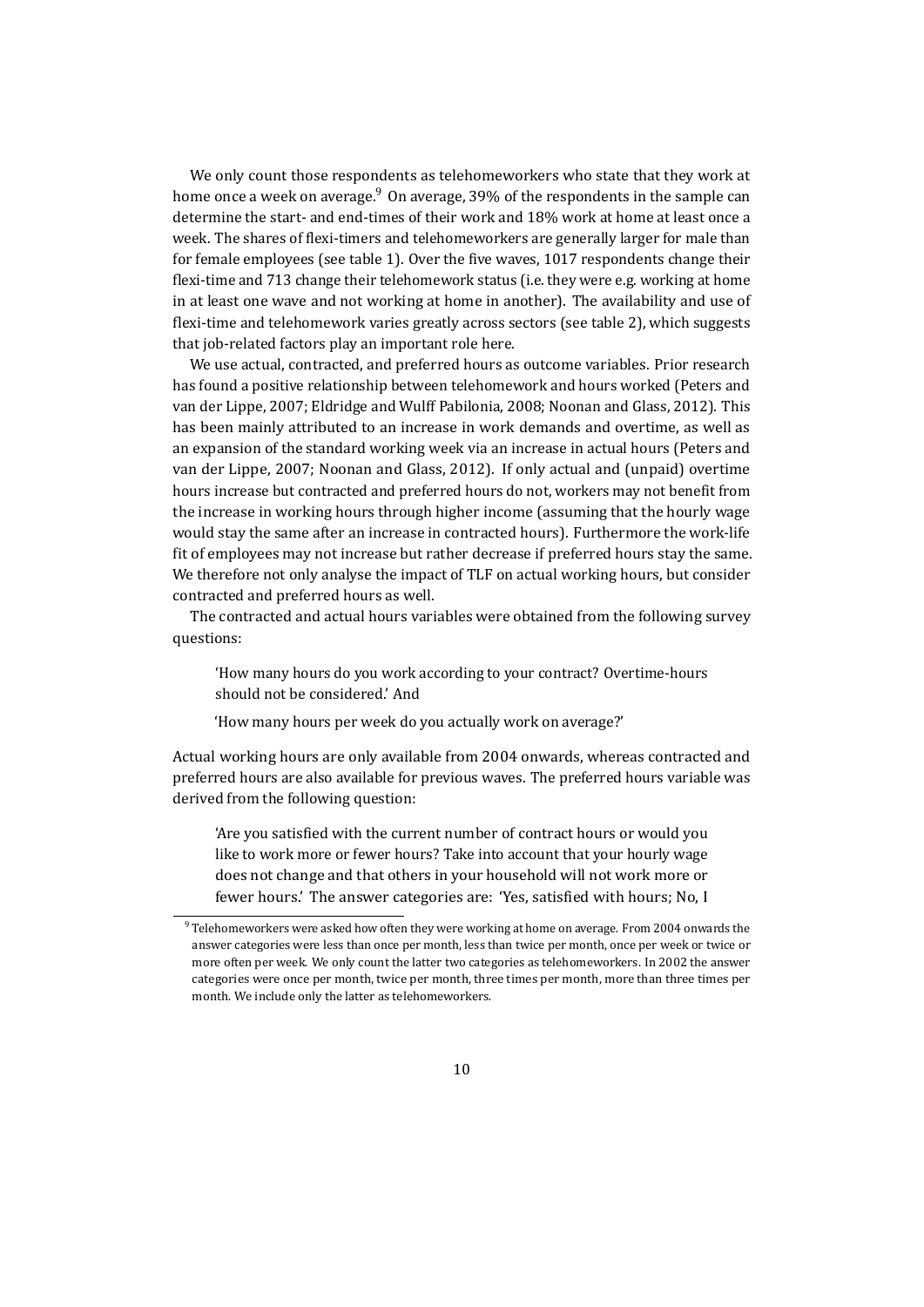<span id="page-10-0"></span>

|                           |       | Gross sample |       | Net sample |                  |                |
|---------------------------|-------|--------------|-------|------------|------------------|----------------|
| Variables                 | Mean  | S.E.         | Mean  | S.E.       | Min              | Max            |
| Actual hours              | 31.45 | (0.110)      | 33.55 | (0.108)    | $\mathbf{0}$     | 90             |
| <b>Contracted hours</b>   | 30.52 | (0.083)      | 31.04 | (0.087)    | $\bf{0}$         | 91             |
| Preferred hours           | 30.04 | (0.083)      | 30.58 | (0.087)    | $\overline{0}$   | 91             |
| Flexi-time                | 0.37  | (0.004)      | 0.39  | (0.004)    | $\boldsymbol{0}$ | 1              |
| Telehomework              | 0.17  | (0.003)      | 0.18  | (0.003)    | $\bf{0}$         | $\mathbf{1}$   |
| Age                       | 41.05 | (0.091)      | 42.36 | (0.095)    | 16               | 66             |
| Marital status            |       |              |       |            |                  |                |
| Married                   | 0.64  | (0.004)      | 0.68  | (0.004)    | $\mathbf{0}$     | $\mathbf{1}$   |
| Cohabiting                | 0.11  | (0.002)      | 0.11  | (0.003)    | $\boldsymbol{0}$ | $\mathbf{1}$   |
| Single                    | 0.24  | (0.003)      | 0.20  | (0.003)    | $\bf{0}$         | $\mathbf{1}$   |
| Child(ren)                | 0.53  | (0.004)      | 0.56  | (0.004)    | $\bf{0}$         | $\mathbf{1}$   |
| Primary school            | 0.03  | (0.001)      | 0.02  | (0.001)    | 0                | $\mathbf{1}$   |
| Education                 |       |              |       |            |                  |                |
| Lower secondary           | 0.23  | (0.003)      | 0.22  | (0.004)    | $\boldsymbol{0}$ | 1              |
| Higher secondary          | 0.39  | (0.004)      | 0.38  | (0.004)    | $\mathbf{0}$     | $\mathbf{1}$   |
| Vocational college        | 0.25  | (0.003)      | 0.26  | (0.004)    | $\bf{0}$         | $\mathbf{1}$   |
| Academic                  | 0.10  | (0.002)      | 0.11  | (0.003)    | 0                | $\mathbf{1}$   |
| Work experience           | 20.40 | (0.087)      | 20.87 | (0.095)    | $\bf{0}$         | 52             |
| Permanent contract        | 0.83  | (0.003)      | 0.87  | (0.003)    | $\boldsymbol{0}$ | 1              |
| Empl. status change       | 0.35  | (0.004)      | 0.33  | (0.004)    | $\bf{0}$         | $\mathbf{1}$   |
| 2nd job                   | 0.07  | (0.002)      | 0.07  | (0.002)    | $\bf{0}$         | $\mathbf{1}$   |
| Supervised employees      |       |              |       |            |                  |                |
| None                      | 0.70  | (0.003)      | 0.69  | (0.004)    | $\mathbf{0}$     | $\mathbf{1}$   |
| 1-9 employees             | 0.21  | (0.003)      | 0.22  | (0.004)    | 0                | 1              |
| 10-49 employees           | 0.08  | (0.002)      | 0.08  | (0.002)    | $\bf{0}$         | $\mathbf{1}$   |
| 50 or more employees      | 0.02  | (0.001)      | 0.02  | (0.001)    | $\bf{0}$         | $\mathbf{1}$   |
| Occupational level        |       |              |       |            |                  |                |
| Elementary                | 0.06  | (0.002)      | 0.04  | (0.002)    | $\mathbf{0}$     | $\mathbf{1}$   |
| Lower                     | 0.25  | (0.003)      | 0.23  | (0.004)    | $\bf{0}$         | $\mathbf{1}$   |
| Medium                    | 0.35  | (0.004)      | 0.37  | (0.004)    | $\theta$         | 1              |
| Higher                    | 0.26  | (0.003)      | 0.28  | (0.004)    | $\bf{0}$         | $\mathbf{1}$   |
| Scientific                | 0.07  | (0.002)      | 0.08  | (0.002)    | 0                | 1              |
| Sector                    |       |              |       |            |                  |                |
| Agriculture               | 0.01  | (0.001)      | 0.01  | (0.001)    | $\boldsymbol{0}$ | 1              |
| Industry                  | 0.11  | (0.002)      | 0.12  | (0.003)    | $\boldsymbol{0}$ | $\mathbf{1}$   |
| Construction              | 0.04  | (0.001)      | 0.04  | (0.002)    | $\bf{0}$         | $\mathbf{1}$   |
| Trade, gastronomy, repair | 0.16  | (0.003)      | 0.14  | (0.003)    | $\bf{0}$         | $\mathbf{1}$   |
| Transport                 | 0.06  | (0.002)      | 0.06  | (0.002)    | $\bf{0}$         | $\mathbf{1}$   |
| <b>Business services</b>  | 0.16  | (0.003)      | 0.17  | (0.003)    | $\mathbf{0}$     | $\mathbf{1}$   |
| Care, Welfare             | 0.21  | (0.003)      | 0.20  | (0.003)    | $\boldsymbol{0}$ | $\mathbf{1}$   |
| Other services            | 0.05  | (0.002)      | 0.05  | (0.002)    | $\bf{0}$         | $\mathbf{1}$   |
| Government                | 0.09  | (0.002)      | 0.10  | (0.003)    | $\overline{0}$   | 1              |
| Education                 | 0.11  | (0.002)      | 0.11  | (0.003)    | $\overline{0}$   | $\overline{1}$ |

Table 4: Descriptive statistics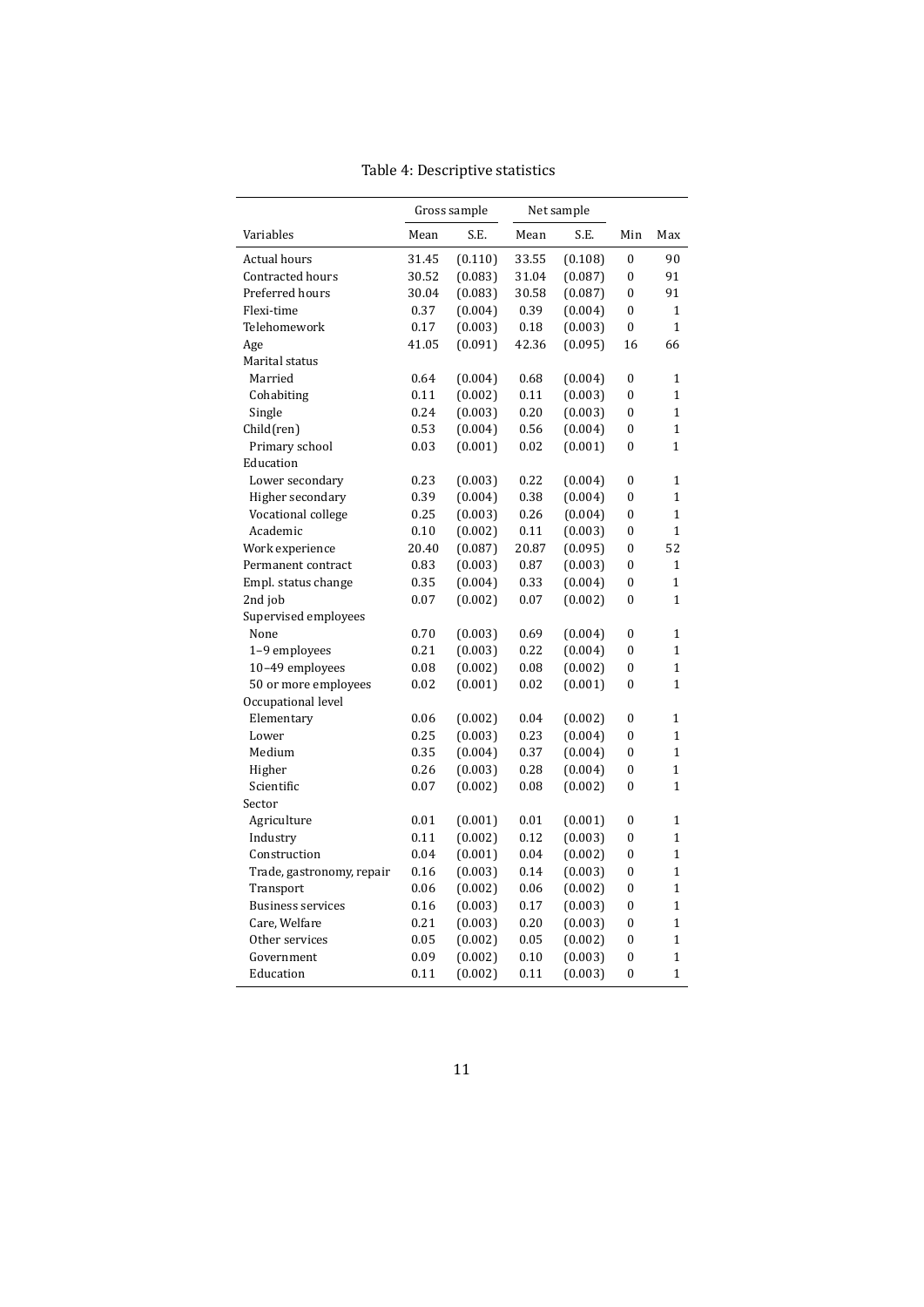|                           |       | Gross sample |       | Net sample |                  |     |
|---------------------------|-------|--------------|-------|------------|------------------|-----|
| Variables                 | Mean  | S.E.         | Mean  | S.E.       | Min              | Max |
| No. of employees $(1000)$ | 0.50  | (0.017)      | 0.52  | (0.018)    | 0                | 70  |
| 2002                      | 0.18  | (0.003)      | 0.15  | (0.003)    | $\Omega$         | 1   |
| 2004                      | 0.19  | (0.003)      | 0.21  | (0.004)    | $\Omega$         | 1   |
| 2006                      | 0.22  | (0.003)      | 0.23  | (0.004)    | $\Omega$         | 1   |
| 2008                      | 0.21  | (0.003)      | 0.23  | (0.004)    | $\Omega$         | 1   |
| 2010                      | 0.20  | (0.003)      | 0.19  | (0.003)    | $\boldsymbol{0}$ | 1   |
| Observations              | 17136 |              | 13326 |            |                  |     |

Table 4: Descriptive statistics *(cont.)*

*Note:* The gross sample comprises the observations of all employees in the sample, the net sample those observations used for estimation after list-wise deletion due to missing values. S.E. is the standard error of the mean.

would like to work *X* MORE hours per week; No, I would like to work *X* FEWER hours per week.'

Contracted hours were used as the basis for the preferred hours variable, to which *X* hours were added or subtracted depending on whether respondents indicated that they wanted to work more or fewer hours. On average, employees in the sample actually work 33.55h (39.60h and 26.84h for male and female employees, respectively, see table [3\)](#page-8-3). Contracted hours are a little lower at 31.04h (36.54h for males and 25.05h for females). Preferred hours are again slightly lower, but have been slowly increasing for female employees in the period under consideration (from 23.55h in 2002 to 25.29h in 2010; not shown).

In order to rule out confounding factors due to differences in individual, household and job characteristics, we add a number of control variables to our models. These are respondents' age, marital status, children at home, level of education, work experience, changes in employment (e.g. promotions and demotions within the same job as well as job switches), two or more jobs, contract type, level of occupation, number of supervised employees, sector, firm size and a time trend. Observations with missing values on any of these variables are dropped from the analysis by listwise deletion, resulting in a net sample of 13326 observations from 6398 individuals. Table [4](#page-10-0) shows the descriptive statistics for both this net sample and the gross sample  $(N = 17136)$  without listwise deletions.

### **4 Empirical analysis**

Our analysis starts out with a simple cross-tabulation of the TLF and working hours variables (table [5\)](#page-12-0). A comparison of working hours of employees with and without TLF seems to support the hypothesis that TLF is associated with increased labour supply.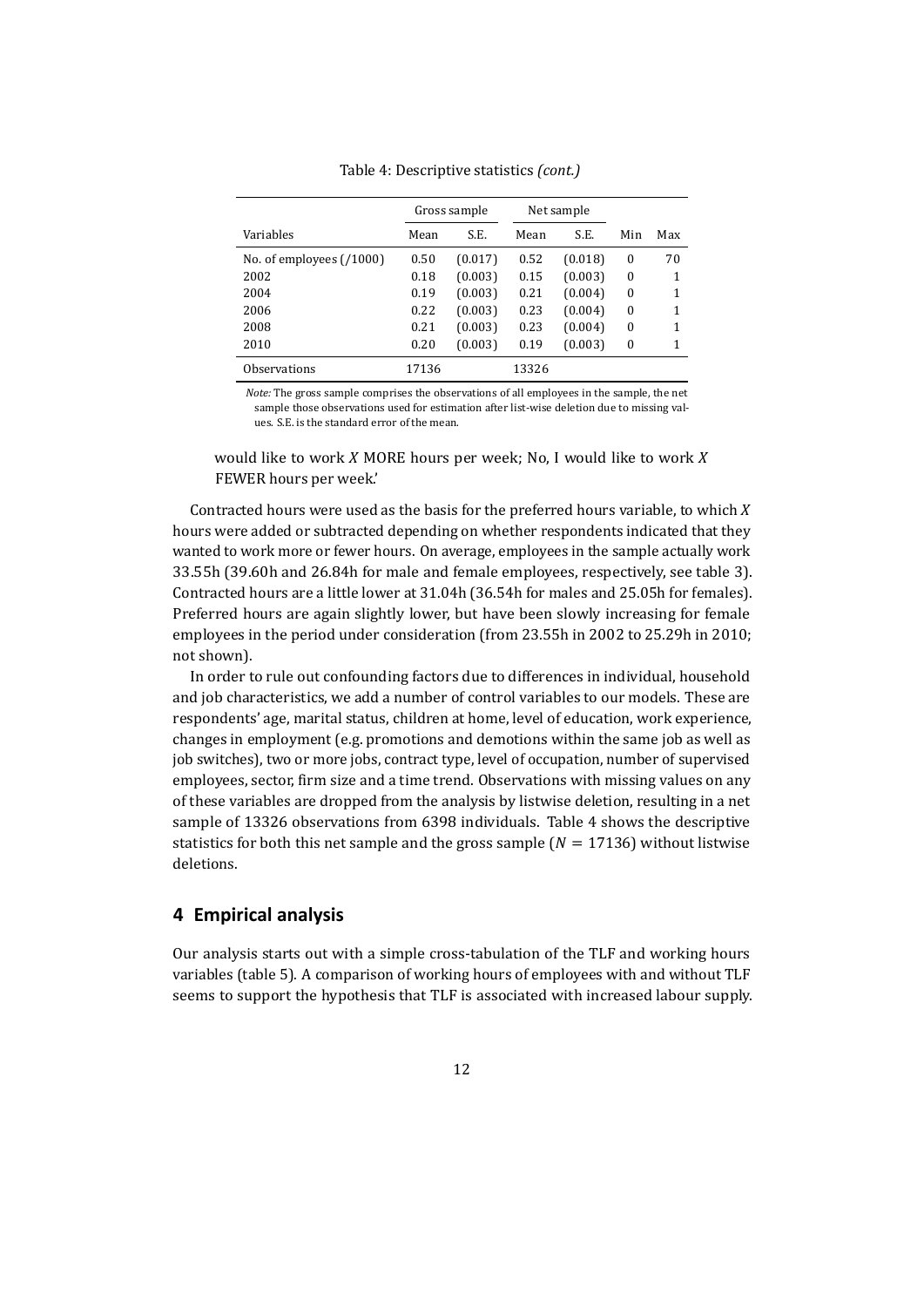<span id="page-12-0"></span>

| Working hours    |       |      | Flexi-time |                                                       |      |                         | Telehomework |      |
|------------------|-------|------|------------|-------------------------------------------------------|------|-------------------------|--------------|------|
|                  |       | Yes  |            | No                                                    |      | Yes                     |              | No   |
|                  | Mean  | S.E. | Mean       | S.E.                                                  | Mean | S.E.                    | Mean         | S.E. |
| Actual hours     | 36.27 |      |            | $(0.17)$ 31.75 $(0.14)$ 37.03 $(0.17)$ 31.80 $(0.13)$ |      |                         |              |      |
| Contracted hours |       |      |            | 32.86 (0.13) 29.89 (0.11) 32.90                       |      | $(0.13)$ 30.14 $(0.11)$ |              |      |
| Preferred hours  | 32.13 |      |            | $(0.13)$ 29.60 $(0.11)$ 32.07 $(0.13)$ 29.86 $(0.11)$ |      |                         |              |      |

Table 5: Average working hours by flexi-time and telehomework

*Note:* Employees' average working hours by flexi-time and telehomework. S.E. is the standard error of the mean.

Contracted and preferred hours are on average two to three hours longer for flex-timers and telehomeworkers than for their colleagues without those types of TLF. Actual hours are even five hours longer for employees with TLF.

Not surprisingly, this finding is supported by simple correlations between the TLF and working hours variables (table [6\)](#page-13-0). All correlation coefficients are positive and significantly different from zero, except for the male sample, where the correlations between telehomework and contracted and preferred hours, respectively, are not significant. The correlation coefficients on actual hours are always larger than those on contracted and preferred hours and the coefficients on flexi-time are larger than those on telehomework (with one exception, namely actual hours of female employees). Again, this does not reject our hypothesis, so that based on simple descriptives the notion that TLF is associated with a longer work duration appears to be supported by the data.

These simple correlations do not take any confounding factors like individual and job characteristics into account of course. These are likely to play an important role, however. Availability and usage of TLF arrangements as well as working hours differ across jobs, organisations, and industries for example (see table [2](#page-7-1) for example). The differences in TLF availability are on the one hand related to structural differences in production processes and institutional settings. Telehomework for instance is hard to implement in assembly line jobs, while it is a common feature of consultancy jobs nowadays. On the other hand, the degree of availability depends on employers' cost and benefit differentials in the implementation and support of flexibility arrangements. Supervision and monitoring costs differ between jobs and tasks but are likely to be larger if employees are not predictably available at the workplace for example. Firm characteristics may also play a role. In small establishments for example, each member of a team is often seen as critical to business operations, which is why managers may be more reluctant to allow their employees to work at home. Availability and usage of TLF as well as work length are therefore to a certain extent determined by and dependent on job characteristics, some of which may not be directly observable. It is therefore necessary to control for job-related heterogeneity in the analysis.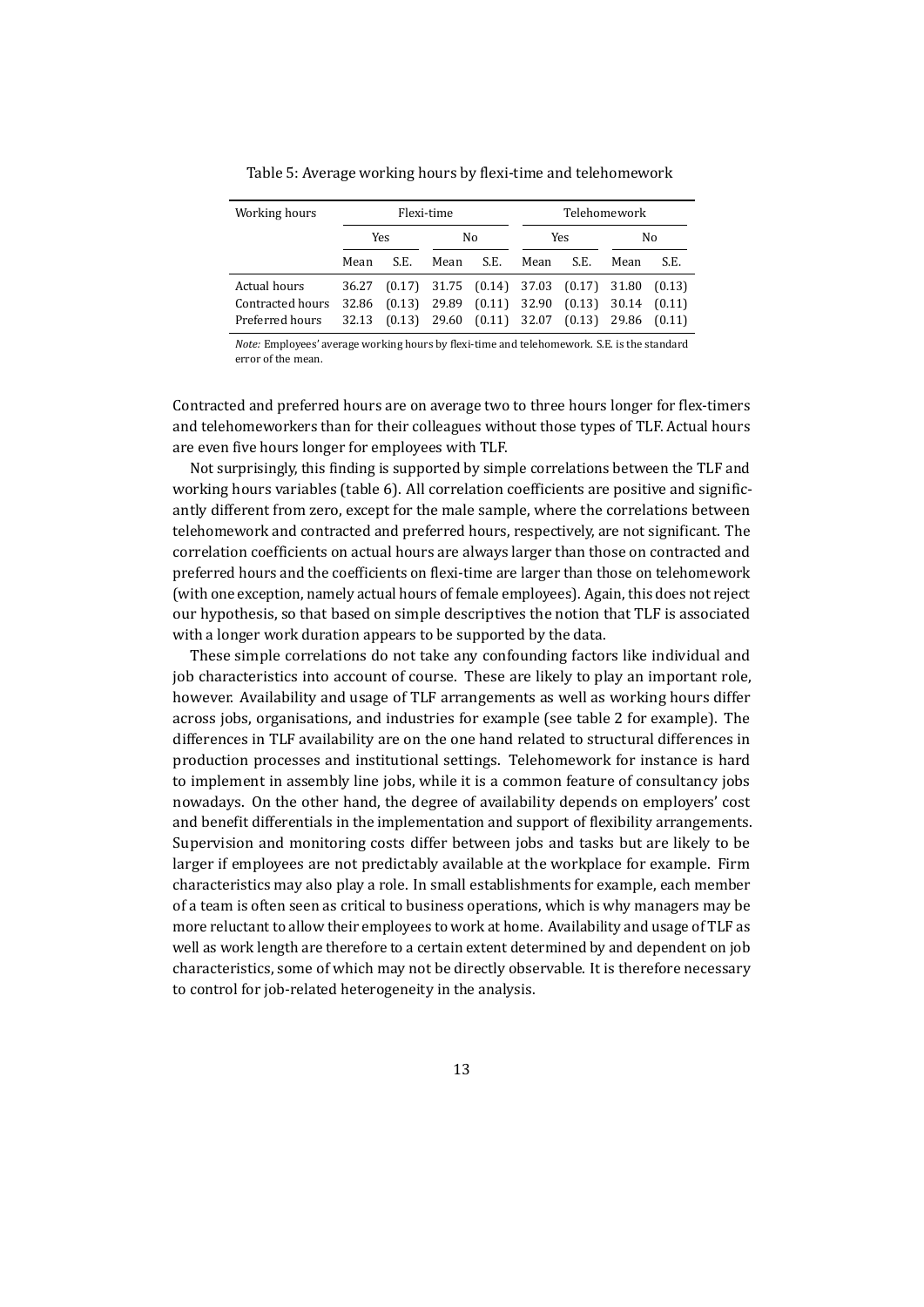<span id="page-13-0"></span>

|                            | Actual hours           | Contracted hours        | Preferred hours          | Flexi-time     |
|----------------------------|------------------------|-------------------------|--------------------------|----------------|
| Total $(N = 13326)$        |                        |                         |                          |                |
| Flexi-time<br>Telehomework | $0.19***$<br>$0.16***$ | $0.14***$<br>$0.059***$ | $0.12***$<br>$0.046***$  | 1<br>$0.18***$ |
| Male $(N = 6946)$          |                        |                         |                          |                |
| Flexi-time<br>Telehomework | $0.18***$<br>$0.17***$ | $0.083***$<br>0.012     | $0.061***$<br>$-0.0033$  | 1<br>$0.21***$ |
| Female $(N = 6380)$        |                        |                         |                          |                |
| Flexi-time<br>Telehomework | $0.13***$<br>$0.17***$ | $0.11***$<br>$0.087***$ | $0.086***$<br>$0.072***$ | 1<br>$0.14***$ |

Table 6: Pairwise correlations of variables

\*\*\* *p* < 0.01

Individual employee characteristics are also likely to influence both TLF arrangement availability and use as well as working hours. Preferences for working hours and TLF depend both on changes in individual and household characteristics (marital status, children, etc.), as well as on the more general intrinsic preferences for work and leisure. These preferences also influence job choice. Since the availability of TLF arrangements differs between jobs and organisations, employees with stronger preferences for TLF may sort into firms and jobs that are more likely to provide TLF arrangements. In addition, employees with preferences for fewer work hours, e.g. due to private responsibilities, may sort into jobs with more TLF as well, because they give them more room to combine work and private life.

So as a next step in the analysis, we would like to control for individual and job-related heterogeneity without putting too much structure on the data. We therefore regress the working hours variables as well as the two indicators for TLF, flexi-time and telehomework, on the same set of control variables (see section [3\)](#page-8-4) and calculate correlations between the residuals from these regressions. This will essentially give us correlation coefficients between TLF and working hours after controlling for a number of confounding factors. The regression models are given by the following equation:

<span id="page-13-2"></span>
$$
F_{it} = \gamma' Z_{it} + \alpha_i + \varepsilon_{it} \tag{3}
$$

*Fit* designates a vector of outcome variables (flexi-time and telehomework as well as actual, contracted and preferred hours, respectively)<sup>[10](#page-13-1)</sup>, and  $Z_{it}$  a vector of control variables.  $\alpha_i$  is the individual-specific and  $\varepsilon_{it}$  the idiosyncratic error term. *i* denominates the individual and *t* the wave ( $\Delta t$  is two years in this biennial panel).  $\gamma$  is a vector of parameters to be estimated.

<span id="page-13-1"></span> $10$  A superscript to indicate the different outcome variables is omitted.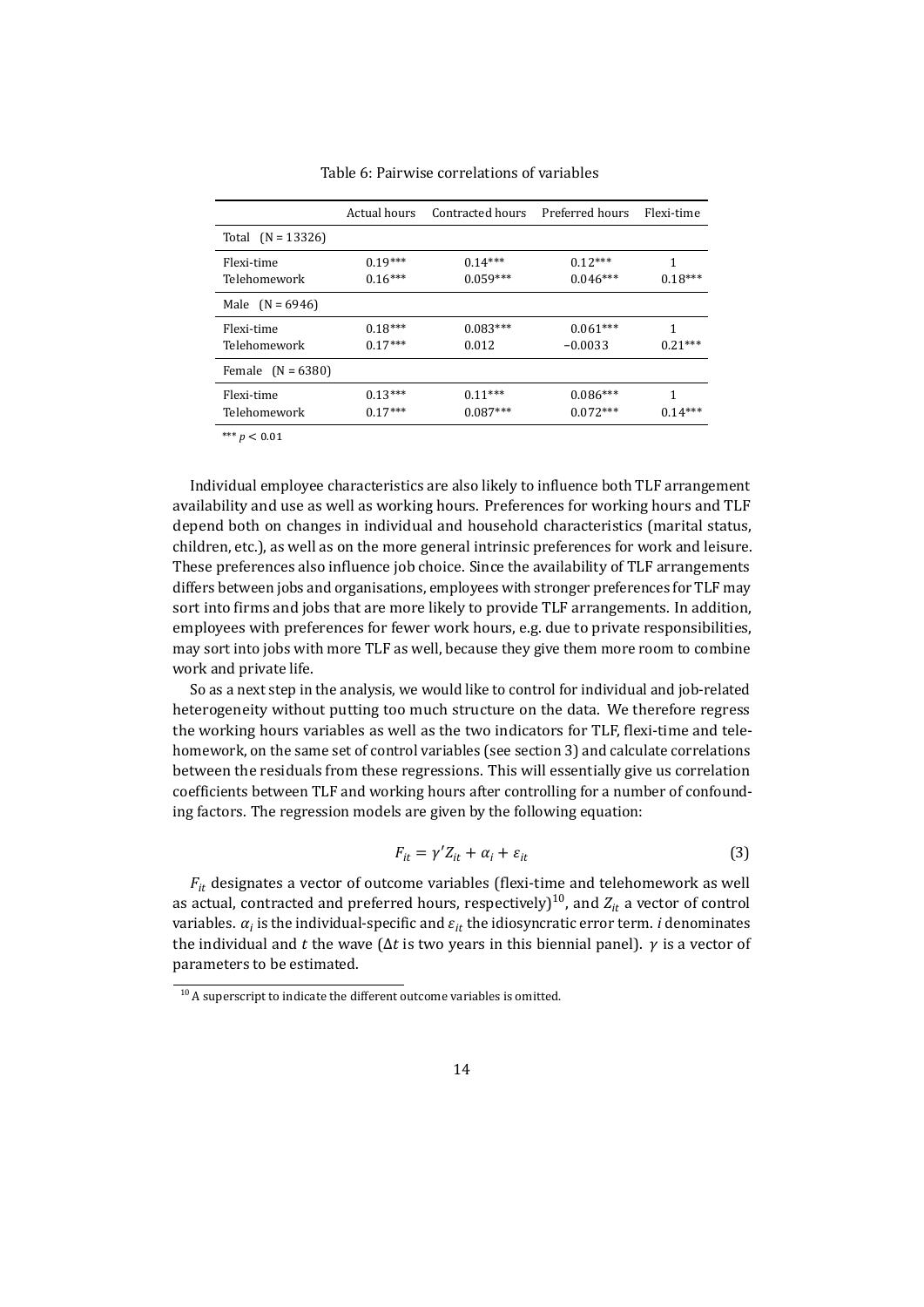|                            | Actual hours            | Contracted hours       | Preferred hours        | Flexi-time      |
|----------------------------|-------------------------|------------------------|------------------------|-----------------|
| Total $(N = 13326)$        |                         |                        |                        |                 |
| Flexi-time<br>Telehomework | 0.015<br>$0.047***$     | $-0.015*$<br>$0.017**$ | $-0.0041$<br>$0.017**$ | 1<br>$0.036***$ |
| $(N = 6946)$<br>Male       |                         |                        |                        |                 |
| Flexi-time<br>Telehomework | $0.027**$<br>$0.035***$ | 0.0066<br>0.0013       | $0.025**$<br>0.016     | 1<br>$0.037***$ |
| Female<br>$(N = 6380)$     |                         |                        |                        |                 |
| Flexi-time<br>Telehomework | $-0.0025$<br>$0.051***$ | $-0.039***$<br>0.020   | $-0.043***$<br>0.011   | 1<br>$0.033***$ |

<span id="page-14-2"></span>Table 7: Pairwise correlations of residuals after fixed-effects estimation

 $* p < 0.10$ ,  $* p < 0.05$ ,  $* * p < 0.01$ 

*Note:* See tables [9](#page-27-0) and [10](#page-30-0) in the appendix for regressors used and parameter estimates.

We estimate equation [3](#page-13-2) with a fixed-effects specification to control for individualspecific effects. This rules out that individual preferences influence the use of TLF and the number of working hours at the same time for example. It also controls for time-invariant job-related heterogeneity.<sup>[11](#page-14-0)</sup> Furthermore we estimate the model for the total sample and separately for male and female employees, because male and female employees usually have different non-work responsibilities and react differently to labour market incentives (e.g. Blau and Kahn, [2007\)](#page-22-6).<sup>[12](#page-14-1)</sup> After estimating these models, we further estimate the residuals from the regressions (i.e. the term  $\varepsilon_{it}$  in equation [3\)](#page-13-2) and calculate the correlations between these.

Table [7](#page-14-2) shows the pairwise correlations between the residuals. In general the correlations are small and often not significantly different from zero. There is essentially no significant correlation between flexi-time and actual or preferred hours for the total sample, and a small negative correlation between flexi-time and contracted hours. The

<span id="page-14-0"></span> $11$  We estimated the model with a random-effects specification as well. The crucial assumption of a randomeffects specification however is that the individual-specific error term  $\alpha_i$  is not correlated with the right-hand side variables  $Z_i$ , otherwise the estimated coefficients will be biased. Since the availability and usage of TLF and the number of working hours quite likely depend on various job and individual characteristics this assumptions seems rather strong. The random-effects specification was thus firmly rejected by a Hausman specification test in favour of the fixed-effects specification for all models and (sub-)samples considered.

<span id="page-14-1"></span><sup>&</sup>lt;sup>12</sup> Note that since the flexi-time and telehomework indicators are binary, we effectively estimate linear probability models for these TLF variables. We do not control for the other TLF arrangement in these models (i.e. flexi-time is not controlled for in the telehomework regression and vice versa). The linear probability models for flexi-time behave well, as no observations are predicted outside the unit-interval. For telehomework, 5.0%, 15.7%, and 11.5% of the observations are predicted outside the unit-interval for the total, male, and female sample respectively.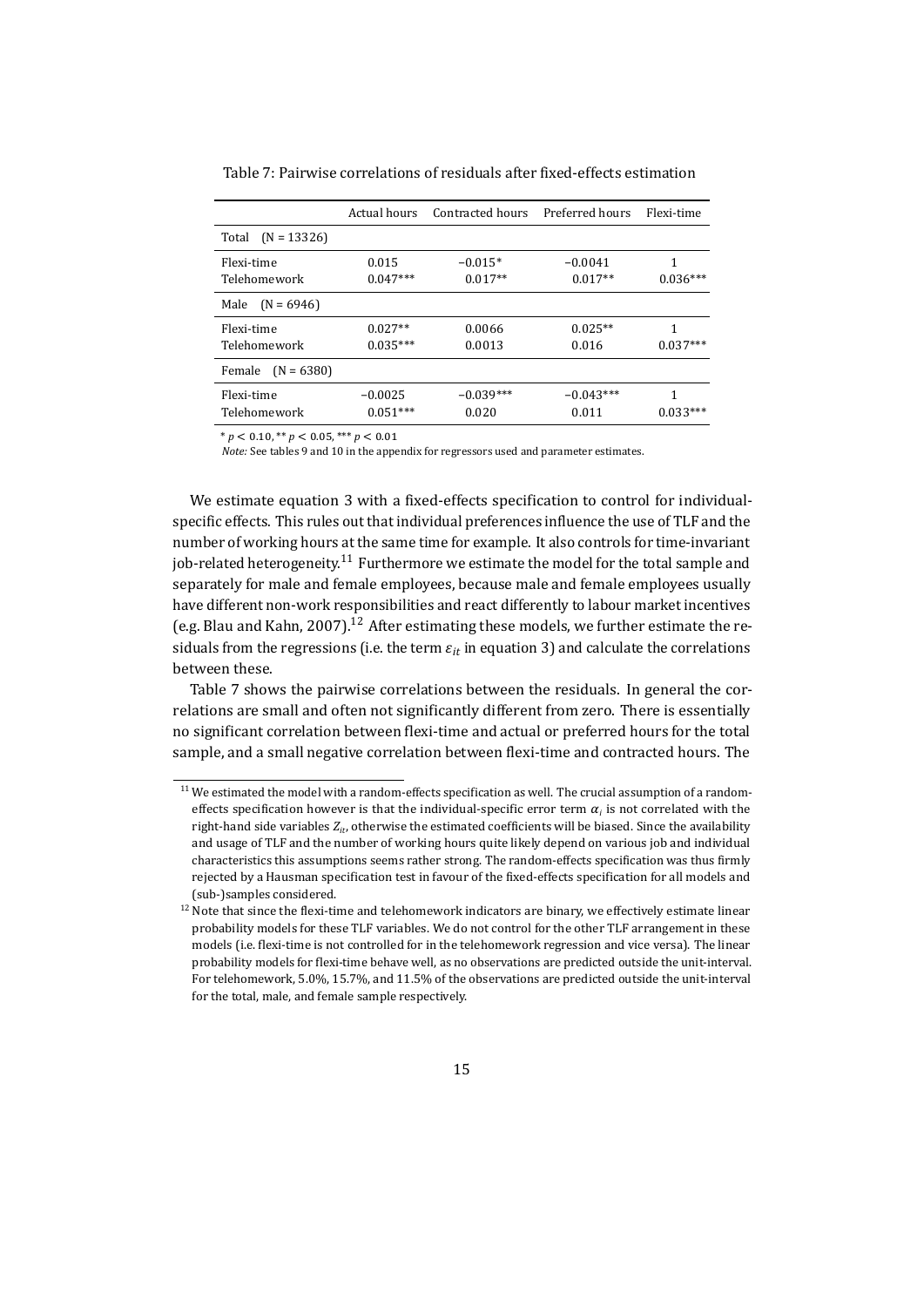correlation between flexi-time and actual or preferred hours remain positive for male employees. For the female sample, however, the correlations between flexi-time and contracted or preferred hours even turn out to be negative. The correlations between telehomework and actual hours are positive and significantly different from zero for all samples. For contracted and preferred hours, the correlations with telehomework are only significantly different from zero for the total sample. The results imply that much of the raw correlation between working hours and TLF arrangements is due to individual and job-related heterogeneity, because the correlations are much smaller – down to a third at least – than those between the raw variables or even turn out negative. After controlling for this heterogeneity, there remains no unambiguous correlation between flexi-time and work hours and a small positive correlation between telehomework and actual work hours.

These results suggest already that the association between TLF and the number of working hours is rather small in general after controlling for individual and job-related factors . Ideally though, we would also like to quantify the relative effects of both TLF arrangements on working hours. We therefore estimate a simple model in which working hours depend on whether employees have flexible working times or can work at home. This model, which many readers may be more familiar with, allows us to estimate the relative effects of both TLF arrangements at the same time. It also allows us to easily estimate the effects for different sub-samples. The model looks as follows:

<span id="page-15-1"></span>
$$
H_{it} = \beta_1 f t_{it} + \beta_2 t w_{it} + \kappa' Z_{it} + \omega_i + \eta_{it}
$$
\n<sup>(4)</sup>

*Hit* designates three different measures of working hours (actual, contracted and preferred hours, respectively), *ft* flexi-time, *tw* telehomework, and *Z* a vector of control variables.  $\omega_i$  is the individual-specific and  $\eta_{it}$  the idiosyncratic error term.  $\beta$  and  $\kappa$  are (vectors of) parameters to be estimated. Again we estimate the model with a fixed-effects specification for the total, male and female sub-samples.<sup>[13](#page-15-0)</sup> The data would support the hypothesis if the beta coefficients are positive and significantly different from zero.

Strictly speaking, fixed-effects specifications based on equation [4](#page-15-1) still do not statistically imply causality and a few empirical issues may bias the estimates. One of these potential biases are self-selection and other sources of endogeneity, like common shocks that may at the same time influence the availability and usage of TLF on the one hand and the number of working hours on the other. Many employees may for example be simultaneously choosing working hours and working conditions as parts of a whole employment package at the start of a contract.<sup>[14](#page-15-2)</sup> Employers may also award TLF to

<span id="page-15-0"></span><sup>&</sup>lt;sup>13</sup> The random-effects specification was again firmly rejected by a Hausman specification test for all samples.

<span id="page-15-2"></span><sup>&</sup>lt;sup>14</sup> Note however that more than half of the employees for which TLF status changes have no change in their employment status. This indicates that a considerable share of employees in our sample do not make these choices simultaneously.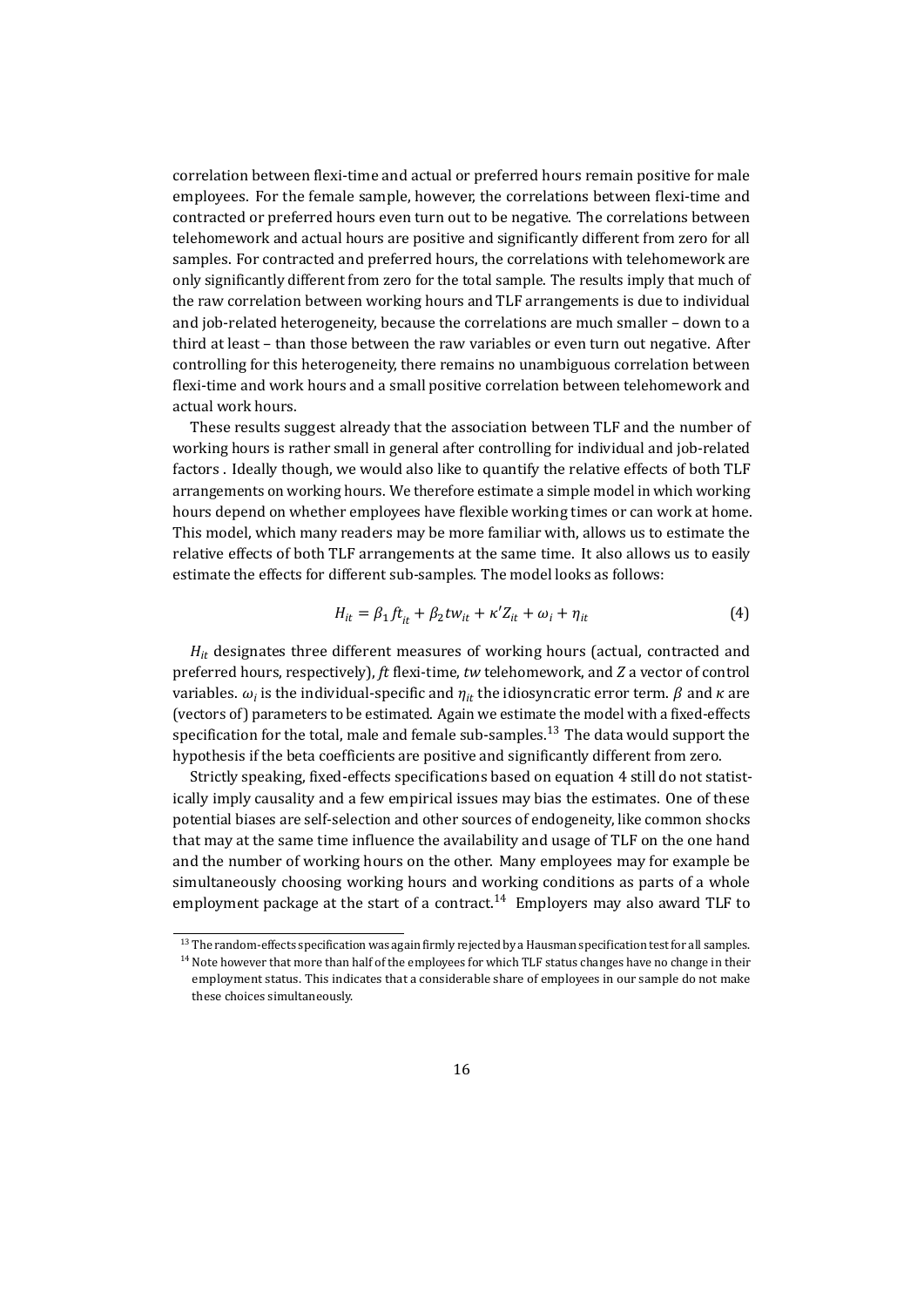employees with the largest productivity, status, or authority (cf. Golden, [2009;](#page-24-9) Winder, [2009;](#page-26-0) Noonan and Glass, [2012\)](#page-24-8). Since we control for changes in employment as well as for time-fixed-effects both of these confounding factors are only relevant, however, if they are time-varying and independent of promotions and job switches for example.

Underlying this specification is furthermore that the idiosyncratic error term  $\varepsilon_{it}$  is strictly exogenous, i.e. that time-varying unobserved variables from any time period may not be correlated with any of the explanatory variables from all time periods. This assumption would be violated for example, if there were reverse causality or a feedback mechanism going on. This might be the case for TLF, because instead of being a policy for improved working conditions and work-life fit, employees might get more TLF, when (actual) working hours and workloads increase in order to get the job done (Noonan and Glass, [2012\)](#page-24-8). This means that causality would run from increased hours to TLF and not the other way around. Prior research has indeed shown that employees at the high end of the hours spectrum have considerably more access to flexi-time for example than those with a standard 40h working week. Part-time employees, however, enjoy greater availability than full-time employees as well, so access to TLF seems to actually be U-shaped in working hours (Golden, [2008,](#page-24-10) [2009\)](#page-24-9). So there might be a feedback mechanism that may work in both directions which means that the overall impact on our estimates is unclear.<sup>[15](#page-16-0)</sup>

Table [8](#page-17-0) presents the parameter estimates of flexi-time and telehomework on working hours per week. According to our estimations, the flexi-time coefficient with respect to actual hours is not significantly different from zero for all samples. With respect to contracted and preferred hours, the flexi-time coefficient is also not significantly different from zero for the male sub-sample and the total sample, but it turns out negative for the female sub-sample. This implies for example that female employees who can determine the start- and end-time of work prefer to work 42 min./week (i.e. 0.707 h/week \* 60 min./h) less than those without this flexibility. This reduction is somewhat surprising and may be caused by the above-mentioned simultaneous choices of working hours and TLF arrangements or some other omitted factor, e.g. informal care for elderly.

The coefficients on telehomework are only positive and significantly different from zero with respect to actual hours. The estimates indicate an increase of around 50 minutes in actual working hours per week for the total sample. This translates into an increase of

<span id="page-16-0"></span><sup>&</sup>lt;sup>15</sup> We checked whether these potential biases can be eliminated from the analysis by means of an instrumental variable analysis and tried to find suitable instrumental variables for TLF and working hours. We tested various autonomy measures for telehomework and flexi-time such as 'I can determine how I do my job', 'I can determine my work speed', or 'I can determine in which order I do my work'. For working hours we used marital status and a self-reported measure on how well knowledge and skills match with the actual work. All of these variables turned out to be weak instruments in the fixed-effects specification, however, and would therefore lead to biased estimates. Hence, we were not able to find any suitable instrumental variables in our data.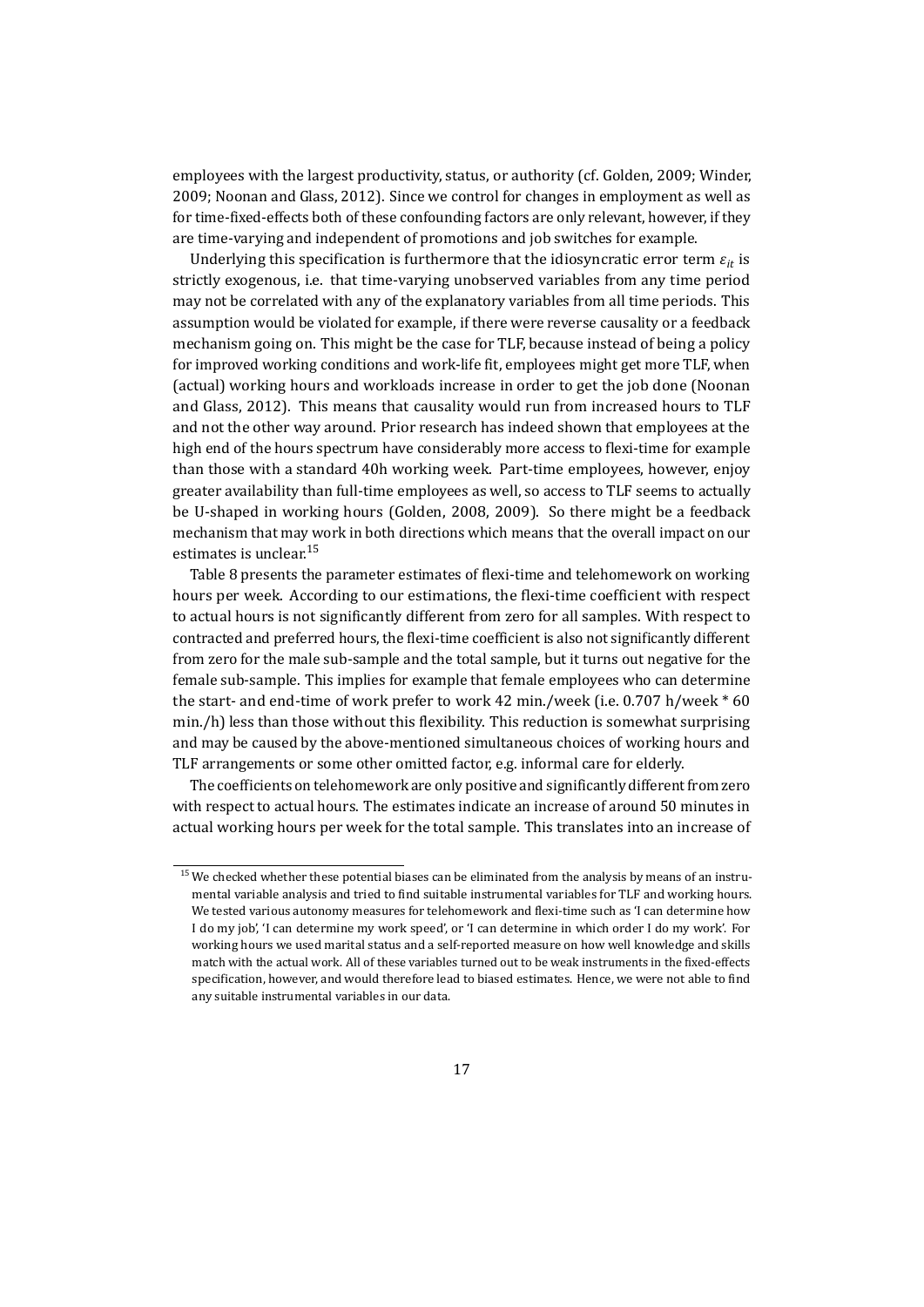<span id="page-17-0"></span>

|                                                    |                                                                           | Actual hours                                                          |                                                   |                                               | Contracted hours                                                      |                                               |                                                                       | Preferred hours                                                   |                                                            |
|----------------------------------------------------|---------------------------------------------------------------------------|-----------------------------------------------------------------------|---------------------------------------------------|-----------------------------------------------|-----------------------------------------------------------------------|-----------------------------------------------|-----------------------------------------------------------------------|-------------------------------------------------------------------|------------------------------------------------------------|
|                                                    | Total                                                                     | Male                                                                  | Female                                            | Total                                         | Male                                                                  | Female                                        | Total                                                                 | Male                                                              | Female                                                     |
| Flexi-time                                         |                                                                           |                                                                       |                                                   |                                               |                                                                       |                                               |                                                                       |                                                                   | $-0.707**$                                                 |
|                                                    |                                                                           |                                                                       |                                                   |                                               |                                                                       |                                               |                                                                       |                                                                   |                                                            |
| Telehomework                                       |                                                                           |                                                                       |                                                   |                                               |                                                                       |                                               |                                                                       |                                                                   |                                                            |
|                                                    | $\begin{array}{c} 0.198 \\ (0.231) \\ 0.829^{***} \\ (0.247) \end{array}$ | $\begin{array}{c} 0.381 \\ (0.294) \\ 0.580^* \\ (0.334) \end{array}$ | $-0.0821$<br>$(0.357)$<br>$0.934***$<br>$(0.357)$ | $-0.193$<br>$(0.168)$<br>$0.262$<br>$(0.168)$ | $\begin{array}{c} 0.0701 \\ (0.201) \\ 0.0132 \\ (0.201) \end{array}$ | $-0.547**$<br>$(0.270)$<br>$0.346$<br>$0.275$ | $\begin{array}{c} -0.0763 \\ (0.206) \\ 0.334 \\ (0.229) \end{array}$ | $\begin{array}{c} 0.386 \\ (0.282) \\ 0.274 \\ 0.320 \end{array}$ | $\begin{array}{c} (0.292) \\ 0.237 \\ (0.321) \end{array}$ |
| Observations                                       | 11355                                                                     |                                                                       |                                                   | 13326                                         |                                                                       | 6380                                          | 13326                                                                 |                                                                   |                                                            |
| Individuals                                        | 5641                                                                      | 5974<br>2954                                                          | 5381<br>2687                                      | 6398                                          | 6946<br>3301                                                          | 3097                                          | 6398                                                                  | 6946<br>3301                                                      | 6380<br>3097                                               |
| t U U _ _ _ s *** LU U _ _ _ s ** U U _ U _ _ s ** |                                                                           |                                                                       |                                                   |                                               |                                                                       |                                               |                                                                       |                                                                   |                                                            |

Table 8: TLF arrangements on working hours Table 8: TLF arrangements on working hours

\*  $p$  < 0.10, \*\*  $p$  < 0.05, \*\*\*  $p$  < 0.01<br>Note: Parameter estimates of TLF arrangements on working hours. Clustered standard errors in parentheses. See table 11 in the appendix for the full-specification. *p* < 0.10, \*\* *p* < 0.05, \*\*\* *p* < 0.01 *Note:* Parameter estimates of TLF arrangements on working hours. Clustered standard errors in parentheses. See table 11 in the appendix for the full-specification.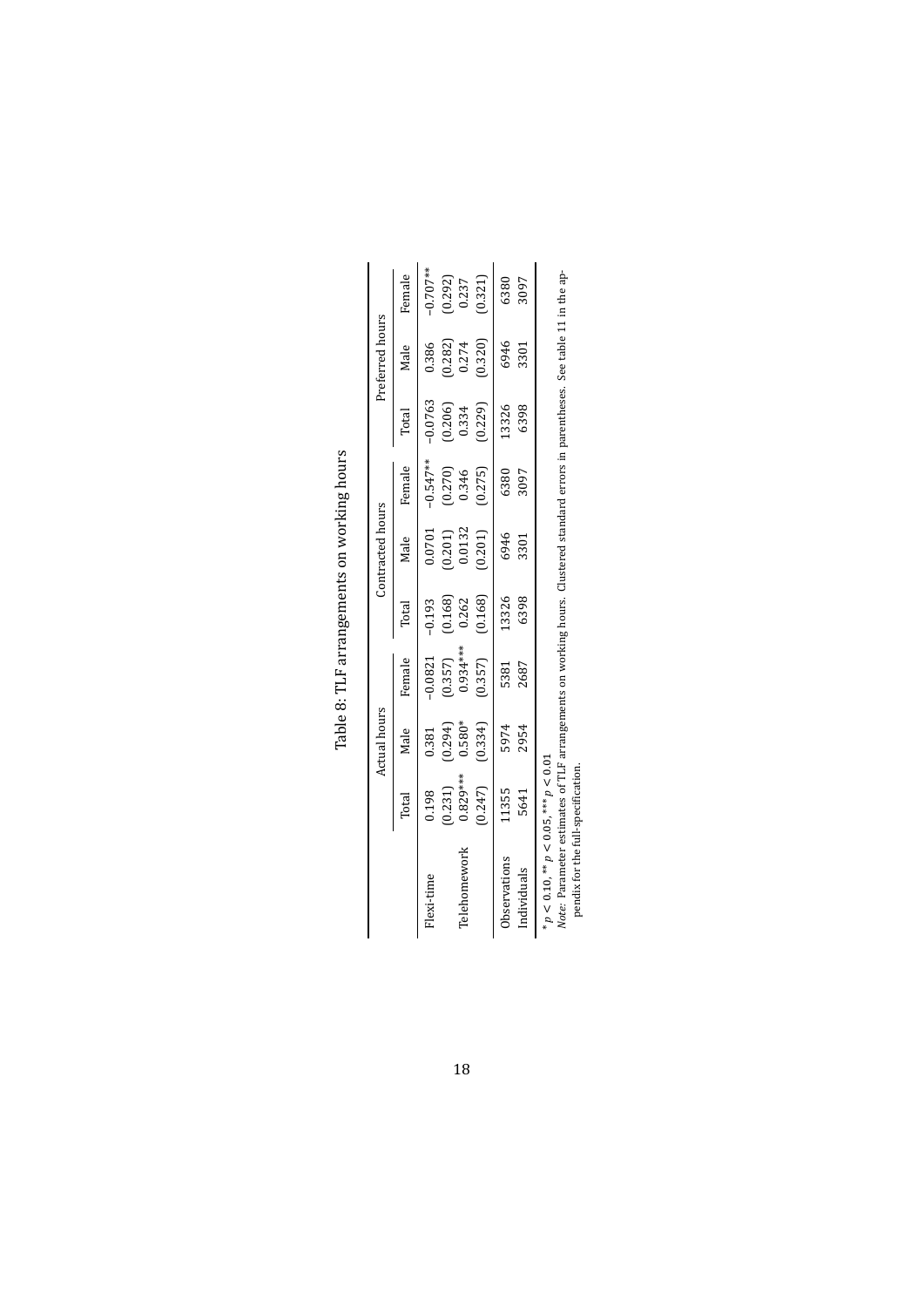2.5% in actual hours (50 min. relative to 33.51 mean actual hours in the sample). For female employees the coefficient suggests an increase of 56 min./week. For the male sub-sample the coefficient is only significant at the 10% level and indicates an increase of some 35 min./week. These findings fit in with previous research, which found a positive association between telehomework and overtime (Peters and van der Lippe, [2007;](#page-25-5) Peters et al., [2009;](#page-25-6) Noonan and Glass, [2012\)](#page-24-8).

In general, the estimates from equation [4](#page-15-1) are in line with the results obtained from the correlation of residuals. Our results are therefore not sensitive to either specification and both estimation strategies show that the association between TLF arrangements and hours worked is generally small.

Until now we did not include wage per hour in the specifications above, even though wage is a potentially important factor in the relationship between TLF and working hours, because employees may trade wage instead of leisure for more flexibility (see equations [1](#page-5-0) and [2\)](#page-6-0). The classic interpretation is that more flexibility and control for employees implies compensating wage differentials, assuming that it provides utility to employees but costs to employers (Altonji and Paxson, [1988;](#page-22-4) Baughman et al., [2003;](#page-22-5) Heywood et al., [2007\)](#page-24-7). TLF may, however, also provide (net) benefits to employers, e.g. through higher employee productivity, effort, and (employer-oriented) flexibility, or lower turnover, costs for office space, and absenteeism (Possenriede et al., [2014\)](#page-25-7). Most previous empirical analyses regarding the TLF-wage relationship indeed seem to suggest that the net effect of TLF on wages is either absent or positive (e.g. Johnson and Provan, [1995;](#page-24-11) Gariety and Shaffer, [2001;](#page-23-6) Anderson et al., [2003;](#page-22-7) Bonke et al., [2004;](#page-22-8) Gariety and Shaffer, [2007;](#page-23-7) Lowen and Sicilian, [2009\)](#page-24-12).

Due to the so-called division bias (Borjas, [1980\)](#page-22-9), however, we cannot just add wage as an independent variable to equation  $4<sup>16</sup>$  $4<sup>16</sup>$  $4<sup>16</sup>$  We therefore instrument wage with lagged wage from the previous wave and add this to equation [4.](#page-15-1) This leads to a significant drop in sample size but gives comparable results with respect to the baseline specifications nevertheless.[17](#page-18-1)

As a sensitivity analysis we also estimated equation [4](#page-15-1) separately for employees with children (for which we can assume that they have more private responsibilities and therefore would expect a larger effect), as well as professionals (i.e. employees with a 'higher' or 'scientific' level of occupation which have better access to TLF).<sup>[18](#page-18-2)</sup> We also

<span id="page-18-0"></span><sup>&</sup>lt;sup>16</sup> Hourly wages are calculated by dividing net wages per month by hours per month. This causes measurement error in hours to enter both sides of equation [4](#page-15-1) and results in a spurious negative correlation between wages and hours.

<span id="page-18-1"></span> $17$  The coefficients are even more similar when we compare the specification with wage included with the baseline specification with wage excluded both estimated on the same sample. In their study on labour supply and commuting, Gutiérrez-i-Puigarnau and van Ommeren [\(2010\)](#page-24-1) also find that the inclusion of an instrumented wage variable does not affect their results.

<span id="page-18-2"></span><sup>&</sup>lt;sup>18</sup> It might seem desirable to estimate this model on the sub-sample of part-time working (female) employees as well. Part-time employment may be an alternative strategy to combine work and private life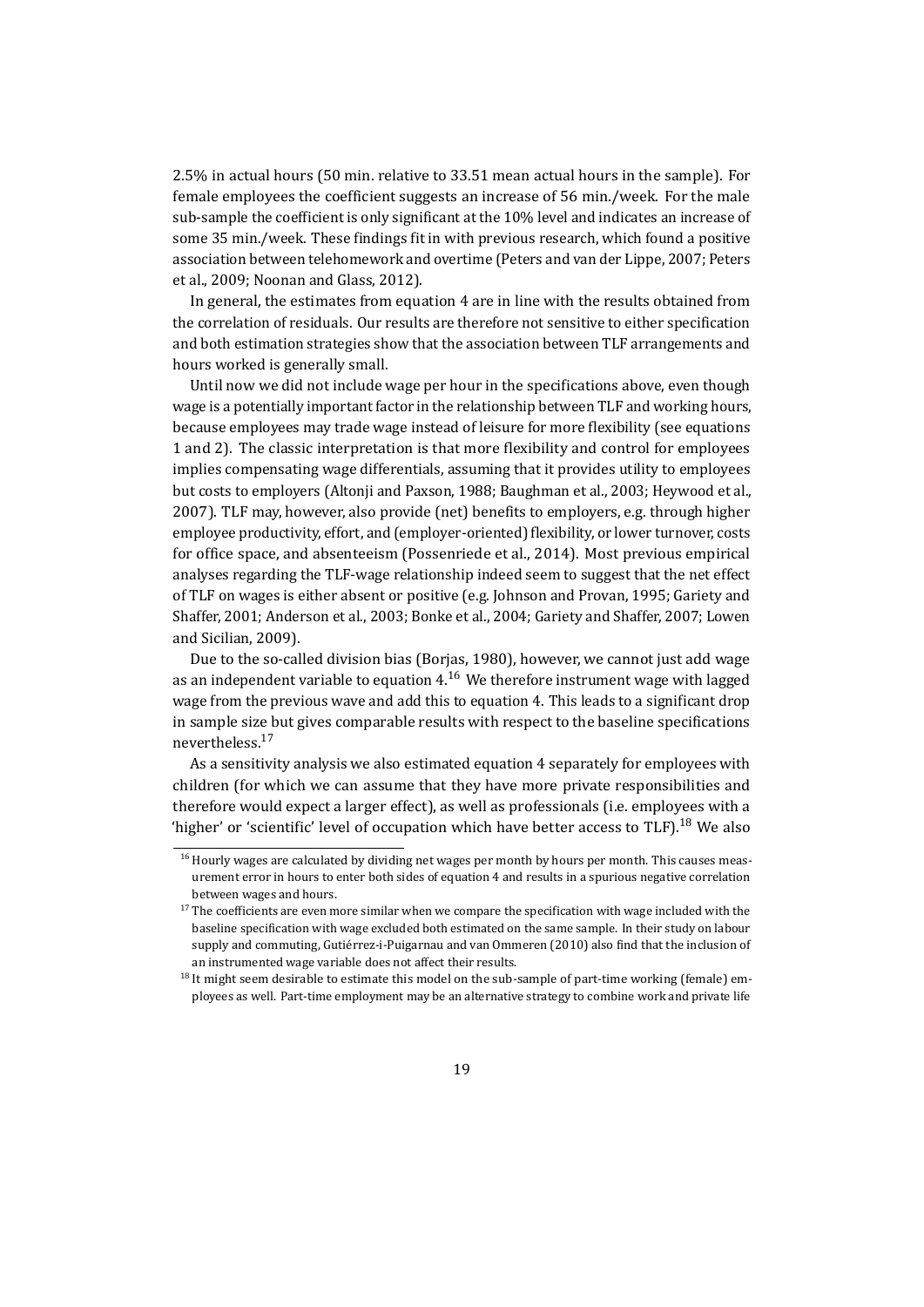estimate the model for contracted and preferred hours on the actual hours sample, i.e. the 2004–2010 waves, to rule out that the differences in effects with respect to actual, contracted, and preferred is merely caused by differences in data availability. Finally we experimented with the inclusion of lags of flexi-time and telehomework in order to take possible adjustment lags into account. The results did not change significantly for all these sub-samples and different specifications, however.

# **5 Discussion and conclusion**

In this paper we analyse the effect of temporal and locational flexibility of work (TLF) on the number of working hours using Dutch household panel data spanning the period from 2002 to 2010. We test the claim that more TLF leads to an increase in labour supply due to a better fit between work and private life. An increase of TLF has been a common policy recommendation to increase the labour supply in order to increase economic growth and to prevent labour force shortages in the future.

According to our estimates, the general effects of TLF on working hours are moderate at best. Telehomework is positively associated with actual hours and our results imply an increase of around 50 minutes per week. Contracted and preferred working hours are not affected significantly by telehomework. Telehomework therefore does not seem to be associated with a structural increase in contracted nor preferred working hours, but seems to be primarily associated with an increase in actual working hours.

At least part of the positive effect of telehomework on actual hours seems to be driven by an increase in unpaid overtime hours. Preliminary estimates indicate that unpaid overtime hours increase by one hour per week for male employees and half an hour per week for female employees who work at home at least once a week.<sup>[19](#page-19-0)</sup> This suggests that TLF may also be used for work intensification and an increase in overtime hours, a result that has been discussed before (Peters and van der Lippe, [2007;](#page-25-5) Noonan and Glass, [2012\)](#page-24-8). An alternative interpretation is that employees may reciprocate TLF availability by exerting extra effort (Akerlof, [1982;](#page-22-10) Kelliher and Anderson, [2010\)](#page-24-13). Previous findings that TLF increases job satisfaction (Possenriede and Plantenga, [2014\)](#page-25-8) and job performance (Hill et al., [1998;](#page-24-14) Baltes et al., [1999;](#page-22-11) Eaton, [2003;](#page-23-8) Gajendran and Harrison, [2007\)](#page-23-9) support

and one thus might expect the largest effects of schedule and location flexibility here. Empirically, this is incorrect, however, because one would select the sample on the dependent variable and thus get biased estimates. Furthermore we are interested in the net effect of TLF, not just the effect on part-timers. Given the distribution of working hours across gender in the Netherlands, i.e. male employees mostly working full-time and female employees mostly working part-time, one could interpret gender as a proxy for part-time/full-time employment, however.

<span id="page-19-0"></span> $19$  We estimated a model like equation [4](#page-15-1) on paid and unpaid overtime hours. These results are only indicative, however, due to the large number of employees with zero overtime hours. Estimates are therefore not shown.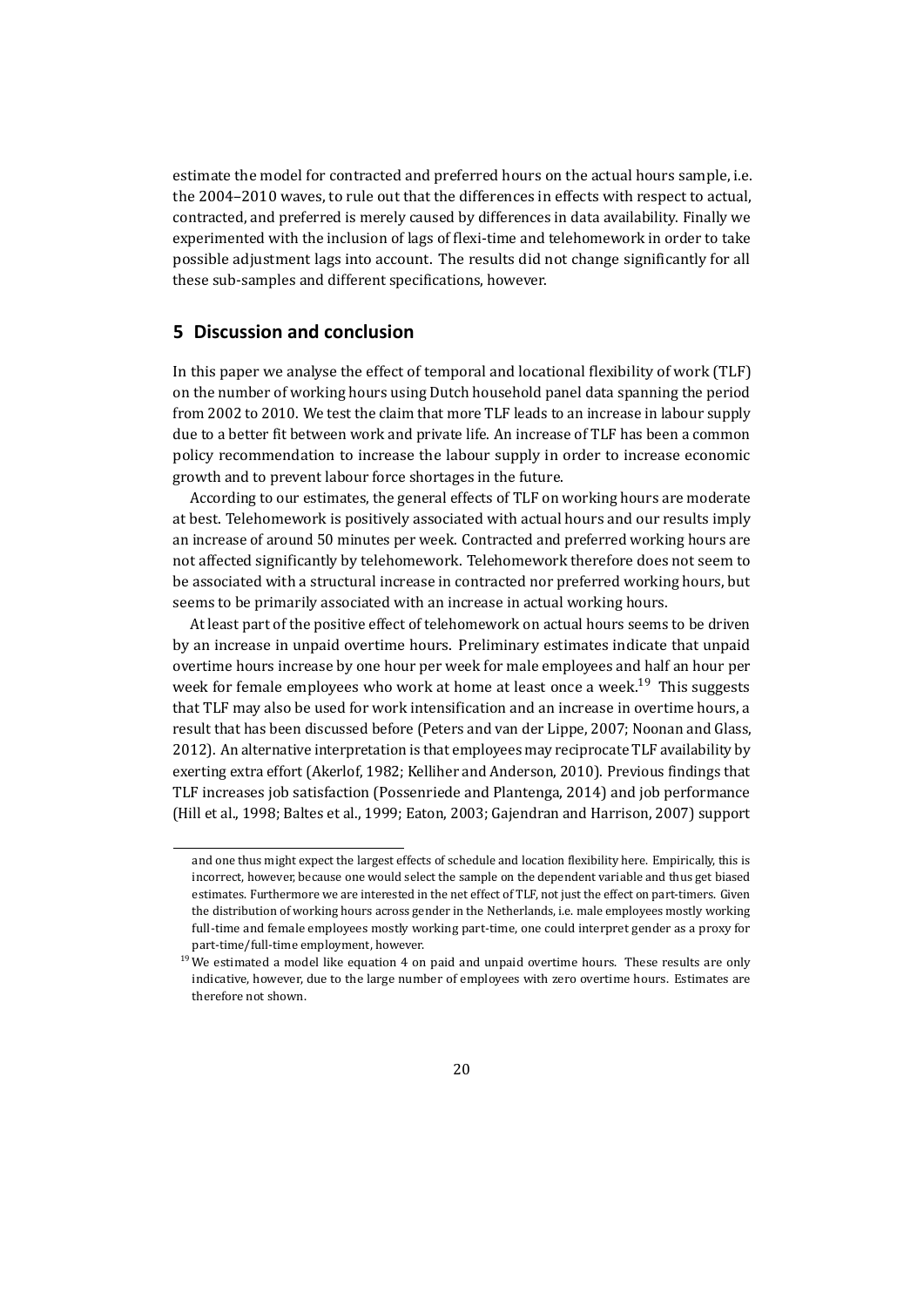this interpretation. Both explanations, i.e. telehomework as a means for employers to intensify work on the one hand and more work effort from employees in exchange for more flexibility on the other, may nevertheless apply, particularly at different ends of the job spectrum.

With respect to flexi-time the results are even more ambiguous. Most coefficients are not significantly different from zero at the 5% level. For females our estimates suggest that flexi-time is negatively associated with the number of working hours. Flexi-time therefore does not seem to be associated with an increase in hours worked, but possibly even with a decrease for female employees.

The negative effect of flexi-time on working hours is somewhat surprising. It is not clear theoretically, why this should be a genuine effect of flexi-time on working hours. Time-invariant factors are not likely a cause of this, since we control for them through our fixed-effects estimation. An explanation might be that females may gain access to flexi-time and reduce their working hours at the same time due to a common shock, e.g. care responsibilities other than towards their own children, for which we cannot control in the analysis.

A possible explanation for the moderate effects of TLF on working hours in general is that the changes are just too small to matter. Commuting for example seems to have small, ambiguous effects on labour supply in general (Gibbons and Machin, [2006;](#page-23-3) Gutiérrez-i-Puigarnau and van Ommeren, [2010\)](#page-24-1) and a reduction of commuting time therefore may not have a clear effect on labour supply. In addition, telehomework is partly used to just transfer some work home, so working time at the office is substituted for working time at home (Peters and van der Lippe, [2007;](#page-25-5) Noonan and Glass, [2012\)](#page-24-8). Another explanation is that employees may not be willing to increase labour supply but may just as well enjoy their improved work-life fit from increased TLF. Labour market imperfections may allow them to do so, since TLF seems to be primarily distributed among higher-status jobs with possibly less supply side competition (Felstead et al., [2002;](#page-23-10) Golden, [2008,](#page-24-10) [2009;](#page-24-9) Smulders et al., [2011\)](#page-25-9). Norms and societal preferences may reinforce this trend further, in the sense that work norms have eroded due to proliferation of part-time work in the Netherlands (Wielers and Raven, [2013\)](#page-25-10) and that it is therefore not 'attractive' to increase working hours (see e.g. Bosch et al., [2010;](#page-23-11) Booth and van Ours, [2013\)](#page-22-12).

The merits of this study are that we consider two TLF arrangements, namely flexi-time and telehomework, at the same time and that we utilized data spanning eight years from different sectors. The results further indicate the importance of controlling for unobserved heterogeneity in jobs and individuals in these types of analyses. A limitation of our study is that we cannot completely rule out endogeneity and reverse causality and therefore do not identify a true causal effect. Since the correlation between TLF and working hours after controlling for several individual and job-related factors turns to be small, this does not seem to be a major issue, however. Future research could extend this analysis with other TLF arrangements, like self-scheduling or working time accounts.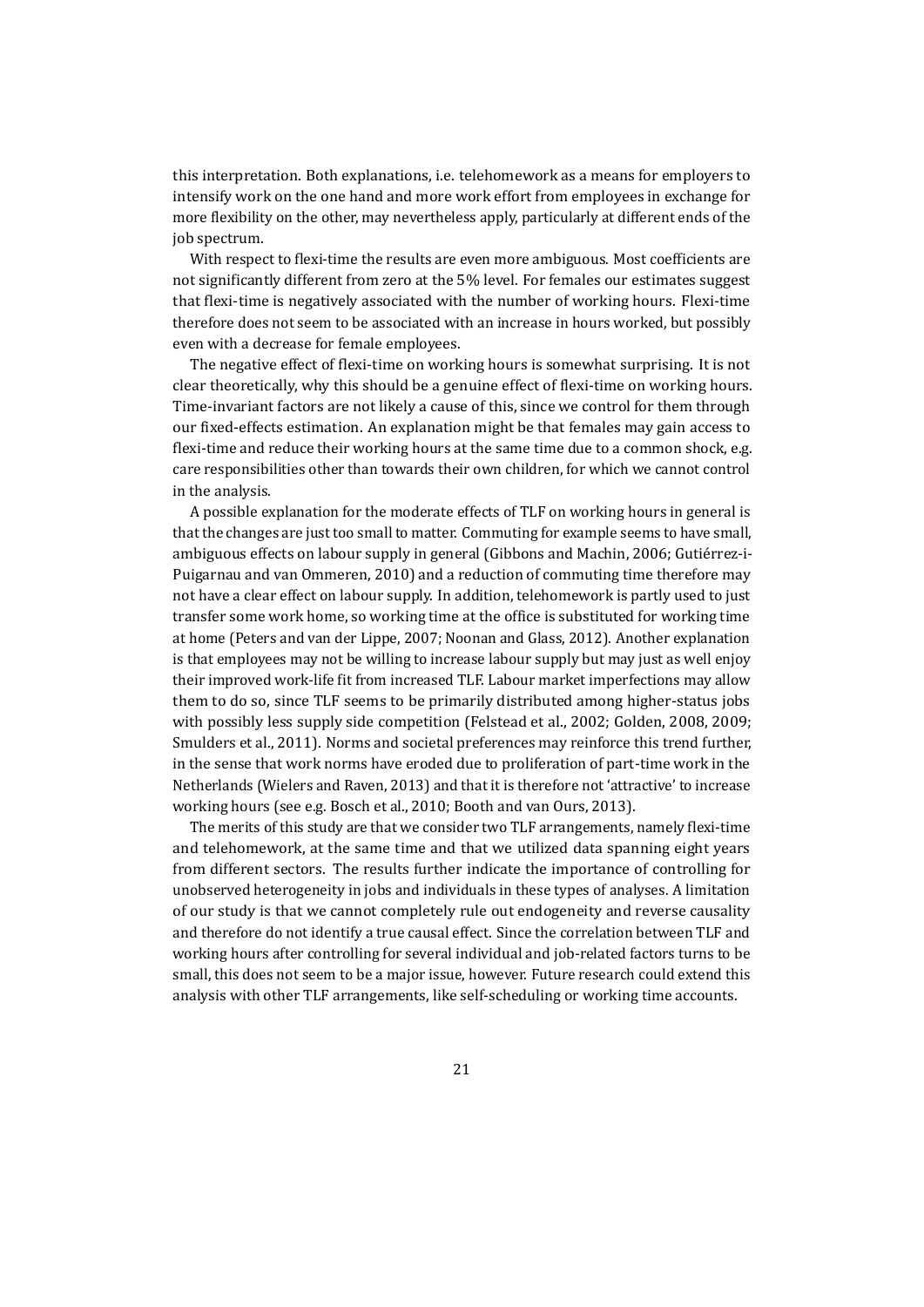Overall the hypothesis that more temporal and locational flexibility of work leads to an increase in hours worked appears to be mostly rejected. The findings suggest that TLF does not have strong effects on labour supply at the intensive margin with the exception of telehomework and actual hours. This implies that the arguments regarding increases in labour supply in the debate about policy support for TLF are not empirically supported. This does not take away that there may be other good reasons to support policies for more TLF.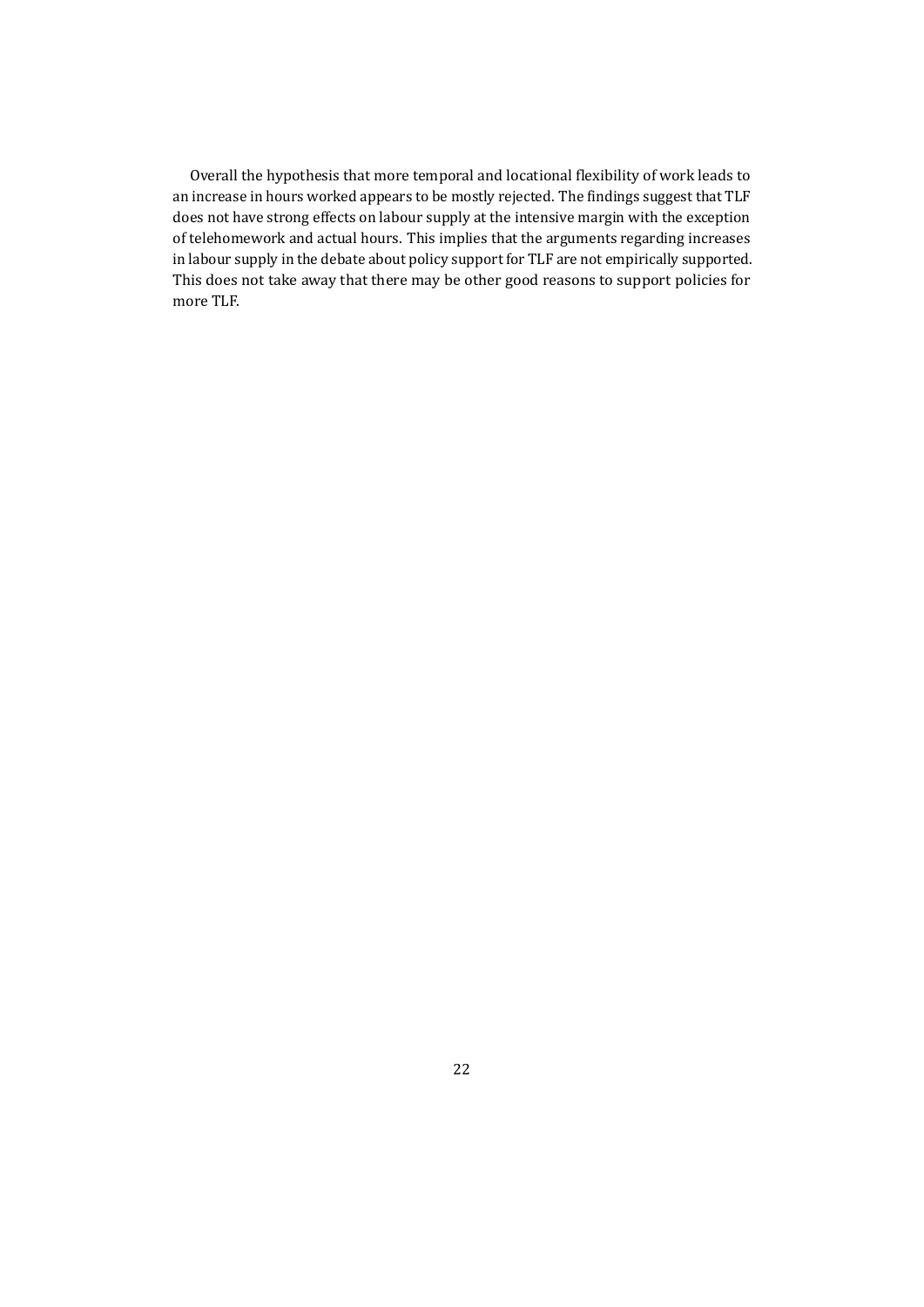#### **References**

- <span id="page-22-10"></span>Akerlof, G. A. (1982). 'Labor contracts as partial gift exchange'. *The Quarterly Journal of Economics* 97.4, pp. 543–569. JSTOR: [1885099.](http://www.jstor.org/stable/1885099)
- <span id="page-22-4"></span>Altonji, J. G. and C. H. Paxson (1988). 'Labor supply preferences, hours constraints, and hours-wage trade-offs'. *Journal of Labor Economics* 6.2, pp. 254–276. DOI: [10.2307/](http://dx.doi.org/10.2307/2535044) [2535044.](http://dx.doi.org/10.2307/2535044)
- <span id="page-22-7"></span>Anderson, D. J., M. Binder and K. Krause (2003). 'The motherhood wage penalty revisited: Experience, heterogeneity, work effort, and work-schedule flexibility'. *Industrial and Labor Relations Review* 56.2, pp. 273–294. DOI: [10.2307/3590938.](http://dx.doi.org/10.2307/3590938)
- <span id="page-22-1"></span>Arnott, R., A. d. Palma and R. Lindsey (1993). 'A structural model of peak-period congestion: A traffic bottleneck with elastic demand'. *The American Economic Review* 83.1, pp. 161–179. DOI: [10.2307/2117502.](http://dx.doi.org/10.2307/2117502)
- <span id="page-22-11"></span>Baltes, B. B. et al. (1999). 'Flexible and compressed workweek schedules: a meta-analysis of their effects on work-related criteria'. *Journal of Applied Psychology* 84.4, pp. 496– 513. DOI: [10.1037/0021-9010.84.4.496.](http://dx.doi.org/10.1037/0021-9010.84.4.496)
- <span id="page-22-5"></span>Baughman, R., D. DiNardi and D. Holtz-Eakin (2003). 'Productivity and wage effects of "family-friendly" fringe benefits'. *International Journal of Manpower* 24.3, pp. 247–259. DOI: [10.1108/01437720310479723.](http://dx.doi.org/10.1108/01437720310479723)
- <span id="page-22-2"></span>Black, D. A., N. Kolesnikova and L. J. Taylor (2014). 'Why do so few women work in New York (and so many in Minneapolis)? Labor supply of married women across US cities'. *Journal of Urban Economics* 79, pp. 59–71. DOI: [10.1016/j.jue.2013.03.003.](http://dx.doi.org/10.1016/j.jue.2013.03.003)
- <span id="page-22-6"></span>Blau, F. D. and L. M. Kahn (2007). 'Changes in the labor supply behavior of married women: 1980–2000'. *Journal of Labor Economics* 25.3, pp. 393–438. DOI: [10.1086/513416.](http://dx.doi.org/10.1086/513416)
- <span id="page-22-0"></span>BMFSFJ (2012). *Zeit für Familie. Familienzeitpolitik als Chance einer nachhaltigen Familienpolitik. Achter Familienbericht*. Bericht der Sachverständigenkommission. Berlin: Bundesministerium für Familie, Senioren, Frauen und Jugend. URL: [http://www.bmfsfj.](http://www.bmfsfj.de/RedaktionBMFSFJ/Abteilung2/Pdf-Anlagen/Achter-familienbericht.pdf) [de/RedaktionBMFSFJ/Abteilung2/Pdf-Anlagen/Achter-familienbericht.pdf.](http://www.bmfsfj.de/RedaktionBMFSFJ/Abteilung2/Pdf-Anlagen/Achter-familienbericht.pdf)
- <span id="page-22-8"></span>Bonke, J., N. Datta Gupta and N. Smith (2004). 'The timing and flexibility of housework and men and women's wages'. In: *The economics of time use*. Ed. by D. S. Hamermesh and G. A. Pfann. Amsterdam: Elsevier, pp. 43–77. DOI: [10.1016/S0573-8555\(04\)71003-2.](http://dx.doi.org/10.1016/S0573-8555(04)71003-2)
- <span id="page-22-12"></span>Booth, A. L. and J. C. van Ours (2013). 'Part-time jobs: What women want?' *Journal of Population Economics* 26.1, pp. 263–283. DOI: [10.1007/s00148-012-0417-9.](http://dx.doi.org/10.1007/s00148-012-0417-9)
- <span id="page-22-9"></span>Borjas, G. J. (1980). 'The relationship between wages and weekly hours of work: The role of division bias'. *The Journal of Human Resources* 15.3, pp. 409–423. DOI: [10.2307/145291.](http://dx.doi.org/10.2307/145291)
- <span id="page-22-3"></span>Bosch, G., P. Dawkings and F. Michon (1994). *Times are changing. Working time in 14 industrialised countries*. Geneva: International Institute for Labour Studies - International Labour Organization (ILO).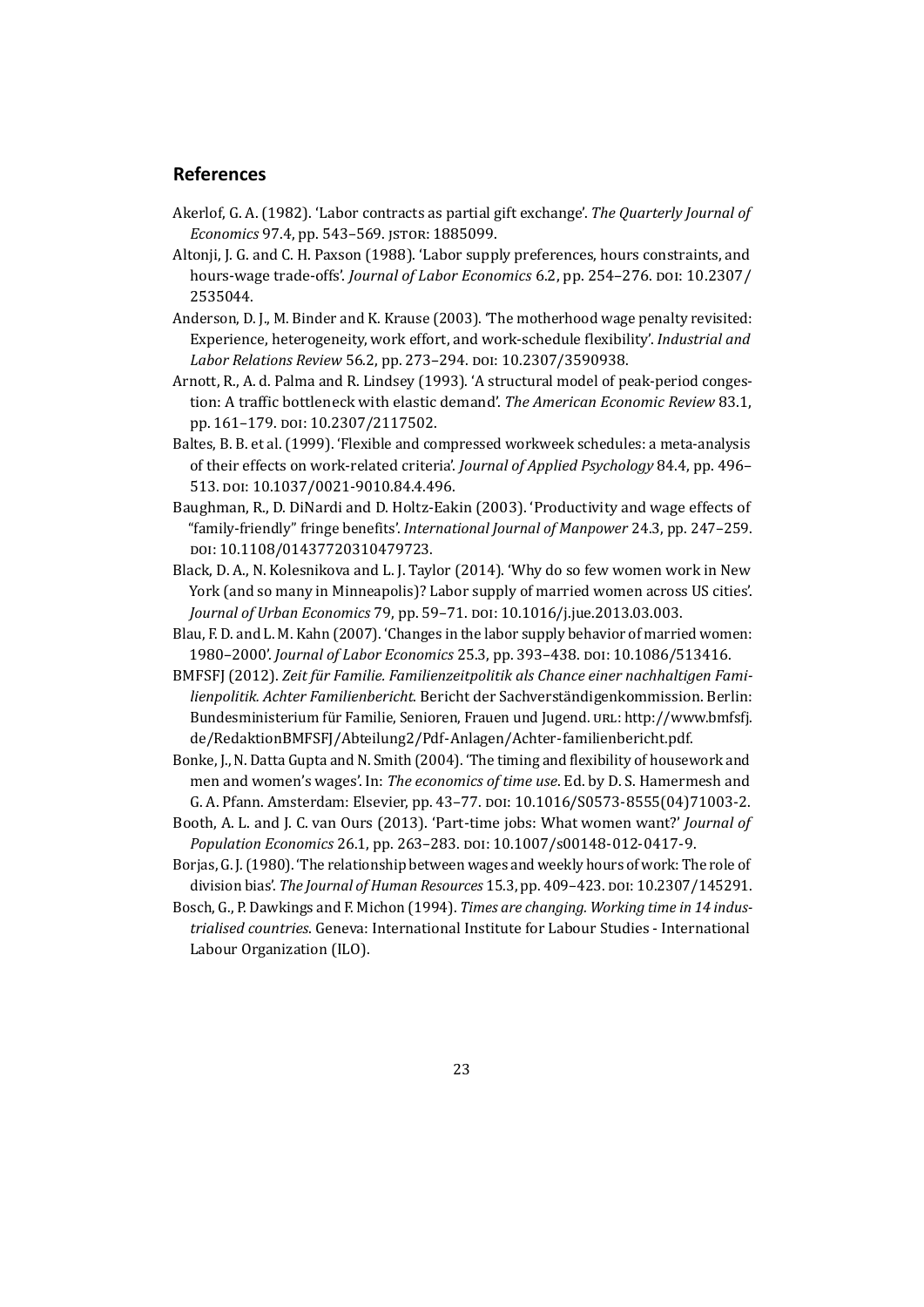- <span id="page-23-11"></span>Bosch, N., A. Deelen and R. Euwals (2010). 'Is part-time employment here to stay? Working hours of Dutch women over successive generations'. *LABOUR* 24.1, pp. 35–54. DOI: [10.1111/j.1467-9914.2010.00470.x.](http://dx.doi.org/10.1111/j.1467-9914.2010.00470.x)
- <span id="page-23-1"></span>CEA (2010). *Work-life balance and the economics of workplace flexibility*. Washington, D.C.: Executive Office of the President – Council of Economic Advisers. URL: [http :](http://www.wh.gov/files/documents/100331-cea-economics-workplace-flexibility.pdf) [//www.wh.gov/files/documents/100331-cea-economics-workplace-flexibility.pdf.](http://www.wh.gov/files/documents/100331-cea-economics-workplace-flexibility.pdf)
- <span id="page-23-2"></span>Cloïn, M., M. Schols and A. van den Broek (2010). *Tijd op orde? Een analyse van de tijdsorde vanuit het perspectief van de burger*. In collab. with M. Koutamanis. Den Haag: Sociaal en Cultureel Planbureau. URL: [http://www.scp.nl/dsresource?objectid=26752.](http://www.scp.nl/dsresource?objectid=26752)
- <span id="page-23-4"></span>Cogan, J. F. (1981). 'Fixed costs and labor supply'. *Econometrica* 49.4, pp. 945–963. DOI: [10.2307/1912512.](http://dx.doi.org/10.2307/1912512)
- <span id="page-23-8"></span>Eaton, S. C. (2003). 'If you can use them: Flexibility policies, organizational commitment, and perceived performance'. *Industrial Relations: A Journal of Economy and Society* 42.2, pp. 145–167. DOI: [10.1111/1468-232X.00285.](http://dx.doi.org/10.1111/1468-232X.00285)
- <span id="page-23-5"></span>Eldridge, L. P. and S. Wulff Pabilonia (2008). 'Are those who bring work home really working longer hours? Implications for BLS productivity measures'. In: *Productivity measurement and analysis*. Ed. by OECD. Paris: OECD Publishing, pp. 179–209. DOI: [10.1787/9789264044616-10-en.](http://dx.doi.org/10.1787/9789264044616-10-en)
- <span id="page-23-0"></span>Fagan, C. (2004). 'Gender and working time in industrialized countries'. In: *Working time and workers' preferences in industrialized countries. Finding the balance*. Ed. by J. C. Messenger. Routledge, pp. 108–146.
- <span id="page-23-10"></span>Felstead, A. et al. (2002). 'The option to work at home: Another privilege for the favoured few?' *New Technology, Work and Employment* 17.3, pp. 204–223. DOI: [10.1111/1468-](http://dx.doi.org/10.1111/1468-005X.00105) [005X.00105.](http://dx.doi.org/10.1111/1468-005X.00105)
- <span id="page-23-9"></span>Gajendran, R. S. and D. A. Harrison (2007). 'The good, the bad, and the unknown about telecommuting: Meta-analysis of psychological mediators and individual consequences'. *The Journal of Applied Psychology* 92.6, pp. 1524–1541. DOI: [10.1037/0021-9010.92.6.](http://dx.doi.org/10.1037/0021-9010.92.6.1524) [1524.](http://dx.doi.org/10.1037/0021-9010.92.6.1524)
- <span id="page-23-6"></span>Gariety, B. S. and S. Shaffer (2001). 'Wage differentials associated with flextime'. *Monthly Labor Review* 124.3, pp. 68–75. URL: [http://www.bls.gov/opub/mlr/2001/03/art4full.](http://www.bls.gov/opub/mlr/2001/03/art4full.pdf) [pdf.](http://www.bls.gov/opub/mlr/2001/03/art4full.pdf)
- <span id="page-23-7"></span>Gariety, B. S. and S. Shaffer (2007). 'Wage differentals associated with working at home'. *Monthly Labor Review* 130.3, pp. 61–67. URL: [http://www.bls.gov/opub/mlr/2007/](http://www.bls.gov/opub/mlr/2007/03/art5full.pdf) [03/art5full.pdf.](http://www.bls.gov/opub/mlr/2007/03/art5full.pdf)
- <span id="page-23-3"></span>Gibbons, S. and S. Machin (2006). *Transport and labour market linkages: Empirical evidence, implications for policy and scope for further research*. Background Paper for the Eddington Report to the Department of Transport. London: HM Treasury. URL: [http:](http://www.hm-treasury.gov.uk/media/38C/A0/eddington_researchannex1.2_011206.pdf) [//www.hm-treasury.gov.uk/media/38C/A0/eddington\\_researchannex1.2\\_011206.](http://www.hm-treasury.gov.uk/media/38C/A0/eddington_researchannex1.2_011206.pdf) [pdf.](http://www.hm-treasury.gov.uk/media/38C/A0/eddington_researchannex1.2_011206.pdf)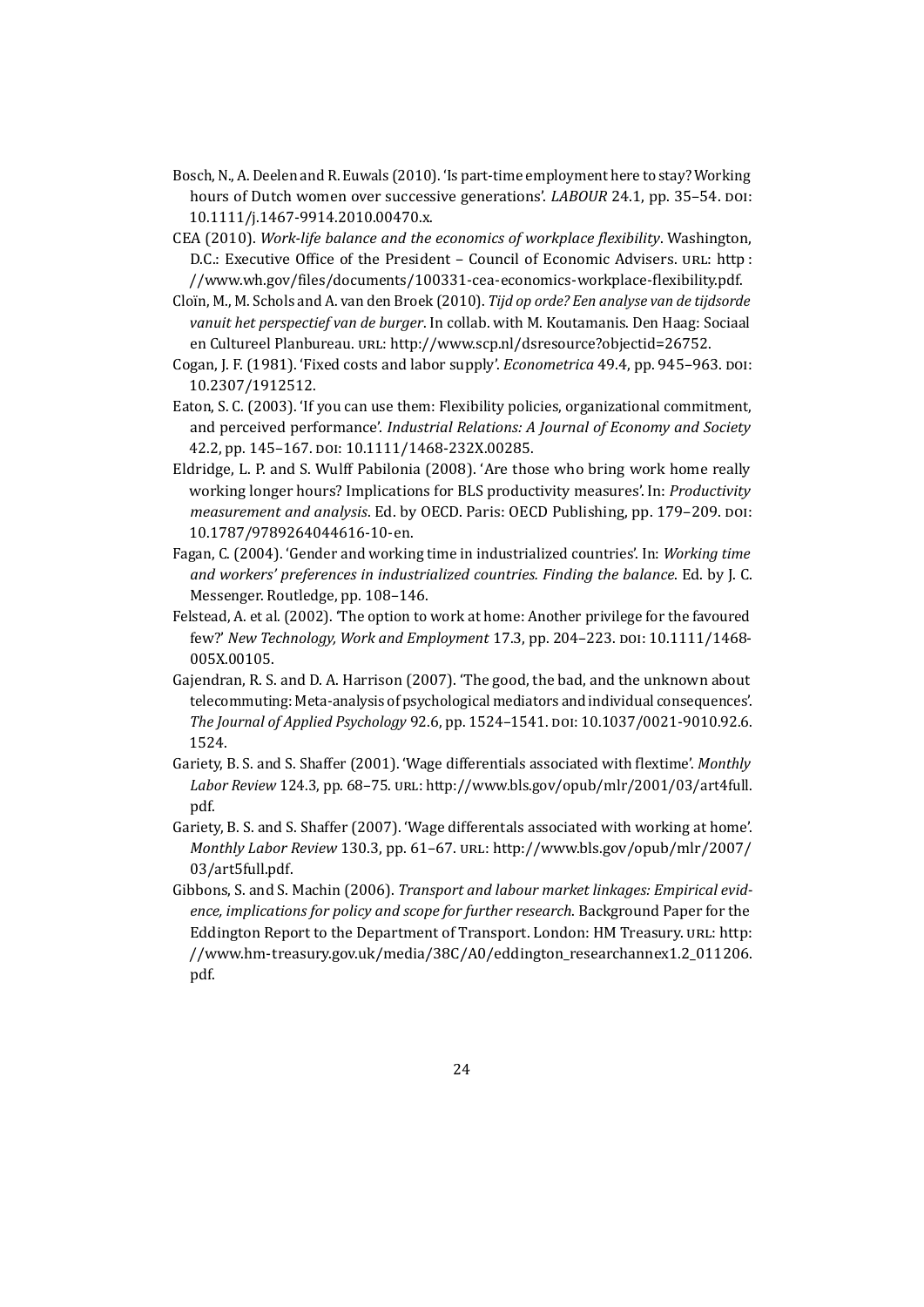- <span id="page-24-6"></span>Golden, L. (1996). 'The economics of worktime length, adjustment, and flexibility'. *Review of Social Economy* 54.1, pp. 1–45. DOI: [10.1080/00346769600000001.](http://dx.doi.org/10.1080/00346769600000001)
- <span id="page-24-5"></span>Golden, L. (2006). 'Hours of labor supply. A more flexible approach'. In: *Handbook of contemporary behavioral economics. Foundations and developments*. Ed. by M. Altman. Armonk: M.E. Sharpe, pp. 479–496.
- <span id="page-24-10"></span>Golden, L. (2008). 'Limited access: Disparities in flexible work schedules and work-athome'. *Journal of Family and Economic Issues* 29.1, pp. 86–109. DOI: [10.1007/s10834-](http://dx.doi.org/10.1007/s10834-007-9090-7) [007-9090-7.](http://dx.doi.org/10.1007/s10834-007-9090-7)
- <span id="page-24-9"></span>Golden, L. (2009). 'Flexible daily work schedules in U.S. jobs: Formal introductions needed?' *Industrial Relations: A Journal of Economy and Society* 48.1, pp. 27–54. DOI: [10.1111/j.1468-232X.2008.00544.x.](http://dx.doi.org/10.1111/j.1468-232X.2008.00544.x)
- <span id="page-24-1"></span>Gutiérrez-i-Puigarnau, E. and J. N. van Ommeren (2010). 'Labour supply and commuting'. *Journal of Urban Economics* 68.1, pp. 82–89. DOI: [10.1016/j.jue.2010.03.003.](http://dx.doi.org/10.1016/j.jue.2010.03.003)
- <span id="page-24-4"></span>Hassink, W. H. J. and B. van den Berg (2011). 'Time-bound opportunity costs of informal care: Consequences for access to professional care, caregiver support, and labour supply estimates'. *Social Science & Medicine* 73.10, pp. 1508–1516. DOI: [10.1016/j.](http://dx.doi.org/10.1016/j.socscimed.2011.08.027) [socscimed.2011.08.027.](http://dx.doi.org/10.1016/j.socscimed.2011.08.027)
- <span id="page-24-7"></span>Heywood, J. S., W. S. Siebert and X. Wei (2007). 'The implicit wage costs of family friendly work practices'. *Oxford Economic Papers* 59.2, pp. 275–300. DOI: [10.1093/oep/gpm006.](http://dx.doi.org/10.1093/oep/gpm006)
- <span id="page-24-14"></span>Hill, E. J. et al. (1998). 'Influences of the virtual office on aspects of work and work/life balance'. *Personnel Psychology* 51.3, pp. 667–683. DOI: [10.1111/j.1744-6570.1998.](http://dx.doi.org/10.1111/j.1744-6570.1998.tb00256.x) [tb00256.x.](http://dx.doi.org/10.1111/j.1744-6570.1998.tb00256.x)
- <span id="page-24-0"></span>Hill, E. J. et al. (2008). 'Defining and conceptualizing workplace flexibility'. *Community, Work & Family* 11.2, pp. 149–163. DOI: [10.1080/13668800802024678.](http://dx.doi.org/10.1080/13668800802024678)
- <span id="page-24-11"></span>Johnson, N. B. and K. G. Provan (1995). 'The relationship between work/family benefits and earnings: A test of competing predictions'. *The Journal of Socio-Economics* 24.4, pp. 571–584. DOI: [10.1016/1053-5357\(95\)90003-9.](http://dx.doi.org/10.1016/1053-5357(95)90003-9)
- <span id="page-24-13"></span>Kelliher, C. and D. Anderson (2010). 'Doing more with less? Flexible working practices and the intensification of work'. *Human Relations* 63.1, pp. 83–106. DOI: [10.1177/](http://dx.doi.org/10.1177/0018726709349199) [0018726709349199.](http://dx.doi.org/10.1177/0018726709349199)
- <span id="page-24-12"></span>Lowen, A. and P. Sicilian (2009). '"Family-friendly" fringe benefits and the gender wage gap'. *Journal of Labor Research* 30.2, pp. 101–119. DOI: [10.1007/s12122-008-9046-1.](http://dx.doi.org/10.1007/s12122-008-9046-1)
- <span id="page-24-2"></span>Manning, A. (2003). 'The real thin theory: Monopsony in modern labour markets'. *Labour Economics* 10.2, pp. 105–131. DOI: [10.1016/S0927-5371\(03\)00018-6.](http://dx.doi.org/10.1016/S0927-5371(03)00018-6)
- <span id="page-24-8"></span>Noonan, M. C. and J. L. Glass (2012). 'The hard truth about telecommuting'. *Monthly Labor Review* 135.6, pp. 38–45. URL: [http://www.bls.gov/opub/mlr/2012/06/art3full.pdf.](http://www.bls.gov/opub/mlr/2012/06/art3full.pdf)
- <span id="page-24-3"></span>Oi, W. (1976). 'Residential location and labor supply'. *Journal of Political Economy* 84.4, S221–S238. DOI: [10.2307/1831110.](http://dx.doi.org/10.2307/1831110)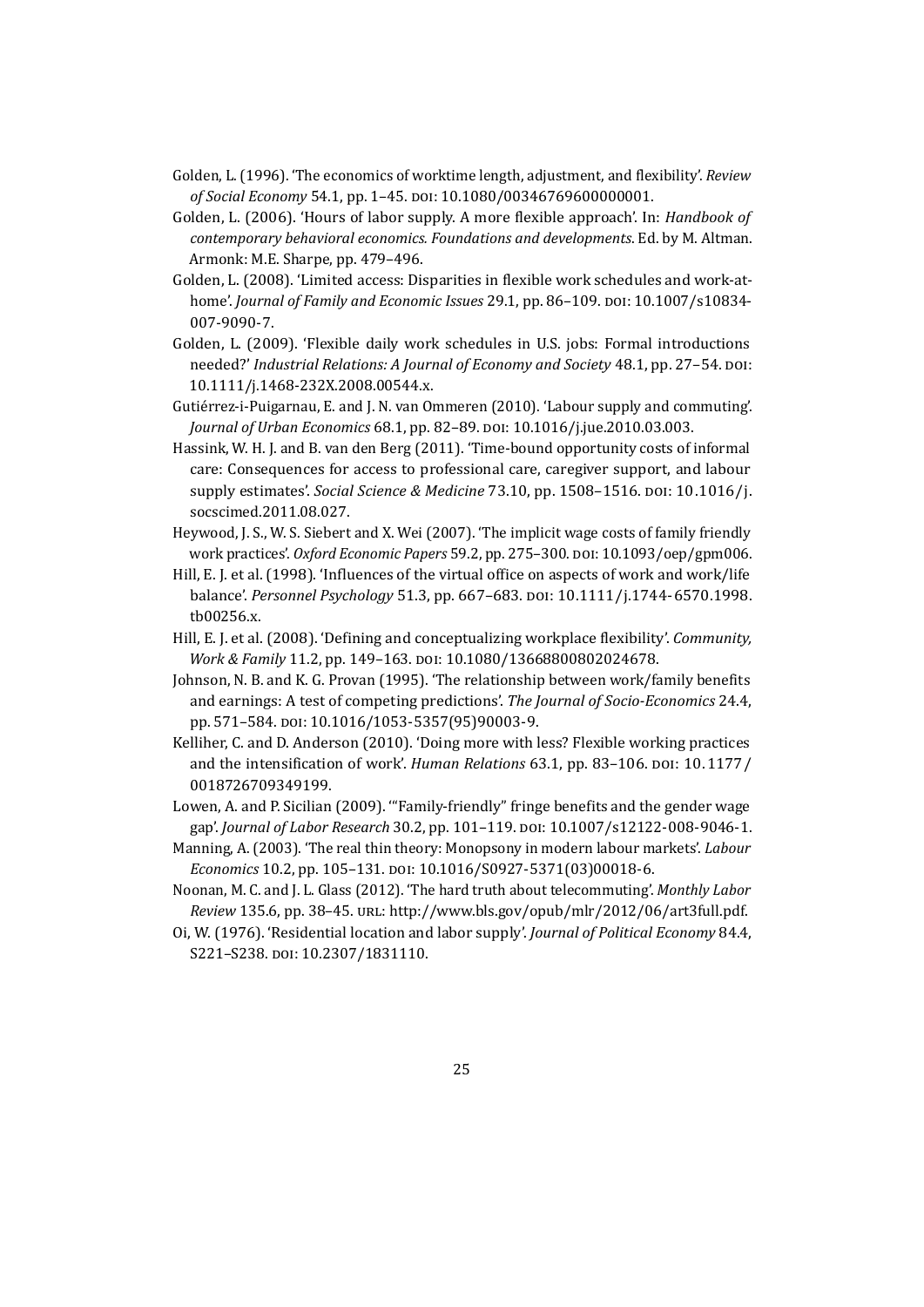- <span id="page-25-6"></span>Peters, P., L. den Dulk and T. van der Lippe (2009). 'The effects of time-spatial flexibility and new working conditions on employees' work-life balance: The Dutch case'. *Community, Work & Family* 12.3, pp. 279–297. DOI: [10.1080/13668800902968907.](http://dx.doi.org/10.1080/13668800902968907)
- <span id="page-25-5"></span>Peters, P. and T. van der Lippe (2007). 'The time-pressure reducing potential of telehomeworking: The Dutch case'. *The International Journal of Human Resource Management* 18.3, pp. 430–447. DOI: [10.1080/09585190601167730.](http://dx.doi.org/10.1080/09585190601167730)
- <span id="page-25-0"></span>Plantenga, J. (2003). 'Changing work and life patterns: Examples of new working-time arrangements in the European member states'. In: *Changing life patterns in western industrial societies*. Ed. by J. Z. Giele and E. Holst. Oxford: Elsevier, pp. 119–135. DOI: [10.1016/S1040-2608\(03\)08006-7.](http://dx.doi.org/10.1016/S1040-2608(03)08006-7)
- <span id="page-25-7"></span>Possenriede, D., W. H. J. Hassink and J. Plantenga (2014). *Does temporal and locational flexibility of work reduce absenteeism?* TKI Discussion Paper 14-09. Universiteit Utrecht. Utrecht: Utrecht University School of Economics. HDL: [1874/298963.](http://hdl.handle.net/1874/298963)
- <span id="page-25-8"></span>Possenriede, D. and J. Plantenga (2014). *Temporal and locational flexibility of work, working-time fit, and job satisfaction*. TKI Discussion Paper 14-08. Utrecht: Tjalling C. Koopmans Institute. HDL: [1874/297731.](http://hdl.handle.net/1874/297731)
- <span id="page-25-1"></span>Rau, B. (2003). 'Flexible work arrangements'. In: *Work and family encyclopedia*. Ed. by E. E. Kossek and M. Pitt-Catsouphes. Chestnut Hill, MA: Sloan Work and Family Research Network. URL: [http://repo.library.upenn.edu/storage/content/2/h94f69es38oo6k6s/](http://repo.library.upenn.edu/storage/content/2/h94f69es38oo6k6s/1/Flexible_Work_Arrangements.pdf) [1/Flexible\\_Work\\_Arrangements.pdf.](http://repo.library.upenn.edu/storage/content/2/h94f69es38oo6k6s/1/Flexible_Work_Arrangements.pdf)
- <span id="page-25-2"></span>Rürup, B. and S. Gruescu (2005). *Familienorientierte Arbeitszeitmuster - Neue Wege zu Wachstum und Beschäftigung*. Ed. by Bundesministerium für Familien, Senioren, Frauen und Jugend. Berlin: Bundesministerium für Familien, Senioren, Frauen und Jugend. URL: [http://www.bmfsfj.de/RedaktionBMFSFJ/Abteilung2/Pdf-Anlagen/](http://www.bmfsfj.de/RedaktionBMFSFJ/Abteilung2/Pdf-Anlagen/familienorientierte-arbeitszeitmuster.pdf) [familienorientierte-arbeitszeitmuster.pdf.](http://www.bmfsfj.de/RedaktionBMFSFJ/Abteilung2/Pdf-Anlagen/familienorientierte-arbeitszeitmuster.pdf)
- <span id="page-25-9"></span>Smulders, P., K. Kraan and F. Pot (2011). 'Telewerkers vormen een elite'. *Economisch Statistische Berichten* 96.4616, pp. 493–495. URL: [http://www.economie.nl/artikel/](http://www.economie.nl/artikel/telewerkers-vormen-een-elite) [telewerkers-vormen-een-elite.](http://www.economie.nl/artikel/telewerkers-vormen-een-elite)
- <span id="page-25-4"></span>Sociaal-Economische Raad (2011). *Tijden van de samenleving: Slimmer organiseren van tijd en plaats van arbeid en dienstverlening*. Advice 2011/06. Den Haag: Sociaal-Economische Raad. URL: [http://www.ser.nl/~/media/DB\\_Adviezen/2010\\_2019/](http://www.ser.nl/~/media/DB_Adviezen/2010_2019/2011/b29686.ashx) [2011/b29686.ashx.](http://www.ser.nl/~/media/DB_Adviezen/2010_2019/2011/b29686.ashx)
- <span id="page-25-3"></span>Taskforce DeeltijdPlus (2010). *De discussie voorbij*. Eindrapport Taskforce DeeltijdPlus. Den Haag: Ministerie van Sociale Zaken en Werkgelegenheid. URL: [http : / / www.](http://www.rijksoverheid.nl/bestanden/documenten-en-publicaties/kamerstukken/2010/04/06/de-discussie-voorbij-eindrapport-taskforce-deeltijdplus/129-2010-3-14091.pdf) [rijksoverheid.nl/bestanden/documenten - en - publicaties/kamerstukken/2010/](http://www.rijksoverheid.nl/bestanden/documenten-en-publicaties/kamerstukken/2010/04/06/de-discussie-voorbij-eindrapport-taskforce-deeltijdplus/129-2010-3-14091.pdf) [04/06/de - discussie - voorbij - eindrapport - taskforce - deeltijdplus/129 - 2010 - 3 -](http://www.rijksoverheid.nl/bestanden/documenten-en-publicaties/kamerstukken/2010/04/06/de-discussie-voorbij-eindrapport-taskforce-deeltijdplus/129-2010-3-14091.pdf) [14091.pdf.](http://www.rijksoverheid.nl/bestanden/documenten-en-publicaties/kamerstukken/2010/04/06/de-discussie-voorbij-eindrapport-taskforce-deeltijdplus/129-2010-3-14091.pdf)
- <span id="page-25-10"></span>Wielers, R. and D. Raven (2013). 'Part-time work and work norms in the Netherlands'. *European Sociological Review* 29.1, pp. 105–113. DOI: [10.1093/esr/jcr043.](http://dx.doi.org/10.1093/esr/jcr043)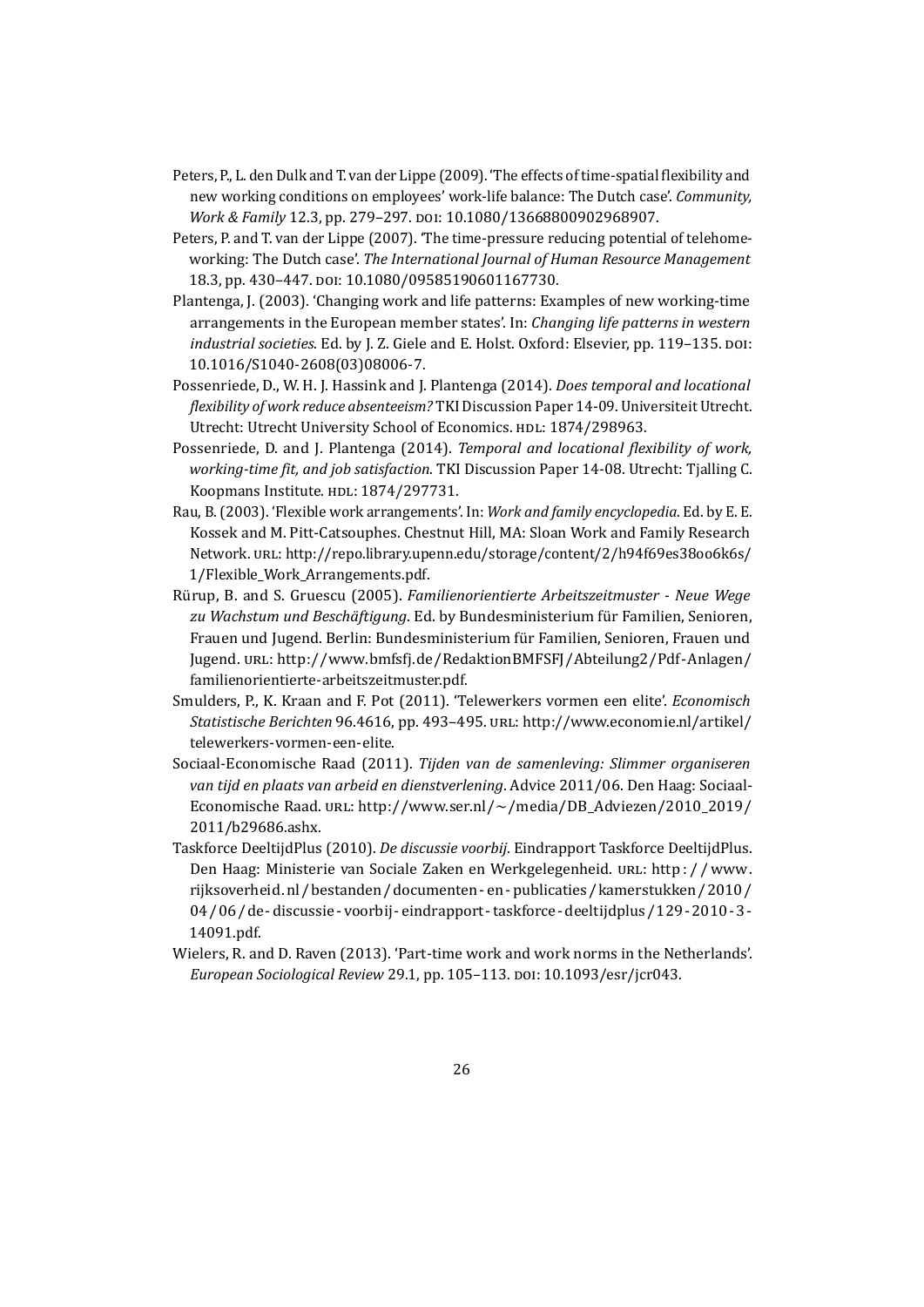<span id="page-26-0"></span>Winder, K. L. (2009). 'Flexible Scheduling and the Gender Wage Gap'. *The B.E. Journal of Economic Analysis & Policy* 9.1. DOI: [10.2202/1935-1682.2197.](http://dx.doi.org/10.2202/1935-1682.2197)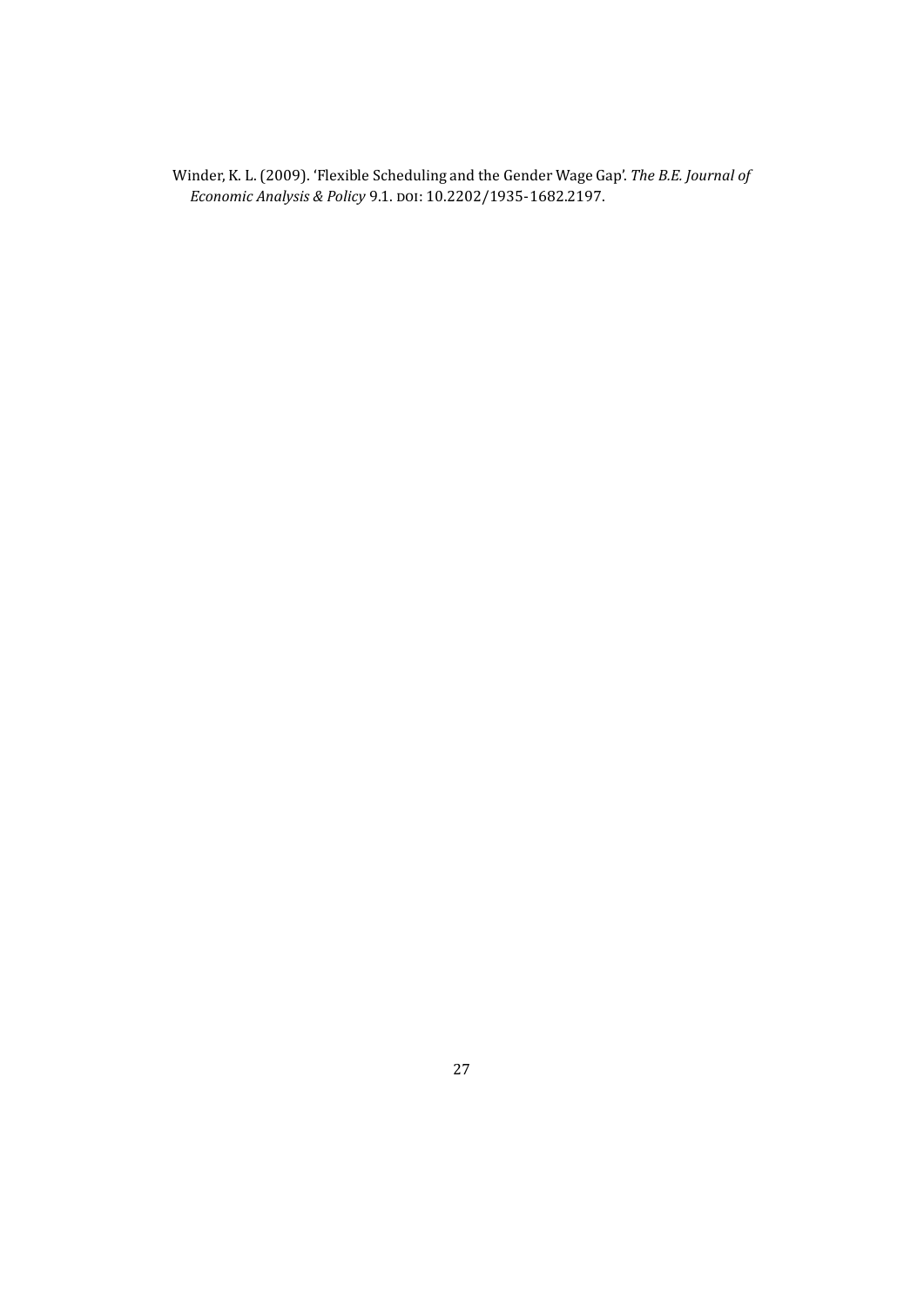| יי היי היה ה             |
|--------------------------|
|                          |
|                          |
|                          |
|                          |
|                          |
|                          |
|                          |
| harishin womanistar      |
|                          |
| ì                        |
|                          |
|                          |
| $\overline{\phantom{a}}$ |
|                          |
|                          |

|                     |                                                                                                                                                                                                                                                                                                                         | Actual hours                                                                                                                                                                                                                                                                                           |                                                                                                                                                                                                                                                                                                |                                                                                                                                                         | Contracted hours                                                                                                                                                                   |                                                                                                                    |                                                                                                                                                                                                                                                                                                             | Preferred hours                                                                                                                                                     |                                                                                                                                                                                                          |
|---------------------|-------------------------------------------------------------------------------------------------------------------------------------------------------------------------------------------------------------------------------------------------------------------------------------------------------------------------|--------------------------------------------------------------------------------------------------------------------------------------------------------------------------------------------------------------------------------------------------------------------------------------------------------|------------------------------------------------------------------------------------------------------------------------------------------------------------------------------------------------------------------------------------------------------------------------------------------------|---------------------------------------------------------------------------------------------------------------------------------------------------------|------------------------------------------------------------------------------------------------------------------------------------------------------------------------------------|--------------------------------------------------------------------------------------------------------------------|-------------------------------------------------------------------------------------------------------------------------------------------------------------------------------------------------------------------------------------------------------------------------------------------------------------|---------------------------------------------------------------------------------------------------------------------------------------------------------------------|----------------------------------------------------------------------------------------------------------------------------------------------------------------------------------------------------------|
|                     | Total                                                                                                                                                                                                                                                                                                                   | Male                                                                                                                                                                                                                                                                                                   | emale                                                                                                                                                                                                                                                                                          | <b>Total</b>                                                                                                                                            | Male                                                                                                                                                                               | emale                                                                                                              | Total                                                                                                                                                                                                                                                                                                       | Male                                                                                                                                                                | emale                                                                                                                                                                                                    |
| Age                 | (0.0467)<br>0.0515                                                                                                                                                                                                                                                                                                      | $-0.109$<br>$(0.0693)$                                                                                                                                                                                                                                                                                 | $0.258***$<br>(0.0603)                                                                                                                                                                                                                                                                         | (0.0366)<br>0.0339                                                                                                                                      | (0.0533)<br>0.0552                                                                                                                                                                 | $0.149***$<br>$(0.0481)$                                                                                           | $0.129***$<br>(0.0457)                                                                                                                                                                                                                                                                                      | (0.0681)<br>0.0788                                                                                                                                                  | $0.192***$<br>(0.0598)                                                                                                                                                                                   |
| Martial status      |                                                                                                                                                                                                                                                                                                                         |                                                                                                                                                                                                                                                                                                        |                                                                                                                                                                                                                                                                                                |                                                                                                                                                         |                                                                                                                                                                                    |                                                                                                                    |                                                                                                                                                                                                                                                                                                             |                                                                                                                                                                     |                                                                                                                                                                                                          |
| Ref: Married        |                                                                                                                                                                                                                                                                                                                         |                                                                                                                                                                                                                                                                                                        |                                                                                                                                                                                                                                                                                                |                                                                                                                                                         |                                                                                                                                                                                    |                                                                                                                    |                                                                                                                                                                                                                                                                                                             |                                                                                                                                                                     |                                                                                                                                                                                                          |
| Cohabiting          | $0.985*$                                                                                                                                                                                                                                                                                                                | 0.455                                                                                                                                                                                                                                                                                                  |                                                                                                                                                                                                                                                                                                | $0.759*$                                                                                                                                                |                                                                                                                                                                                    |                                                                                                                    | 0.392                                                                                                                                                                                                                                                                                                       | 0.768                                                                                                                                                               | $1.411*$                                                                                                                                                                                                 |
|                     |                                                                                                                                                                                                                                                                                                                         | 0.626                                                                                                                                                                                                                                                                                                  |                                                                                                                                                                                                                                                                                                |                                                                                                                                                         | 0.329<br>0.389)<br>0.255<br>0.677)<br>0.356                                                                                                                                        |                                                                                                                    |                                                                                                                                                                                                                                                                                                             | $\begin{array}{c} 0.711 \\ 0.898 \\ 0.785 \\ 0.111 \end{array}$                                                                                                     |                                                                                                                                                                                                          |
| Single              |                                                                                                                                                                                                                                                                                                                         |                                                                                                                                                                                                                                                                                                        |                                                                                                                                                                                                                                                                                                |                                                                                                                                                         |                                                                                                                                                                                    |                                                                                                                    |                                                                                                                                                                                                                                                                                                             |                                                                                                                                                                     |                                                                                                                                                                                                          |
|                     |                                                                                                                                                                                                                                                                                                                         | $\begin{array}{c} 1.083 \\ 0.942 \end{array}$<br>0.0626                                                                                                                                                                                                                                                |                                                                                                                                                                                                                                                                                                |                                                                                                                                                         |                                                                                                                                                                                    |                                                                                                                    |                                                                                                                                                                                                                                                                                                             |                                                                                                                                                                     |                                                                                                                                                                                                          |
| hild(ren)           | $(0.532)$<br>$1.932**$<br>$(0.754)$<br>$-1.457**$<br>$-1.457*$<br>$-1.817*$                                                                                                                                                                                                                                             |                                                                                                                                                                                                                                                                                                        | $\begin{array}{l} 2.270^{***} \ (0.811) \ 0.931^{***} \ (0.984) \ (0.992^{***} \ -2.892^{***} \ (0.501) \ (0.410 \ 0.410 \end{array}$                                                                                                                                                          | $\begin{array}{l} (0.395) \ 1.885^{**} \ 1.885^{**} \ 1.0603) \ 1.140^{**} \ 1.140^{**} \ 1.028 \ 1.028 \end{array}$                                    |                                                                                                                                                                                    | $\begin{array}{l} 1.782^{***} \ 0.623) \ 3.027^{***} \ 3.015) \ 0.815) \ 0.418) \ 0.042 \end{array}$               | $\begin{array}{c} (0.539) \ 2.384^{***} \ 2.384^{***} \ 0.698) \ 0.874^{***} \ 1.466 \ 1.466 \end{array}$                                                                                                                                                                                                   |                                                                                                                                                                     | $(0.775)$<br>$3.468***$<br>$(0.977)$<br>$1.877***$<br>$1.9458$<br>$0.458$<br>$0.973$<br>$1.227$                                                                                                          |
|                     |                                                                                                                                                                                                                                                                                                                         | $0.363$<br>2.017*                                                                                                                                                                                                                                                                                      |                                                                                                                                                                                                                                                                                                |                                                                                                                                                         | $\begin{array}{c} 0.255 \\ 0.922 \\ 0.968 \end{array}$                                                                                                                             |                                                                                                                    |                                                                                                                                                                                                                                                                                                             | $\begin{array}{c} (0.402) \\ 1.513 \\ 1.277) \end{array}$                                                                                                           |                                                                                                                                                                                                          |
| Lower secondary     |                                                                                                                                                                                                                                                                                                                         |                                                                                                                                                                                                                                                                                                        |                                                                                                                                                                                                                                                                                                |                                                                                                                                                         |                                                                                                                                                                                    |                                                                                                                    |                                                                                                                                                                                                                                                                                                             |                                                                                                                                                                     |                                                                                                                                                                                                          |
|                     | (629)                                                                                                                                                                                                                                                                                                                   | 1.102                                                                                                                                                                                                                                                                                                  |                                                                                                                                                                                                                                                                                                |                                                                                                                                                         |                                                                                                                                                                                    | 1.343)                                                                                                             |                                                                                                                                                                                                                                                                                                             |                                                                                                                                                                     |                                                                                                                                                                                                          |
| ducation            |                                                                                                                                                                                                                                                                                                                         |                                                                                                                                                                                                                                                                                                        |                                                                                                                                                                                                                                                                                                |                                                                                                                                                         |                                                                                                                                                                                    |                                                                                                                    |                                                                                                                                                                                                                                                                                                             |                                                                                                                                                                     |                                                                                                                                                                                                          |
| Ref: Primary School |                                                                                                                                                                                                                                                                                                                         |                                                                                                                                                                                                                                                                                                        |                                                                                                                                                                                                                                                                                                |                                                                                                                                                         |                                                                                                                                                                                    |                                                                                                                    |                                                                                                                                                                                                                                                                                                             |                                                                                                                                                                     |                                                                                                                                                                                                          |
| Higher secondary    | $2.535***$                                                                                                                                                                                                                                                                                                              |                                                                                                                                                                                                                                                                                                        | .888                                                                                                                                                                                                                                                                                           |                                                                                                                                                         |                                                                                                                                                                                    | .863                                                                                                               |                                                                                                                                                                                                                                                                                                             | $2.289*$                                                                                                                                                            | $2.561**$<br>1.305)                                                                                                                                                                                      |
|                     | (266'0)                                                                                                                                                                                                                                                                                                                 |                                                                                                                                                                                                                                                                                                        |                                                                                                                                                                                                                                                                                                |                                                                                                                                                         |                                                                                                                                                                                    |                                                                                                                    |                                                                                                                                                                                                                                                                                                             | $(1.302)$<br>2.894**                                                                                                                                                |                                                                                                                                                                                                          |
| Vocational college  |                                                                                                                                                                                                                                                                                                                         |                                                                                                                                                                                                                                                                                                        |                                                                                                                                                                                                                                                                                                |                                                                                                                                                         |                                                                                                                                                                                    |                                                                                                                    |                                                                                                                                                                                                                                                                                                             |                                                                                                                                                                     |                                                                                                                                                                                                          |
|                     | $\begin{array}{l} 4.876^{***} \\ (1.128) \\ 5.256^{***} \\ (1.332) \\ (1.332) \\ (0.0326) \\ (0.0326) \\ (0.397) \\ (0.392) \\ (0.392) \\ (0.392) \\ (0.392) \\ (0.392) \\ (0.392) \\ (0.392) \\ (0.392) \\ (0.392) \\ (0.392) \\ (0.392) \\ (0.392) \\ (0.392) \\ (0.392) \\ (0.392) \\ (0.392) \\ (0.392) \\ (0.392)$ | $\begin{array}{l} 2.237^* \\ 1.178 \\ 1.178 \\ 4.11^{***} \\ 1.369 \\ 1.452^{**} \\ 1.507 \\ 1.607 \\ 1.507 \\ 1.607 \\ 1.700 \\ 1.700 \\ 1.700 \\ 1.700 \\ 1.700 \\ 1.700 \\ 1.700 \\ 1.700 \\ 1.700 \\ 1.700 \\ 1.700 \\ 1.700 \\ 1.700 \\ 1.700 \\ 1.700 \\ 1.700 \\ 1.700 \\ 1.700 \\ 1.700 \\ 1.$ | $\begin{smallmatrix} (1.808)\\ 4.692^{**} \\ (1.975)\\ 4.878^{**} \\ (2.448)\\ 0.0314\\ 1.063^{**} \\ (0.558)\\ 0.0342)\\ (0.558)\\ (0.249)\\ 0.0042)\\ (0.249)\\ 0.0001\\ (0.0048)\\ (0.0001)\\ (0.0001)\\ (0.0001)\\ (0.0001)\\ (0.0001)\\ (0.0001)\\ (0.0001)\\ (0.0001)\\ (0.0001)\\ (0.0$ | $1.691$ **<br>$(0.829)$<br>$(3.335$ ***<br>$(1.933)$<br>$(1.964$ **<br>$(1.096)$<br>$(0.0725)$<br>$(0.00747)$<br>$(0.0633)$<br>$(0.0247)$<br>$(0.0633)$ | $\begin{array}{l} 1.370 \\ (9.99) \\ (1.131) \\ (2.633** \\ (1.131) \\ (1.268) \\ (0.00985) \\ (0.0395) \\ (0.0434) \\ (0.0434) \\ (0.0173) \\ (0.0173) \\ (0.053) \\ \end{array}$ | $[1.406]$ $[3.980**]$ $[1.562]$ $[1.912]$ $[1.912]$ $[0.0149]$ $[0.0149]$ $[0.0149]$ $[0.037]$ $[0.037]$ $[0.019]$ | $\begin{array}{l} 2.570^{***} \\ 2.979) \\ 0.979) \\ 3.782^{***} \\ 4.789^{***} \\ 4.789^{***} \\ 4.789^{***} \\ 4.789^{***} \\ 1.217) \\ 0.0216 \\ 0.0340 \\ 0.0533 \\ 0.0533 \\ 0.0160 \\ 0.0160 \\ 0.0160 \\ 0.0160 \\ 0.0160 \\ 0.0160 \\ 0.0160 \\ 0.0160 \\ 0.0160 \\ 0.0160 \\ 0.0160 \\ 0.0160 \\ $ | $\begin{array}{l} (1.420)\\ 3.148**\\ (1.535)\\ (1.535)\\ (0.0226)\\ (0.0472)\\ (0.0472)\\ (0.500)\\ (0.701)\\ (0.701)\\ (0.701)\\ (0.701)\\ (0.701)\\ \end{array}$ | $\begin{array}{l} 4.365^{***} \\ 1.475 \\ 6.351^{***} \\ 6.351^{***} \\ (1.840) \\ (1.840) \\ (0.0318) \\ (0.0392) \\ (0.0137) \\ (0.0137) \\ (0.0137) \\ (0.028) \\ (0.028) \\ (0.0721) \\ \end{array}$ |
| Academic            |                                                                                                                                                                                                                                                                                                                         |                                                                                                                                                                                                                                                                                                        |                                                                                                                                                                                                                                                                                                |                                                                                                                                                         |                                                                                                                                                                                    |                                                                                                                    |                                                                                                                                                                                                                                                                                                             |                                                                                                                                                                     |                                                                                                                                                                                                          |
|                     |                                                                                                                                                                                                                                                                                                                         |                                                                                                                                                                                                                                                                                                        |                                                                                                                                                                                                                                                                                                |                                                                                                                                                         |                                                                                                                                                                                    |                                                                                                                    |                                                                                                                                                                                                                                                                                                             |                                                                                                                                                                     |                                                                                                                                                                                                          |
| Nork experience     |                                                                                                                                                                                                                                                                                                                         |                                                                                                                                                                                                                                                                                                        |                                                                                                                                                                                                                                                                                                |                                                                                                                                                         |                                                                                                                                                                                    |                                                                                                                    |                                                                                                                                                                                                                                                                                                             |                                                                                                                                                                     |                                                                                                                                                                                                          |
|                     |                                                                                                                                                                                                                                                                                                                         |                                                                                                                                                                                                                                                                                                        |                                                                                                                                                                                                                                                                                                |                                                                                                                                                         |                                                                                                                                                                                    |                                                                                                                    |                                                                                                                                                                                                                                                                                                             |                                                                                                                                                                     |                                                                                                                                                                                                          |
| Permanent contract  |                                                                                                                                                                                                                                                                                                                         |                                                                                                                                                                                                                                                                                                        |                                                                                                                                                                                                                                                                                                |                                                                                                                                                         |                                                                                                                                                                                    |                                                                                                                    |                                                                                                                                                                                                                                                                                                             |                                                                                                                                                                     |                                                                                                                                                                                                          |
|                     |                                                                                                                                                                                                                                                                                                                         |                                                                                                                                                                                                                                                                                                        |                                                                                                                                                                                                                                                                                                |                                                                                                                                                         |                                                                                                                                                                                    |                                                                                                                    |                                                                                                                                                                                                                                                                                                             |                                                                                                                                                                     |                                                                                                                                                                                                          |
| Empl. status change |                                                                                                                                                                                                                                                                                                                         |                                                                                                                                                                                                                                                                                                        |                                                                                                                                                                                                                                                                                                |                                                                                                                                                         |                                                                                                                                                                                    |                                                                                                                    |                                                                                                                                                                                                                                                                                                             |                                                                                                                                                                     |                                                                                                                                                                                                          |
|                     | $\begin{array}{c} (0.179) \\ 0.755 \\ 0.545 \end{array}$                                                                                                                                                                                                                                                                |                                                                                                                                                                                                                                                                                                        |                                                                                                                                                                                                                                                                                                |                                                                                                                                                         |                                                                                                                                                                                    |                                                                                                                    |                                                                                                                                                                                                                                                                                                             |                                                                                                                                                                     |                                                                                                                                                                                                          |
| 2nd job             |                                                                                                                                                                                                                                                                                                                         | 0.884                                                                                                                                                                                                                                                                                                  |                                                                                                                                                                                                                                                                                                |                                                                                                                                                         |                                                                                                                                                                                    |                                                                                                                    |                                                                                                                                                                                                                                                                                                             |                                                                                                                                                                     |                                                                                                                                                                                                          |
|                     |                                                                                                                                                                                                                                                                                                                         | (0.812)                                                                                                                                                                                                                                                                                                |                                                                                                                                                                                                                                                                                                | 0.482)                                                                                                                                                  |                                                                                                                                                                                    | 0.680)                                                                                                             |                                                                                                                                                                                                                                                                                                             |                                                                                                                                                                     |                                                                                                                                                                                                          |

<span id="page-27-0"></span>**Tables**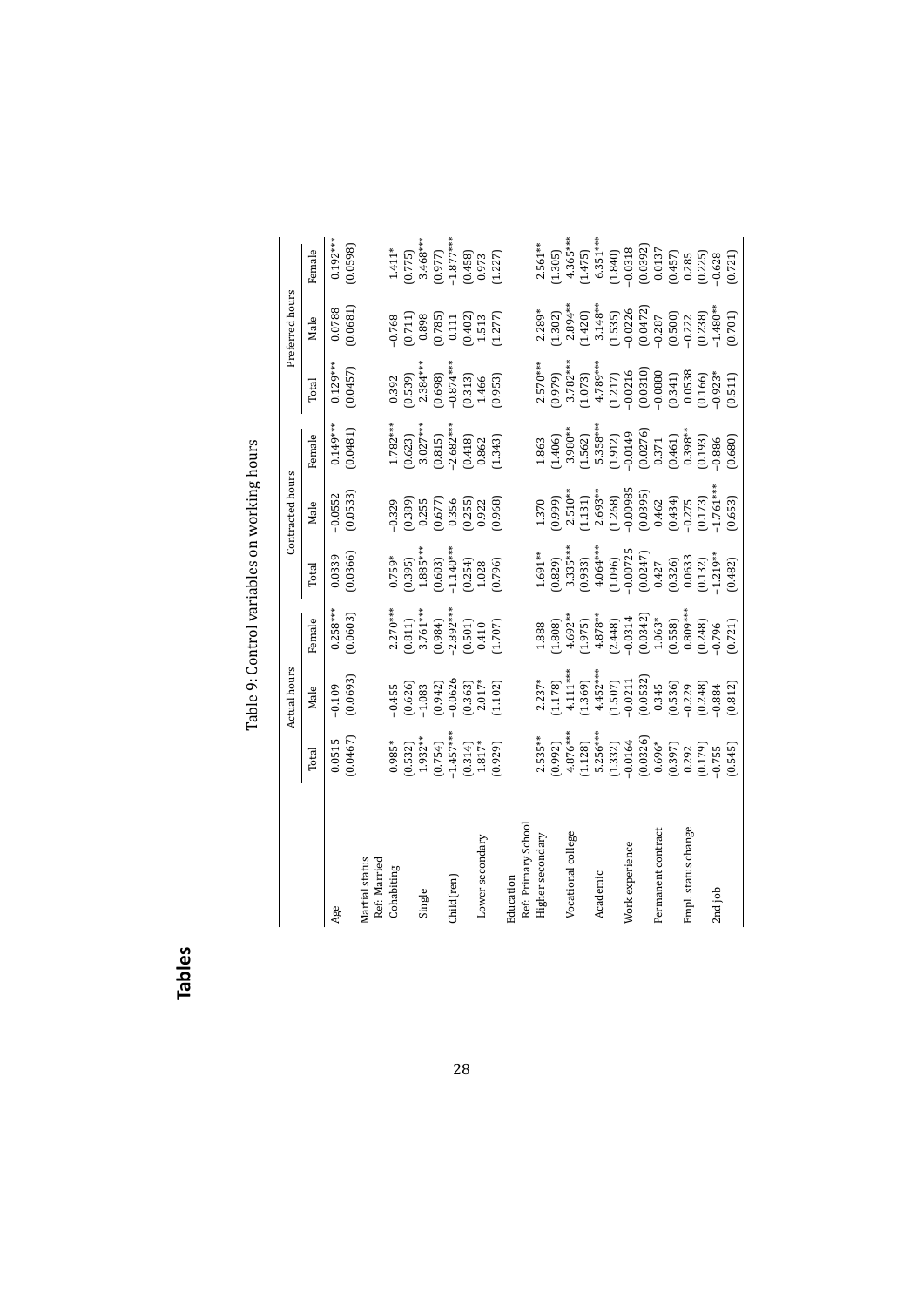|                                   |                       | Actual hours        |                                                |                                                                     | Contracted hours        |                                              |                                                                                              | Preferred hours                                            |                         |
|-----------------------------------|-----------------------|---------------------|------------------------------------------------|---------------------------------------------------------------------|-------------------------|----------------------------------------------|----------------------------------------------------------------------------------------------|------------------------------------------------------------|-------------------------|
|                                   | Total                 | Male                | Female                                         | Total                                                               | Male                    | Female                                       | Total                                                                                        | Male                                                       | Female                  |
| Supervised employees              |                       |                     |                                                |                                                                     |                         |                                              |                                                                                              |                                                            |                         |
| Ref: None                         |                       |                     |                                                |                                                                     |                         |                                              |                                                                                              |                                                            |                         |
| 1-9 employees                     | $1.060***$            | $0.860***$          | $1.204***$                                     | $0.422***$                                                          | 0.240                   |                                              | 0.236                                                                                        | 0.0119                                                     | 0.442                   |
|                                   | (0.243)               | (0.284)             | $(0.404)$<br>1.537*                            | (0.173)                                                             | (0.198)                 |                                              |                                                                                              | (672, 0)                                                   | $(0.309)$<br>0.544      |
| 10-49 employees                   | $1.688***$            | $1.645***$          |                                                | $0.563**$                                                           | 0.374                   | $0.540*$<br>$(0.295)$<br>$0.643$<br>$0.570)$ | $\begin{array}{c} (0.209) \\ 0.535 \\ 0.343) \\ 1.485 \end{array}$                           | 0.387                                                      |                         |
|                                   | (0.439)               | (164.0)             | $(1 + 8.0)$                                    | $(0.285)$<br>1.359                                                  | $(0.309)$<br>1.551**    |                                              |                                                                                              | (0.404)                                                    | (0.642)                 |
| 50 or more employees              | $3.357***$<br>(0.954) | 3.698***<br>(1.013) | (2.164)<br>1.364                               | (0.883)                                                             | (0.710)                 | 0.0937<br>(2.786)                            | (696.0)                                                                                      | 1.918**<br>(0.835)                                         | (3.011)<br>$-0.646$     |
| Occupational level<br>Ref: Medium |                       |                     |                                                |                                                                     |                         |                                              |                                                                                              |                                                            |                         |
| Elementary                        | $-1.858***$           | $2.340***$          |                                                |                                                                     |                         |                                              | $1.392***$                                                                                   | $1.767***$                                                 | $-1.066$                |
|                                   | (0.670)               | (0.896)             | $-1.457$<br>$(1.045)$<br>$-0.511$<br>$(0.330)$ | $-1.224**$<br>$(0.513)$<br>$-0.260$<br>$(0.190)$<br>$0.354**$       | $-1.556**$<br>$(0.638)$ | $-0.792$<br>$(0.852)$                        | $\begin{array}{c} (0.537) \\ 0.0231 \\ 0.234) \\ 0.261 \end{array}$                          | (0.613)                                                    | (0.958)                 |
| Lower                             | $-0.428*$             | $-0.209$            |                                                |                                                                     | $-0.213$<br>$(0.238)$   | $-0.201$<br>$(0.278)$                        |                                                                                              |                                                            |                         |
|                                   | (0.231)               | (0.307)             |                                                |                                                                     |                         |                                              |                                                                                              | $(0.249$<br>$(0.353)$                                      | $-0.109$<br>$(0.303)$   |
| Higher                            | $0.521**$             | 0.438               | 0.412                                          |                                                                     | 0.255                   | 0.393                                        |                                                                                              | $(0.246$<br>$(0.290)$                                      | $\frac{0.177}{(0.320)}$ |
|                                   | (0.220)               | (0.279)             | (0.354)                                        | $(0.170)$<br>$0.239$                                                | (0.213)                 | (0.276)                                      |                                                                                              |                                                            |                         |
| Scientific                        | 0.376                 | $0.762*$            | $-0.443$                                       |                                                                     | $0.495*$                | $-0.269$                                     | $\begin{array}{c} (0.216) \\ 0.153 \\ (0.320) \end{array}$                                   | 0.304                                                      | $-0.148$                |
|                                   | (0.356)               | (6.433)             | (0.617)                                        | (0.231)                                                             | (162.0)                 | (0.382)                                      |                                                                                              | (0.401)                                                    | (0.536)                 |
| Sector                            |                       |                     |                                                |                                                                     |                         |                                              |                                                                                              |                                                            |                         |
| Ref: Agriculture                  |                       |                     |                                                |                                                                     |                         |                                              |                                                                                              |                                                            |                         |
| Industry                          | 0.299                 | $-0.746$            | 2.393<br>1.899)                                | 0.695                                                               | $-0.0474$               | 2.273<br>2.220)                              | 0.369                                                                                        | $-0.551$                                                   | $2.499*$                |
|                                   | (0.819)               | (0.658)             |                                                | $(0.813)$<br>1.760*                                                 | (0.521)                 |                                              |                                                                                              | (0.824)                                                    | (1.402)                 |
| Construction                      | 0.752                 | $-0.391$            | 3.450                                          |                                                                     | 0.884                   | 3.967                                        | $\begin{array}{c} 0.770 \\ 0.925 \\ 0.844 \end{array}$                                       | 0.116                                                      | 2.870                   |
|                                   | (0.906)               | (0.772)             | (2.149)                                        | (6680)                                                              | (0.649)                 | (2.797)                                      |                                                                                              | (0.881)                                                    | (2.220)                 |
| Trade, gastronomy, repair         | $-0.347$              | $-1.328*$           | 2.346                                          | 0.250                                                               | -0.497                  | 2.305                                        |                                                                                              |                                                            | $2.404*$                |
|                                   | (0.875)               | (0.721)             | $(2.007)$<br>6.332**                           | $\begin{array}{c} (0.868) \\ 1.431 \end{array}$                     | (0.558)                 | (2.334)                                      | $\begin{array}{c} 0.409 \\ 0.811) \\ 0.620 \\ 1.026) \\ 1.021 \\ 1.021 \\ 1.031 \end{array}$ | $-0.384$<br>$(0.882)$<br>$-0.747$                          | $(1.435)$<br>3.923**    |
| Transport                         | 0.957                 |                     |                                                |                                                                     | $-0.434$                | $6.371***$                                   |                                                                                              |                                                            |                         |
|                                   | (1.077)               | (1.017)             | $(2.499)$<br>4.797**                           | $\begin{array}{c} (1.080) \\ 1.358 \\ (0.839) \\ 1.389 \end{array}$ | (0.924)                 | $(2.738)$<br>3.761                           |                                                                                              | $\begin{array}{c} (1.125) \\ 0.287 \\ (0.876) \end{array}$ | (1.994)                 |
| <b>Business services</b>          | 0.992                 | $-0.788$            |                                                |                                                                     | 0.329                   |                                              |                                                                                              |                                                            | $2.882***$              |
|                                   | $(0.841)$<br>1.346    | (0.698)             | $(2.042)$<br>5.183**                           |                                                                     | (0.585)                 | $[2.306]$<br>3.960*                          |                                                                                              |                                                            | (1.466)                 |
| Care, Welfare                     |                       | $-1.082$            |                                                |                                                                     | $-0.0381$               |                                              |                                                                                              | $-0.389$                                                   | $3.717**$               |
|                                   | (1.031)               | (1.098)             | (2.152)                                        | 0.973)                                                              | (0.932)                 | (2.386)                                      | (1, 86, 0)                                                                                   | (1.392)                                                    | (1.573)                 |
| Other services                    | 0.482                 | $-1.254$            | 4.196*                                         | 0.563                                                               | $-0.606$                | 2.977                                        | 0.628                                                                                        | $-0.421$                                                   | 2.763*                  |

Table 9: Control variables on working hours *(cont.)*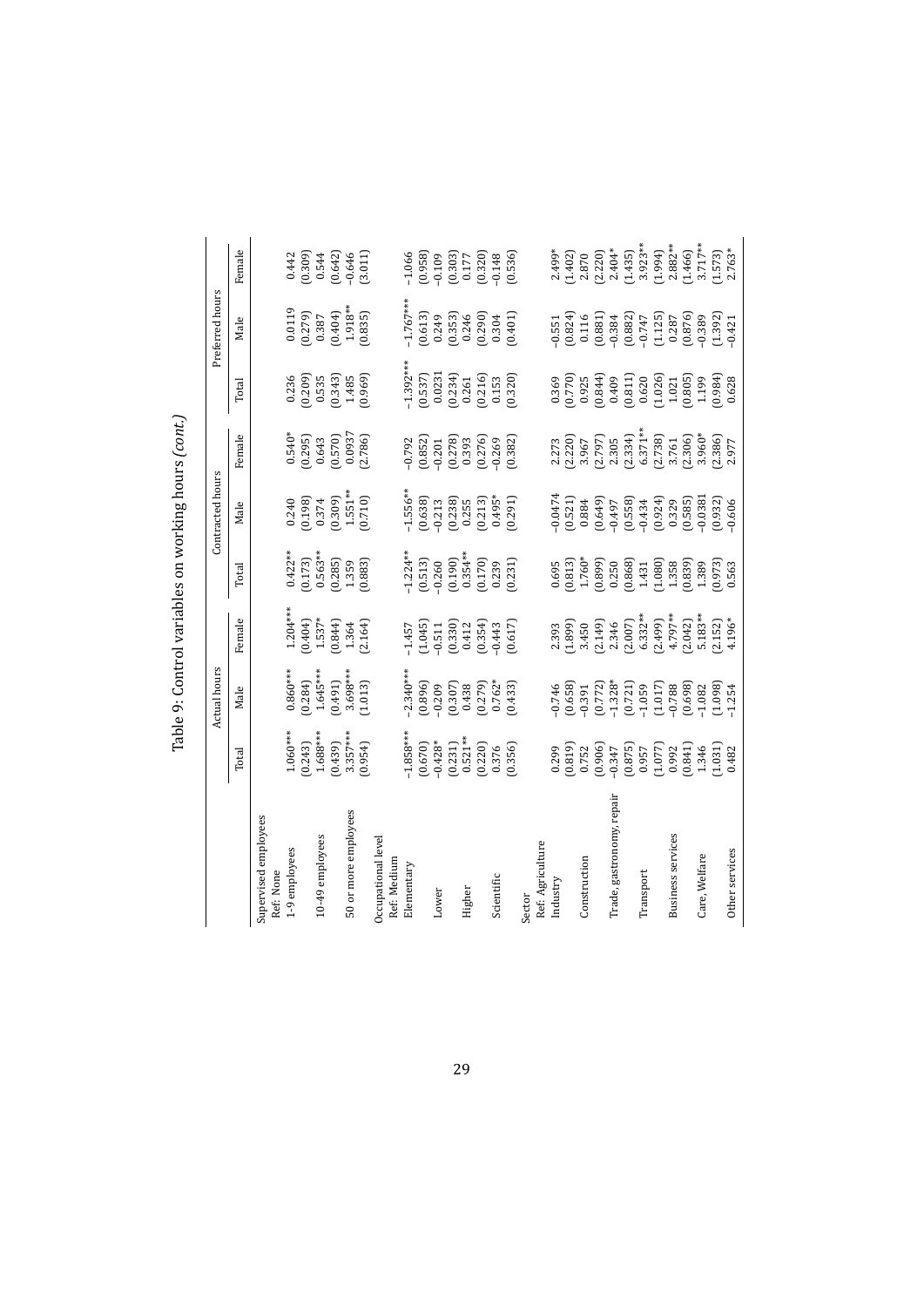|                                                                                                                                                                                                                                                                                 |                                                                                                       | <b>Actual hours</b>                                                                                                       |                                                                                                                            |                                                                                                                  | Contracted hours                                                                             |                                                                                                      |                                                                                                                   | Preferred hours                                                                                                             |                                                                                                                                            |
|---------------------------------------------------------------------------------------------------------------------------------------------------------------------------------------------------------------------------------------------------------------------------------|-------------------------------------------------------------------------------------------------------|---------------------------------------------------------------------------------------------------------------------------|----------------------------------------------------------------------------------------------------------------------------|------------------------------------------------------------------------------------------------------------------|----------------------------------------------------------------------------------------------|------------------------------------------------------------------------------------------------------|-------------------------------------------------------------------------------------------------------------------|-----------------------------------------------------------------------------------------------------------------------------|--------------------------------------------------------------------------------------------------------------------------------------------|
|                                                                                                                                                                                                                                                                                 | Total                                                                                                 | Male                                                                                                                      | Female                                                                                                                     | Total                                                                                                            | Male                                                                                         | Female                                                                                               | Total                                                                                                             | Male                                                                                                                        | Female                                                                                                                                     |
|                                                                                                                                                                                                                                                                                 |                                                                                                       |                                                                                                                           |                                                                                                                            |                                                                                                                  |                                                                                              |                                                                                                      |                                                                                                                   |                                                                                                                             |                                                                                                                                            |
| Government                                                                                                                                                                                                                                                                      |                                                                                                       | $(0.969)$<br>$-0.550$                                                                                                     |                                                                                                                            |                                                                                                                  |                                                                                              |                                                                                                      |                                                                                                                   |                                                                                                                             |                                                                                                                                            |
|                                                                                                                                                                                                                                                                                 |                                                                                                       |                                                                                                                           |                                                                                                                            |                                                                                                                  |                                                                                              |                                                                                                      |                                                                                                                   |                                                                                                                             |                                                                                                                                            |
| Education                                                                                                                                                                                                                                                                       |                                                                                                       |                                                                                                                           |                                                                                                                            |                                                                                                                  |                                                                                              |                                                                                                      |                                                                                                                   |                                                                                                                             |                                                                                                                                            |
|                                                                                                                                                                                                                                                                                 | $(0.981)$<br>$1.223$<br>$(0.969)$<br>$3.253***$<br>$(1.234)$<br>$(0.0405$<br>$(0.0289)$<br>$(0.0289)$ | $\begin{array}{l} (0.917) \\ -0.278 \\ (1.303) \\ 0.0604^{*} \\ 0.0338 \\ (0.0338) \\ 42.21^{***} \\ (2.573) \end{array}$ | $\begin{array}{l} (2.157)\\ 4.722^{**}\\ (2.153)\\ 8.331^{***}\\ (2.416)\\ (0.0209)\\ (0.0515)\\ 8.147^{**}\\ \end{array}$ | $(0.922)$<br>$0.839$<br>$(0.922)$<br>$2.585**$<br>$2.585**$<br>$(1.121)$<br>$0.0249$<br>$(0.0216)$<br>$(0.0216)$ | $[0.751]$<br>$-0.606$<br>$[0.766]$<br>$0.436$<br>$0.436$<br>$0.0387$<br>$0.0387$<br>$0.0387$ | $(2.399)$<br>$3.549$<br>$(2.376)$<br>$5.937**$<br>$5.937**$<br>$(2.601)$<br>$(0.0392)$<br>$(0.0392)$ | $(0.962)$<br>$1.239$<br>$(0.906)$<br>$2.340**$<br>$2.340*$<br>$(1.162)$<br>$(0.0110)$<br>$(0.0325)$<br>$(0.0325)$ | $\begin{array}{l} (1.153) \ -0.237 \ -0.337 \ -0.385 \ -0.385 \ -0.239 \ 0.0315 \ (0.0293) \ 0.0315 \ (0.0293) \end{array}$ | $\begin{array}{l} (1.619) \ 3.865^{**} \ 3.865^{**} \ (1.584) \ 6.002^{***} \ (1.957) \ (1.957) \ (1.902) \ (0.100) \ (0.100) \end{array}$ |
| No. of employees (/1000                                                                                                                                                                                                                                                         |                                                                                                       |                                                                                                                           |                                                                                                                            |                                                                                                                  |                                                                                              |                                                                                                      |                                                                                                                   |                                                                                                                             |                                                                                                                                            |
|                                                                                                                                                                                                                                                                                 |                                                                                                       |                                                                                                                           |                                                                                                                            |                                                                                                                  |                                                                                              |                                                                                                      |                                                                                                                   |                                                                                                                             |                                                                                                                                            |
| Constant                                                                                                                                                                                                                                                                        |                                                                                                       |                                                                                                                           |                                                                                                                            |                                                                                                                  |                                                                                              |                                                                                                      |                                                                                                                   |                                                                                                                             |                                                                                                                                            |
|                                                                                                                                                                                                                                                                                 | (2.046)                                                                                               |                                                                                                                           | (3.397)                                                                                                                    | (1.743)                                                                                                          | (2.030)                                                                                      | (3.196)                                                                                              | (2.073)                                                                                                           | (2.921)                                                                                                                     | (2.885)                                                                                                                                    |
| Observations                                                                                                                                                                                                                                                                    | 11355                                                                                                 | 5974                                                                                                                      | 5381                                                                                                                       | .3326                                                                                                            | 6946                                                                                         | 6380                                                                                                 | .3326                                                                                                             | 6946                                                                                                                        | 6380                                                                                                                                       |
| Individuals                                                                                                                                                                                                                                                                     | 5641                                                                                                  | 2954                                                                                                                      | 1892                                                                                                                       | 6398                                                                                                             | 3301                                                                                         | 3097                                                                                                 | 6398                                                                                                              | 3301                                                                                                                        | 3097                                                                                                                                       |
| 1.000 method as the action of action of active and which will be active to act the contract of the company of the company of a contract of a contract of a contract of a contract of a contract of a contract of a contract of<br>* $p < 0.10$ , ** $p < 0.05$ , *** $p < 0.01$ |                                                                                                       |                                                                                                                           |                                                                                                                            |                                                                                                                  |                                                                                              |                                                                                                      |                                                                                                                   |                                                                                                                             |                                                                                                                                            |

Table 9: Control variables on working hours (cont.) Table 9: Control variables on working hours *(cont.)*

*Note:* Parameter estimates of control variables only on working hours. Year (wave) dummies included. Clustered standard errors in paren-*Note:* Parameter estimates of control variables only on working hours. Year (wave) dummies included. Clustered standard errors in paren-<br>theses.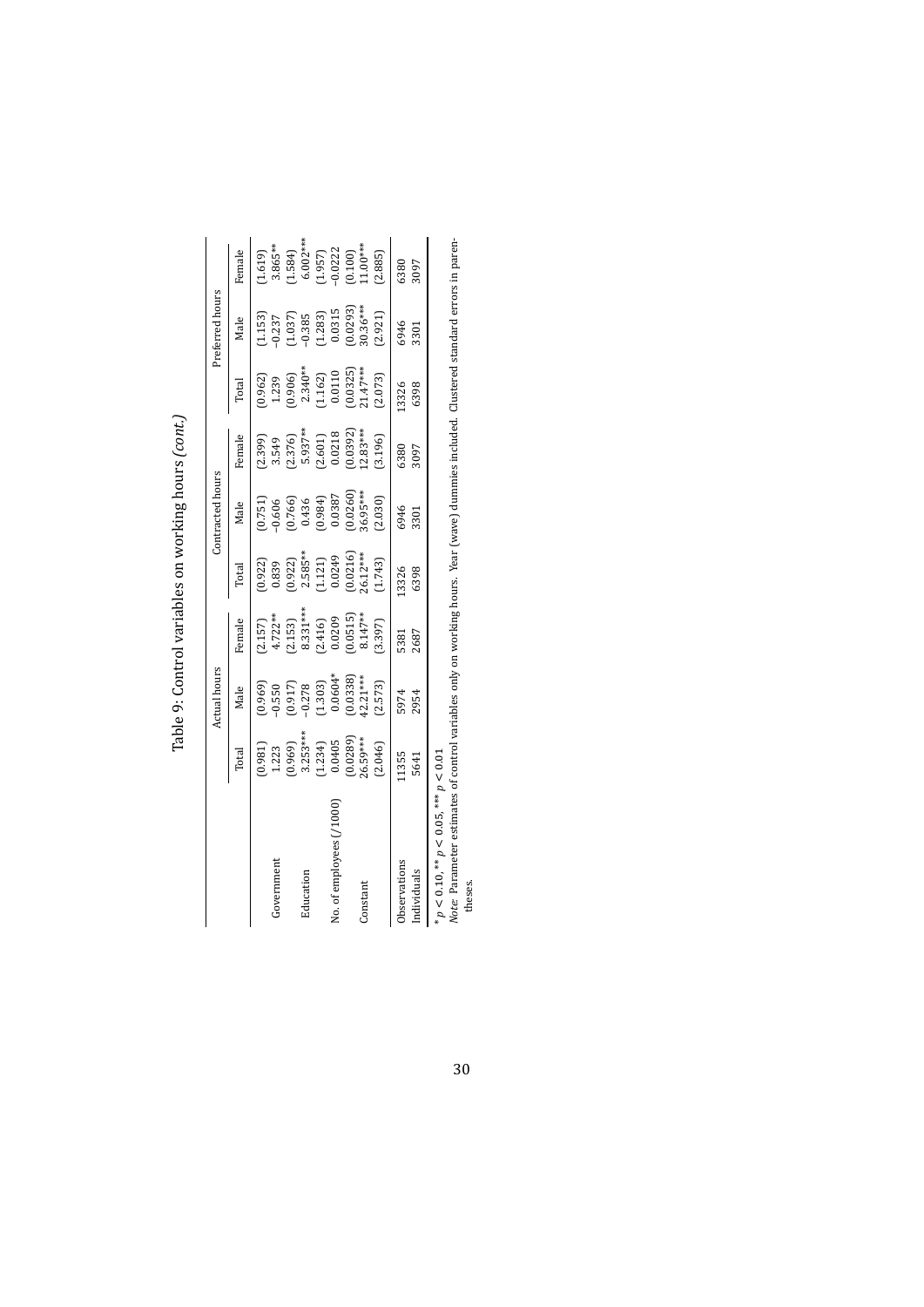|                                | Table 10: Control variables on TLF arrangements |                       |                             |                           |                      |                           |
|--------------------------------|-------------------------------------------------|-----------------------|-----------------------------|---------------------------|----------------------|---------------------------|
|                                |                                                 | Flexi-time            |                             |                           | Telehomework         |                           |
|                                | Total                                           | Male                  | Female                      | Total                     | Male                 | Female                    |
| Age                            | (0.00241)<br>0.00389                            | 0.000814<br>(0.00329) | $0.00704***$<br>$(6+500.0)$ | $0.00561***$<br>(0.00192) | (0.00264)<br>0.00394 | $0.00814***$<br>(0.00282) |
|                                |                                                 |                       |                             |                           |                      |                           |
| Martial status<br>Ref: Married |                                                 |                       |                             |                           |                      |                           |
| Cohabiting                     | $-0.0283$                                       | $-0.0428$             | $-0.0158$                   | $-0.0126$                 | $-0.0676*$           | 0.0371                    |
|                                | (0.0309)                                        | (0.0475)              | (0.0401)                    | (0.0245)                  | (0.0365)             | 0.0325                    |
| Single                         | $-0.0192$                                       | $-0.0500$             | 0.00692                     | $-0.0255$                 | $-0.0887$            | 0.0224                    |
|                                | (0.0381)                                        | (0.0698)              | (0.0433)                    | (0.0309)                  | (0.0563)             | (0.0350)                  |
| Child(ren)                     | $0.0381***$                                     | $0.0586**$            | 0.0198                      | $0.0326***$               | $0.0600***$          | 0.00364                   |
|                                | (0.0190)                                        | (0.0281)              | (0.0248)                    | (0.0164)                  | (0.0222)             | (0.0237)                  |
| Lower secondary                | $-0.0120$                                       | 0.0494                | $-0.151*$                   | $-0.0268$                 | $-0.000359$          | $-0.0864***$              |
|                                | (0.0389)                                        | (0.0375)              | (0.0798)                    | (0.0233)                  | (0.0275)             | (0.0403)                  |
| Education                      |                                                 |                       |                             |                           |                      |                           |
| Ref: Primary School            |                                                 |                       |                             |                           |                      |                           |
| Higher secondary               | $-0.0249$                                       | 0.0459                | $0.170*$                    | $-0.0145$                 | 0.00691              | $-0.0664*$                |
|                                | [0.0426]                                        | $(80 + 0.0)$          | 0.0868                      | (0.0259)                  | (0.0338)             | (0.0401)                  |
| Vocational college             | $-0.0177$                                       | 0.0487                | $-0.151$                    | $-0.0107$                 | 0.0629               | $-0.126**$                |
|                                | (6493)                                          | (0.0525)              | (6560.0)                    | (0.0347)                  | (0.0463)             | (0.0513)                  |
| Academic                       | $-0.00644$                                      | 0.00691               | $-0.0653$                   | 0.0555                    | $0.112*$             | $-0.0305$                 |
|                                | (0.0592)                                        | (0.0675)              | (0.106)                     | (8640.0)                  | (6990.0)             | (0.0760)                  |
| Work experience                | 0.000175                                        | 0.00305               | $-0.00287$                  | 0.000474                  | 0.000532             | 0.0000345                 |
|                                | (0.00156)                                       | [0.00191]             | (0.00238)                   | (0.00112)                 | (0.00147)            | 0.00173                   |
| Permanent contract             | 0.00377                                         | $-0.0297$             | 0.0247                      | 0.00970                   | 0.000770             | 0.0177                    |
|                                | (60100)                                         | (650.0)               | (0.0254)                    | (0.0146)                  | (0.0227)             | 0.0190                    |
| Empl. status change            | 0.0155                                          | 0.0146                | 0.0135                      | 0.0102                    | 0.00500              | 0.0167                    |
|                                | (0.0103)                                        | (0.0148)              | (0.0144)                    | [0.00893]                 | (0.0131)             | 0.0120                    |
| 2nd job                        | $-0.00435$                                      | $-0.00620$            | 0.00580                     | $-0.00168$                | $-0.0466$            | 0.0262                    |
|                                | (0.0229)                                        | [0.0377]              | (0.0284)                    | (0.0210)                  | (0.0355)             | 0.0248                    |
| Supervised employees           |                                                 |                       |                             |                           |                      |                           |
| Ref: None                      |                                                 |                       |                             |                           |                      |                           |
| 1-9 employees                  | $0.0264*$                                       | 0.0141                | $0.0444*$                   | $0.0312**$                | 0.0227               | $0.0378*$                 |
|                                | (0.0145)                                        | (0.0188)              | (0.0227)                    | (0.0134)                  | (0.0179)             | (0.0204)                  |
| 10-49 employees                | $0.0655***$                                     | $0.0619*$             | 0.0631                      | $0.0498***$               | 0.0376               | 0.0588                    |

<span id="page-30-0"></span>TI<sub>L</sub> Š  $T<sub>ab</sub>$ <sub>0</sub> 10.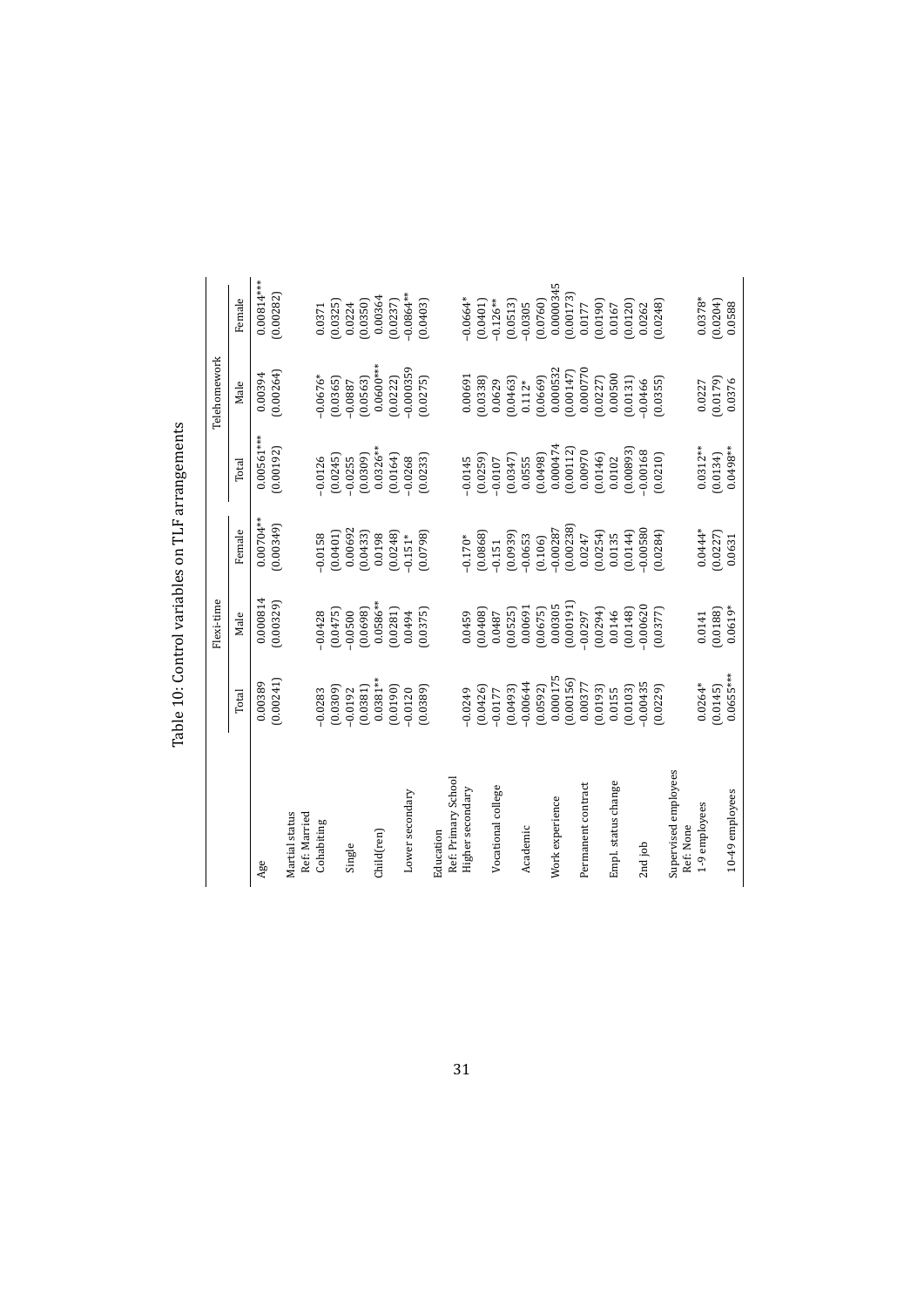|                           |            | Flexi-time   |             |              | Telehomework |            |
|---------------------------|------------|--------------|-------------|--------------|--------------|------------|
|                           | Total      | Male         | Female      | Total        | Male         | Female     |
|                           | 0.0254     | (0.0320)     | (0.0404)    | (0.0229)     | (0.0274)     | [0.0405]   |
| 50 or more employees      | 0.0179     | 0.0265       | $-0.0359$   | 0.0567       | 0.0621       | 0.0107     |
|                           | (0.0542)   | (0.0626)     | (0.108)     | (0.0531)     | (0.0597)     | (0.115)    |
| Occupational level        |            |              |             |              |              |            |
| Ref: Medium               |            |              |             |              |              |            |
| Elementary                | $-0.0509*$ | $-0.0964***$ | $-0.000304$ | 0.00081      | 0.0141       | $-0.0191$  |
|                           | (0.0278)   | (0.0341)     | (0.0457)    | (0.0147)     | [0.0212]     | (0.0198)   |
| Lower                     | $-0.0273*$ | $-0.0245$    | $-0.0270$   | $-0.0138$    | $-0.00306$   | $-0.0249*$ |
|                           | (0.0140)   | (0.0207)     | (0.0195)    | (0.00975)    | (0.0136)     | (0.0140)   |
| Higher                    | 0.00545    | 0.00890      | $-0.00472$  | $-0.0143$    | $-0.0197$    | $-0.00852$ |
|                           | 0.0149     | 0.0196       | (0.0230)    | (0.0133)     | (0.0174)     | (0.0204)   |
| Scientific                | 0.0215     | 0.0431       | $-0.0193$   | $-0.0458***$ | $-0.0517*$   | $-0.0399$  |
|                           | (0.0214)   | (0.0264)     | (0.0365)    | (0.0227)     | (0.0285)     | (0.0374)   |
| Sector                    |            |              |             |              |              |            |
| Ref: Agriculture          |            |              |             |              |              |            |
| Industry                  | $-0.112$   | $-0.0913$    | 0.148       | 0.0173       | $-0.00795$   | 0.0718     |
|                           | (0.0818)   | 60000        | (0.165)     | 0.0470       | (0.0583)     | 0.0816     |
| Construction              | $-0.0981$  | $-0.0739$    | $-0.116$    | 0.0341       | 0.0172       | 0.0715     |
|                           | (0.0866)   | 0.0960       | (0.218)     | 0.0521       | [0.0607]     | (0.146)    |
| Trade, gastronomy, repair | $-0.158*$  | $-0.126$     | $-0.219$    | 0.0438       | 0.0318       | 0.0654     |
|                           | (0.0824)   | (0.0953)     | (0.158)     | 0.0480       | (0.0606)     | (1.8824)   |
| Transport                 | $-0.121$   | $-0.0700$    | $-0.230$    | 0.0225       | $-0.00460$   | 0.0976     |
|                           | (8680.0)   | (0.105)      | (0.166)     | (0.0505)     | (0.0622)     | (20.0902)  |
| <b>Business services</b>  | $-0.0864$  | $-0.0612$    | $-0.136$    | 0.0252       | $-0.00418$   | 0.0758     |
|                           | (0.0819)   | $(1 + 60.0)$ | (0.159)     | 0.0483       | (0.0583)     | 0.0895     |
| Care, Welfare             | $-0.0639$  | $-0.00826$   | $-0.134$    | 0.0708       | $0.128*$     | 0.0741     |
|                           | (0.0870)   | (0.109)      | (0.163)     | (6450, 0)    | (0.0772)     | (50000)    |
| Other services            | $-0.100$   | $66800.0 -$  | $-0.251$    | 0.0575       | 0.0521       | 0.0819     |
|                           | 0.0888     | (0.104)      | (0.167)     | 0.0536       | (0.0675)     | (85600)    |
| Government                | $-0.0305$  | $-0.0120$    | $-0.0711$   | 0.0401       | 0.0416       | 0.0587     |
|                           | (0.0881)   | (0.103)      | (0.168)     | 0.0520       | (0.0627)     | 0.0940     |
| Education                 | $-0.133$   | $-0.172$     | $-0.139$    | 0.0376       | $-0.0523$    | 0.129      |
|                           | (0.0933)   | (0.113)      | (0.171)     | (0.0613)     | (0.0725)     | (0.105)    |

Table 10: Control variables on TLF arrangements *(cont.)*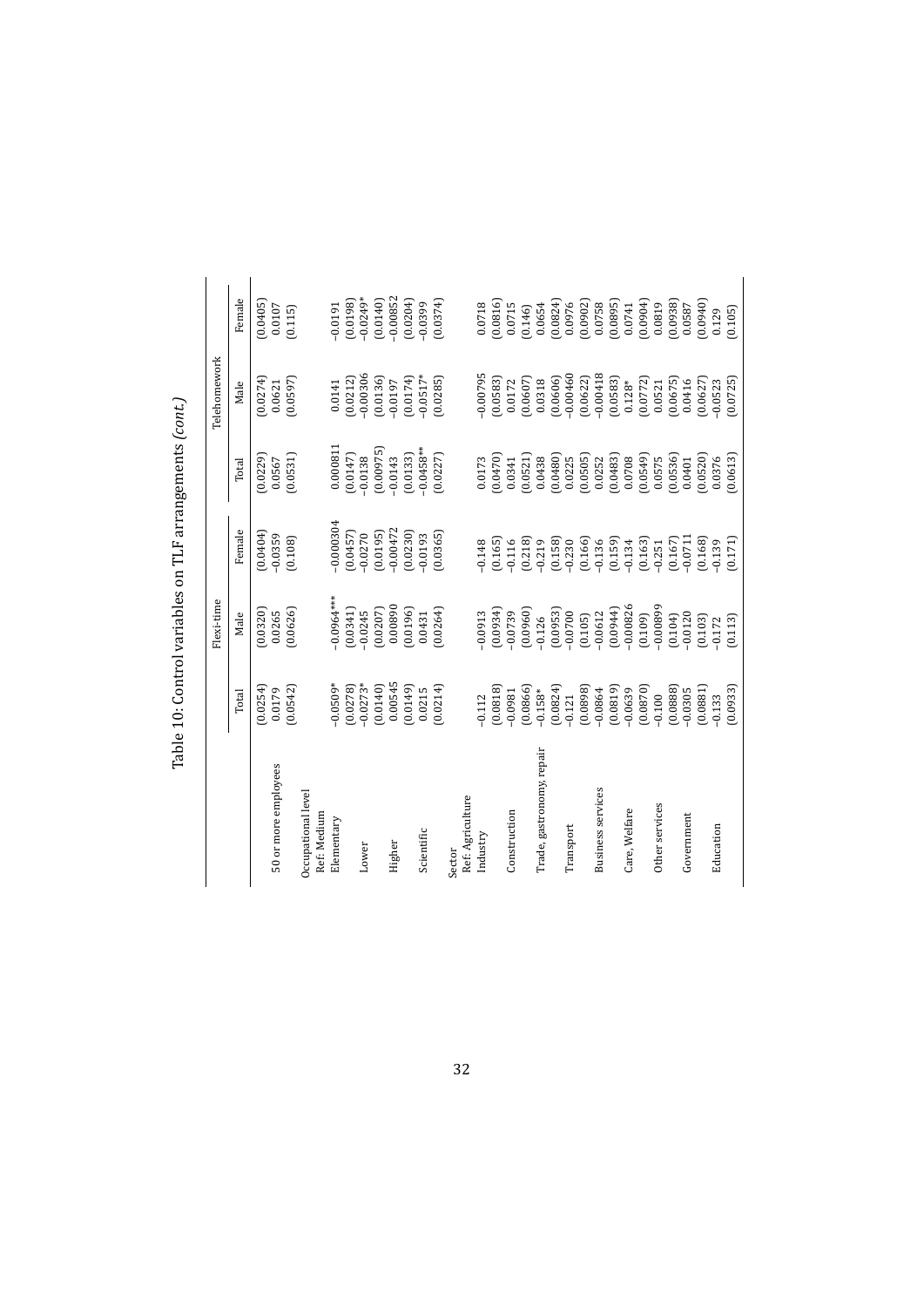|                          |                                                                        | Flexi-time                                                             |                                                                        |                                                                      | <b>Telehomework</b>                                                       |                                                                     |
|--------------------------|------------------------------------------------------------------------|------------------------------------------------------------------------|------------------------------------------------------------------------|----------------------------------------------------------------------|---------------------------------------------------------------------------|---------------------------------------------------------------------|
|                          | Total                                                                  | Male                                                                   | Female                                                                 | Total                                                                | Male                                                                      | Female                                                              |
| No. of employees (/1000) |                                                                        |                                                                        |                                                                        |                                                                      |                                                                           |                                                                     |
|                          |                                                                        |                                                                        | $\begin{array}{c} -0.000801\ (0.00401)\ 0.349^* \ (0.212) \end{array}$ |                                                                      |                                                                           |                                                                     |
| Constant                 |                                                                        |                                                                        |                                                                        |                                                                      |                                                                           |                                                                     |
|                          | $\begin{array}{c} -0.0000914\ (0.00134)\ 0.295**\ (0.127) \end{array}$ | $\begin{array}{c} 0.000348\ (0.00126)\\ 0.345**\ 0.345**\ \end{array}$ |                                                                        | $\begin{array}{c} 0.00429\ (0.00270)\ -0.125\ (0.0880)\ \end{array}$ | $\begin{array}{c} 0.00401 \\ (0.00297) \\ -0.0491 \\ (0.122) \end{array}$ | $\begin{array}{c} 0.00711\ (0.00523)\\ -0.204\ (0.135) \end{array}$ |
| Observations             |                                                                        |                                                                        |                                                                        | 13326<br>6398                                                        |                                                                           |                                                                     |
| Individuals              | 13326<br>6398                                                          | 6946<br>3301                                                           | 6380<br>3097                                                           |                                                                      | 6946<br>3301                                                              | 6380<br>3097                                                        |

Table 10: Control variables on TLF arrangements (cont.) Table 10: Control variables on TLF arrangements *(cont.)*

*p* < 0.10, \*\* *p* < 0.05, \*\*\* *p* < 0.01

\*  $p$  < 0.10, \*\*  $p$  < 0.05, \*\*\*  $p$  < 0.01<br>Note: Parameter estimates of control variables on flexi-time and telehomework. Year (wave) dummies included. Clustered<br>standard errors in parentheses. *Note:* Parameter estimates of control variables on flexi-time and telehomework. Year (wave) dummies included. Clustered standard errors in parentheses.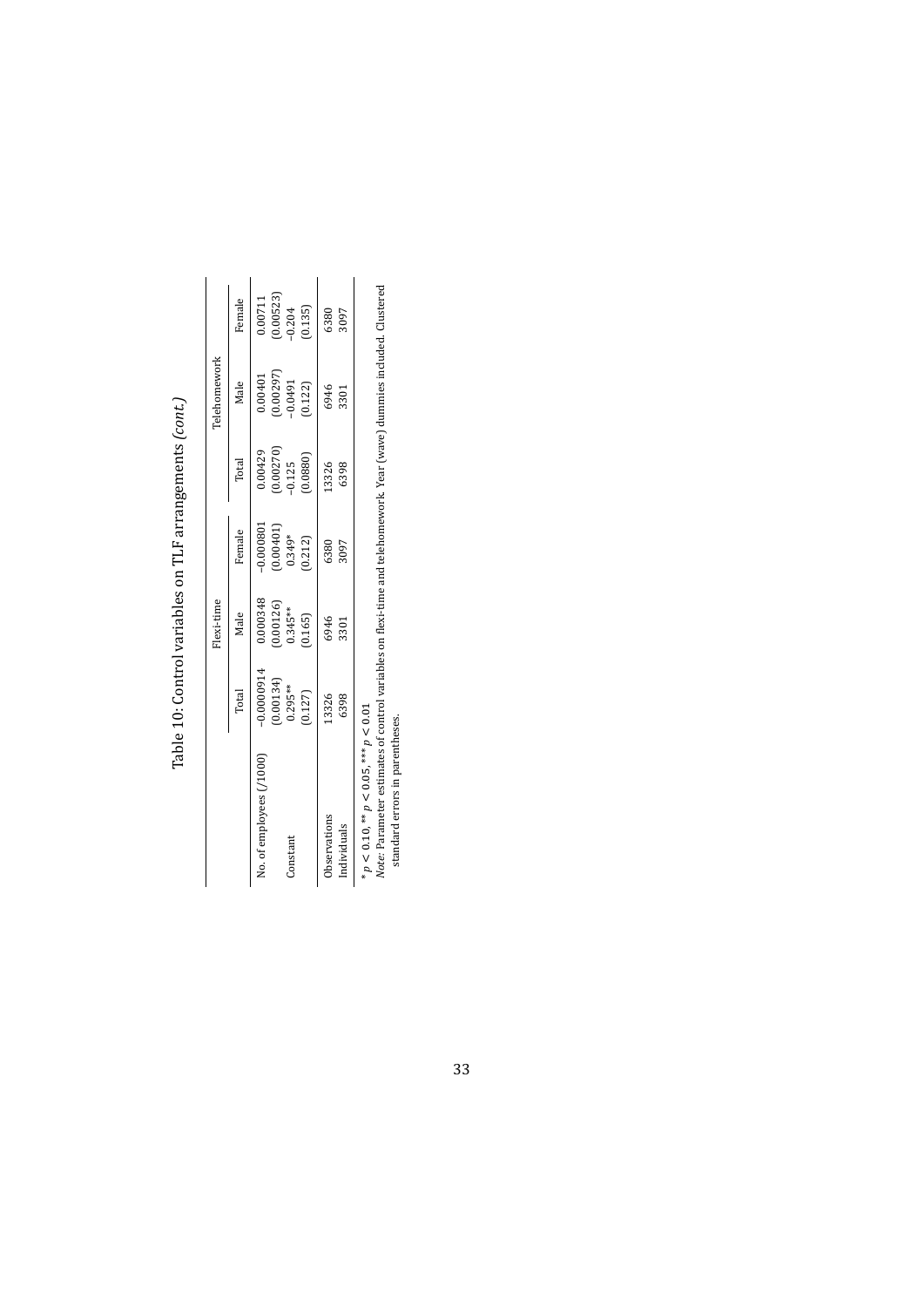|                                |             | <b>Actual hours</b> |            |             | Contracted hours |            |             | Preferred hours |                       |
|--------------------------------|-------------|---------------------|------------|-------------|------------------|------------|-------------|-----------------|-----------------------|
|                                | Total       | Male                | Female     | Total       | Male             | Female     | Total       | Male            | Female                |
| Flexi-time                     | 0.198       | 0.381               | $-0.0821$  | $-0.193$    | 0.0701           | $-0.547**$ | $-0.0763$   | 0.386           | $-0.707**$            |
|                                | (0.231)     | (0.294)             | (0.357)    | (0.168)     | (0.201)          | (0.270)    | (0.206)     | (0.282)         | (0.292)               |
| Telehomework                   | $0.829***$  | $0.580*$            | $0.934***$ | 0.262       | 0.0132           | 0.346      | 0.334       | 0.274           | 0.237                 |
|                                | (0.247)     | (0.334)             | (0.357)    | (0.168)     | (0.201)          | (0.275)    | (0.229)     | (0.320)         | (0.321)               |
| Age                            | 0.0419      | $-0.113$            | $0.244***$ | 0.0332      | $-0.0553$        | $0.150***$ | $0.127***$  | 0.0774          | $0.195***$            |
|                                | (0.0467)    | (0.0692)            | (0.0607)   | (0.0366)    | (0.0532)         | (0.0481)   | (0.0456)    | (0.0679)        | (0.0597)              |
| Martial status<br>Ref: Married |             |                     |            |             |                  |            |             |                 |                       |
| Cohabiting                     | $1.000*$    | $-0.398$            | $2.231***$ | $0.757*$    | $-0.325$         | $1.761***$ | 0.394       | 0.733           |                       |
|                                | (0.530)     | (0.624)             | (0.812)    | (0.396)     | (0.391)          | (0.625)    | (0.538)     | (0.706)         | $1.391*$<br>$(0.776)$ |
| Single                         | $1.942***$  | $-1.042$            | $3.743***$ | 1.888***    | 0.259            | $3.023***$ | 2.391 ***   | 0.942           | $3.467***$            |
|                                | (0.753)     | (0.937)             | (3860)     | (0.603)     | (674)            | (0.819)    | (0.697)     | (0.780)         | (0.981)               |
| Child(ren)                     | $-1.486***$ | $-0.115$            | 2.895***   | $-1.141***$ | 0.352            | $2.672***$ | $-0.882***$ | 0.0718          | $-1.864***$           |
|                                | (0.313)     | (0.363)             | (0.501)    | (0.254)     | (0.255)          | (614.0)    | (0.312)     | (9.398)         | (0.456)               |
| Lower secondary                | 1.859**     | $2.000*$            | 0.509      | 1.033       | 0.919            | 0.809      | 1.474       | 1.494           | 0.887                 |
|                                | (0.930)     | (1.103)             | (1.709)    | (0.795)     | (0.968)          | (1.336)    | (0.952)     | (1.278)         | (1.211)               |
| Education                      |             |                     |            |             |                  |            |             |                 |                       |
| Ref: Primary School            |             |                     |            |             |                  |            |             |                 |                       |
| Higher secondary               | $2.577***$  | $2.233*$            | 1.955      | $1.690**$   | 1.366            | 1.793      | $2.573***$  | $2.270*$        | $2.457*$              |
|                                | (6.993)     | 1.177)              | (1.808)    | (0.828)     | (6.66, 0)        | (1.398)    | (0.978)     | (1.302)         | (1.287)               |
| Vocational college             | 4.918***    | $4.068***$          | $4.816**$  | $3.334***$  | $2.505**$        | 3.941**    | $3.784***$  | $2.858***$      | $4.288***$            |
|                                | 1.128)      | (1.367)             | (1.973)    | (0.932)     | 1.131            | (1.552)    | (1.072)     | (1.420)         | 1.457)                |
| Academic                       | 5.223***    | $4.382***$          | $4.915**$  | $4.049***$  | $2.691**$        | 5.333***   | $4.770***$  | 3.115**         | $6.312***$            |
|                                | (1.331)     | (1.503)             | (2.445)    | (1.096)     | (1.269)          | (1.904)    | (1.216)     | (1.535)         | (1.820)               |
| Work experience                | $-0.0161$   | $-0.0226$           | $-0.0303$  | $-0.00734$  | $-0.0101$        | $-0.0165$  | $-0.0217$   | $-0.0239$       | $-0.0339$             |
|                                | (0.0325)    | 0.0531              | (0.0342)   | 0.0248      | (0.0396)         | (0.0276)   | (0.0310)    | (0.0471)        | (0.0392)              |
| Permanent contract             | 0.689*      | 0.346               | 1.058*     | 0.425       | 0.464            | 0.378      | $-0.0909$   | $-0.275$        | 0.0270                |
|                                | (9.398)     | (0.537)             | (0.557)    | (0.325)     | (0.434)          | (0.459)    | (0.340)     | (0.500)         | (0.455)               |
| Empl. status change            | 0.285       | $-0.236$            | 0.799***   | 0.0636      | $-0.276$         | $0.400**$  | 0.0515      | $-0.229$        | 0.290                 |
|                                | (0.179)     | (0.248)             | (0.248)    | (0.132)     | (0.173)          | (0.192)    | (0.166)     | (0.238)         | (0.225)               |
| 2nd job                        | $-0.748$    | $-0.868$            | $-0.806$   | $-1.219**$  | $1.760***$       | $-0.898$   | $-0.923*$   | $-1.465***$     | $-0.638$              |
|                                | (0.546)     | (0.812)             | (0.722)    | (0.482)     | (0.652)          | (0.680)    | (0.511)     | (0.703)         | (0.720)               |

Table 11: TLF arrangements on working hours Table 11: TLF arrangements on working hours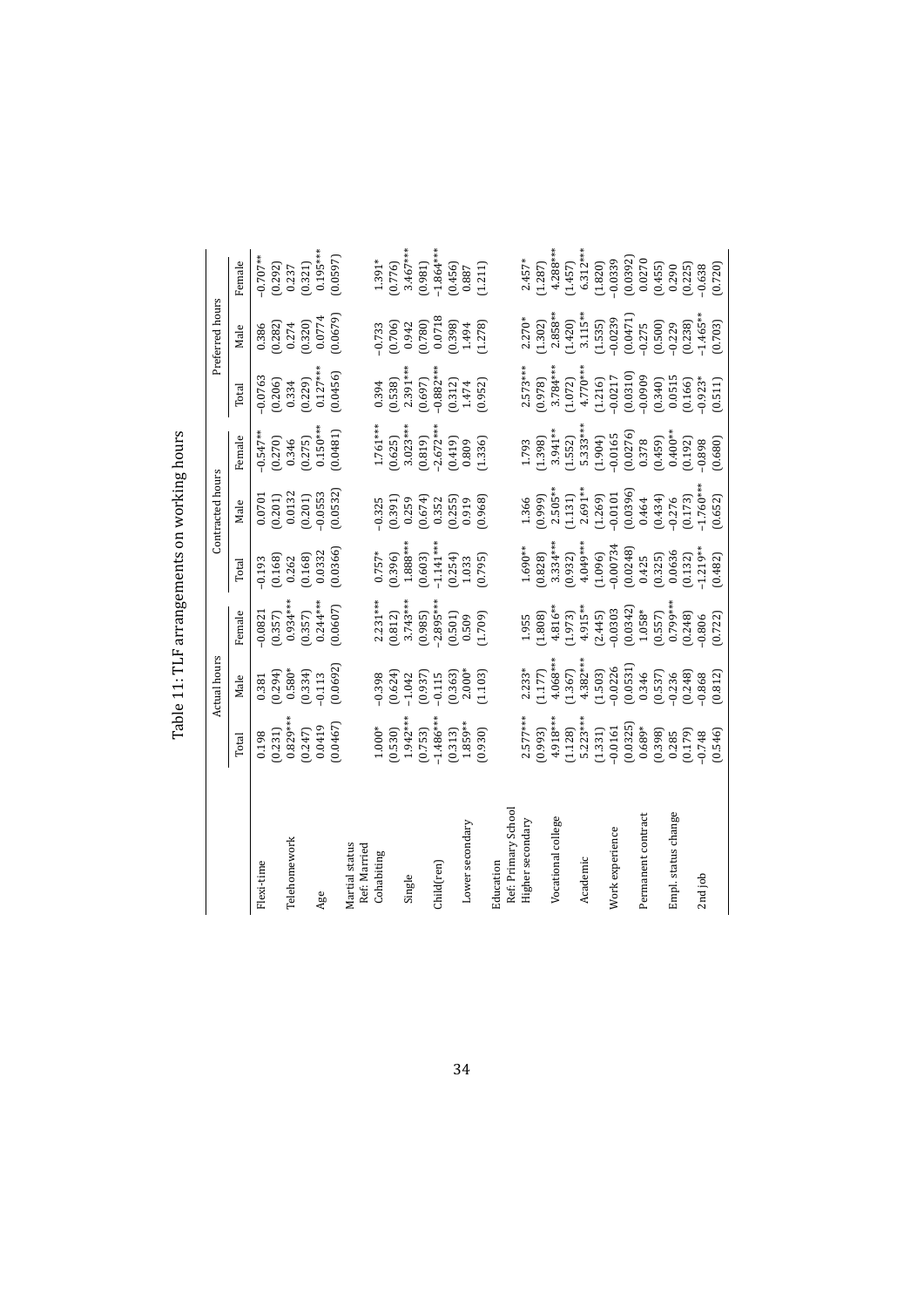|                                   |                       | Actual hours                                   |                         |                                                                     | Contracted hours     |                      |                    | Preferred hours    |                     |
|-----------------------------------|-----------------------|------------------------------------------------|-------------------------|---------------------------------------------------------------------|----------------------|----------------------|--------------------|--------------------|---------------------|
|                                   | Total                 | Male                                           | Female                  | Total                                                               | Male                 | Female               | Total              | Male               | Female              |
| Supervised employees              |                       |                                                |                         |                                                                     |                      |                      |                    |                    |                     |
| Ref: None                         |                       |                                                |                         |                                                                     |                      |                      |                    |                    |                     |
| 1-9 employees                     | $1.025***$            | $0.835***$                                     | $1.182***$              | $0.418**$                                                           | 0.238                | $0.552*$             | 0.227              | 0.000236           | 0.465               |
|                                   | (0.244)               | (0.285)                                        | (0.406)                 | (0.173)                                                             | (861.0)              | $(0.295)$<br>$0.658$ | (602.0)            | (6720)             | (0.308)             |
| 10-49 employees                   | $1.651***$            | $1.610***$                                     | $1.510*$                | $0.563**$                                                           | 0.369                |                      | 0.523              | 0.353              | 0.575               |
|                                   | (0.438)               | (684.0)                                        | (0.844)                 | (0.286)                                                             | (0.310)              | (0.573)              | (0.344)            | (0.405)            | (0.644)             |
| 50 or more employees              | $3.291***$<br>(0.955) | $3.630***$<br>(1.014)                          | 2.176)<br>1.315         | (1.884)<br>1.348                                                    | $1.549**$<br>(0.711) | 0.0703<br>(2.788)    | (8960)<br>1.468    | 1.891**<br>(0.833) | (3.009)<br>$-0.674$ |
| Occupational level<br>Ref: Medium |                       |                                                |                         |                                                                     |                      |                      |                    |                    |                     |
| Elementary                        | $1.850***$            | $2.320***$                                     | $-1.427$                |                                                                     | $1.549***$           | $-0.786$             | $1.396***$         | $-1.734***$        | $-1.061$            |
|                                   | (0.669)               | (0.895)                                        | (1.046)                 | $-1.234**$<br>$(0.512)$<br>$-0.262$<br>$(0.190)$                    | (0.636)              | (0.850)              | (0.538)            | (0.616)            | (0.951)             |
| Lower                             | $-0.408*$             | $-0.200$                                       | $-0.476$                |                                                                     | $-0.211$             | $-0.207$             | 0.0257             | 0.260              | $-0.122$            |
|                                   | (0.231)               | (0.308)                                        | (0.331)                 |                                                                     | (0.239)              | (0.278)              | (0.235)            | (0.354)            | (0.303)             |
| Higher                            | $0.532**$             | 0.442                                          | $\frac{0.425}{(0.352)}$ | $0.358**$                                                           | 0.254                | 0.394                | 0.266              | 0.248              | 0.176               |
|                                   | (0.220)               | (0.279)                                        |                         | (691.0)                                                             | (0.213)              | (0.275)              | (0.215)            | (0.288)            | (0.319)             |
| Scientific                        | 0.422                 | $0.779*$                                       | $-0.386$                | 0.256                                                               | $0.493*$             | $-0.266$             | 0.170              | 0.302              | $-0.152$            |
|                                   | (0.354)               | (6.433)                                        | (609)                   | (0.232)                                                             | (0.290)              | (0.379)              | (0.322)            | (0.401)            | (0.533)             |
| Sector                            |                       |                                                |                         |                                                                     |                      |                      |                    |                    |                     |
| Ref: Agriculture                  |                       |                                                |                         |                                                                     |                      |                      |                    |                    |                     |
| $Indust$ ry                       | 0.306                 | 0.707                                          | 2.297                   | 0.669                                                               | 0.0409               | 2.167                | 0.354              | $-0.514$           | $2.377*$<br>[1.356] |
|                                   | (6880)                | (0.684)                                        | (846)                   | (418.0)                                                             | (0.521)              | (2.222)              | (697.0)            | (0.820)            |                     |
| Construction                      | 0.746                 | $-0.380$                                       | 3.395                   | $1.733*$                                                            | 0.889                | 3.878                | 0.906              | 0.140              | 2.771               |
|                                   | (0.923)               | (0.791)                                        | (2.199)                 | (9.898)                                                             | (0.648)              | (2.800)              | $(6+8, 0)$         | (6.879)            | (2.198)             |
| Trade, gastronomy, repain         | $-0.350$              | $-1.295*$                                      | 2.263                   | 0.208                                                               | $-0.488$             | 2.162<br>(2.335)     | 0.383              | $-0.344$           | 2.234               |
|                                   | $(1 + 68.0)$          | $(0.743)$<br>$-1.045$<br>$(1.033)$<br>$-0.775$ | (2.056)                 | $\begin{array}{c} (0.868) \\ 1.402 \\ (1.080) \\ 1.335 \end{array}$ | (0.558)              |                      | (0.811)            | (0.880)            | $(1.391)$<br>3.737* |
| Transport                         | 0.959                 |                                                | $6.232**$               |                                                                     |                      | $6.211***$           | 0.603              | $-0.719$           |                     |
|                                   | (1.092)               |                                                | $(2.543)$<br>$4.718**$  |                                                                     | $(0.924)$<br>0.334   | (2.736)              | (1.025)            | (1.121)            | (1.951)             |
| <b>Business services</b>          | 0.984                 |                                                |                         |                                                                     |                      | 3.660                | 1.006              | 0.312              | $2.768*$            |
|                                   | (0.861)               | (0.719)                                        | (2.095)                 | (0.840)                                                             | (0.585)              | (2.310)              | $(0.805)$<br>1.170 | (0.874)            | (1.428)             |
| Care, Welfare                     | 1.313                 | $-1.136$                                       | $5.106**$               | 1.359                                                               | $-0.0392$            | 3.861                |                    | $-0.421$           | 3.605**             |
|                                   | $(1.046)$<br>0.445    | (1.114)                                        | (361.2)                 | (678, 0)                                                            | (0.934)              | (2.388)              | (686)              | (1.384)            | (1.533)             |
| Other services                    |                       | $-1.294$                                       | 4.097*                  | 0.529                                                               | $-0.606$             | 2.811                | 0.601              | $-0.431$           | 2.566               |

 $(200t)$  $\frac{1}{2}$ Table 11. TI E a